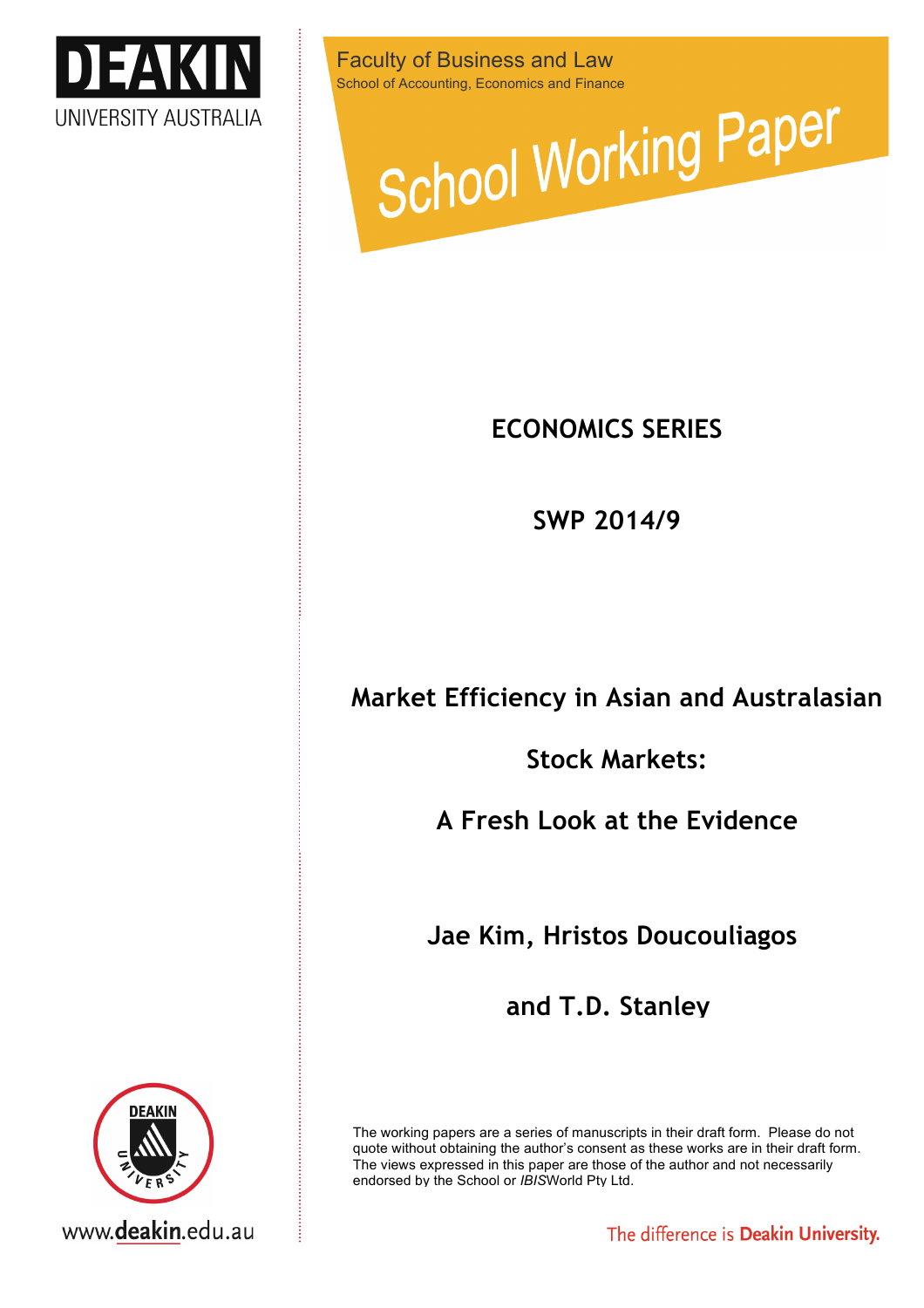# **Market Efficiency in Asian and Australasian Stock Markets: A Fresh Look at the Evidence**

#### **Jae Kim,\* Hristos Doucouliagos and T.D. Stanley**

La Trobe University, Deakin University, and Hendrix College

#### **Abstract**

Market efficiency is an important feature of successful financial markets. The aim of this paper is to analyze the available evidence on the efficient market hypothesis (EMH). Metaregression analysis is applied to 1,560 estimates of the Variance Ratio test of the efficiency of Asian and Australasian stock markets. We test if there is evidence of violation of the EMH and we also explain the heterogeneity in the reported test results. Our meta-regression analysis specifically accommodates the possibility of publication selection in favor of accepting the null hypothesis of market efficiency. We find that Asian stock markets are, on average, not informationally efficient. However, market efficiency has improved over time and market capitalization and economic freedom influences stock market efficiency; more developed and less regulated stock markets are more efficient.

**Keywords:** Random walk, meta-regression, efficient market hypothesis

**JEL Codes**: G10, G14

Jae H. Kim, Department of Finance, La Trobe University. J. Kim@latrobe.edu.au Hristos Doucouliagos, Department of Economics, Deakin University, douc@deakin.edu.au T.D. Stanley, Economics and Business Department, Hendrix College, stanley@hendrix.edu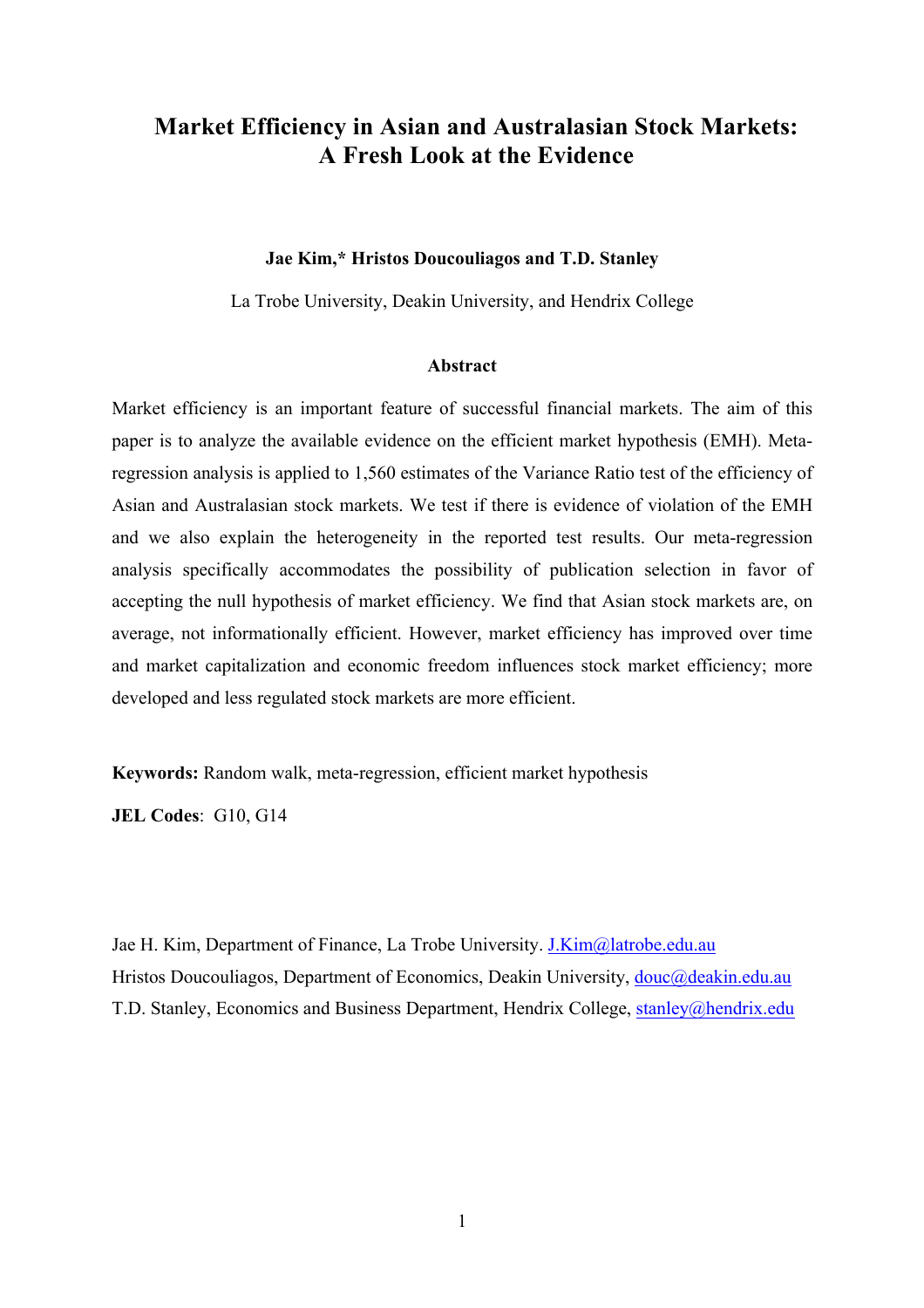#### **1. Introduction**

The Efficient Market Hypothesis (EMH hereafter) is one of the major theoretical predictions of finance theory. When a stock market is informationally efficient, stock prices fully reflect all available information (Fama, 1970). All freely traded stocks are then correctly priced, given expected risk and returns, as new information is instantly and fully reflected in stock prices. As a result, no arbitrage opportunities exist since excess profits cannot be made from mispriced assets. There has been considerable debate concerning the degree to which stock markets are actually efficient.<sup>1</sup> In light of Lo's (2005) adaptive markets hypothesis, recent studies provide empirical evidence that market efficiency is highly context dependent and dynamic; and that abnormal returns can arise from time to time in response to changing market conditions (see Neely *et al*., 2009; Lim and Brooks, 2011; and Kim *et al*., 2011). Stock market inefficiency can arise from several sources, including structural impediments such as market manipulation (Comerton-Forde and Putniņš, 2014); poor information disclosure and communication (*e.g.,* Shamsuddin and Kim, 2010; Defusco *et al.,* 2010); and market frictions such as transaction and agency costs (Shleifer and Vishny, 1997). There may be behavioral factors that limit efficiency: for example, many investors' decisions may be dominated by fear and greed and not all investors may rationally process available information (*e.g.*, Kahneman and Tversky, 2002). In addition, underdeveloped markets, particularly those in emerging markets and transitional economies, may hinder the efficient

<sup>&</sup>lt;sup>1</sup> Traders and investors are interested in exploiting any inefficiency in stock market prices by profiting from predictable patterns. Regulators seek to make stock markets efficient because when prices reflect fundamental values they help to allocate new investments to their highest valued use.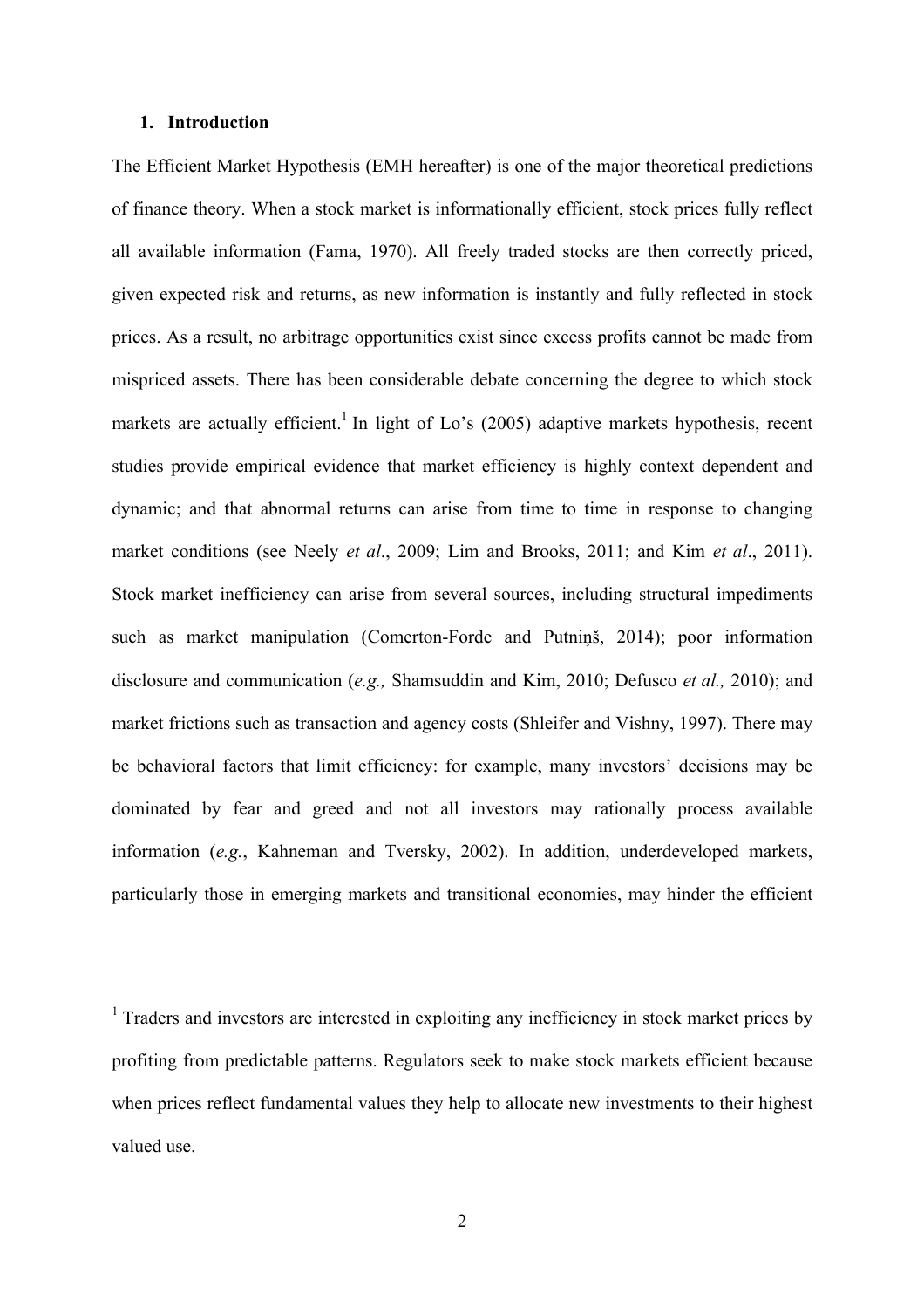communication of new information so that prices do not fully reflect all publicly available information.

Testing for market efficiency has attracted a great deal of attention in the literature. A number of statistical tests have been developed and conducted. The hypothesis has been tested for a large number of stock markets over different time periods. However, as the qualitative reviews by Park and Irwin (2007), Yen and Lee (2008), and Lim and Brooks (2009) document, the evidence is rather mixed and often conflicting. In this paper, we conduct a *quantitative* review of empirical results on stock market efficiency by employing the meta-analysis methodology. Meta-analysis is an effective way of drawing valid inferences from a diverse evidence base that reports conflicting findings (Stanley and Doucouliagos, 2012). It is capable of systematically exploring the differences in empirical findings, by identifying the degree to which they are driven by factors such as cross-country variations or time variations. Meta-analysis can also reveal how the systematic component of market efficiency changes as a function of economic fundamentals, such as the degree of market development and market liberalization. It can also isolate, from the systematic component, data snooping bias, sample selection bias, and measurement errors, which may be associated with individual empirical studies.

Our meta-analysis focuses on the empirical studies which use the variance ratio (VR) test of Lo and MacKinlay (1988), since it is the most popular test for market efficiency or return predictability, with highly desirable statistical properties (see Charles and Darne, 2009). The VR test also provides an appealing and natural measure for the degree of market efficiency or return predictability (Griffin et al., 2010). We focus on Asian and Australasian stock markets, including those of Australia, Bangladesh, China, Hong Kong, India, Indonesia, Japan, Korea, Malaysia, New Zealand, Pakistan, Singapore, Sri Lanka, Taiwan, and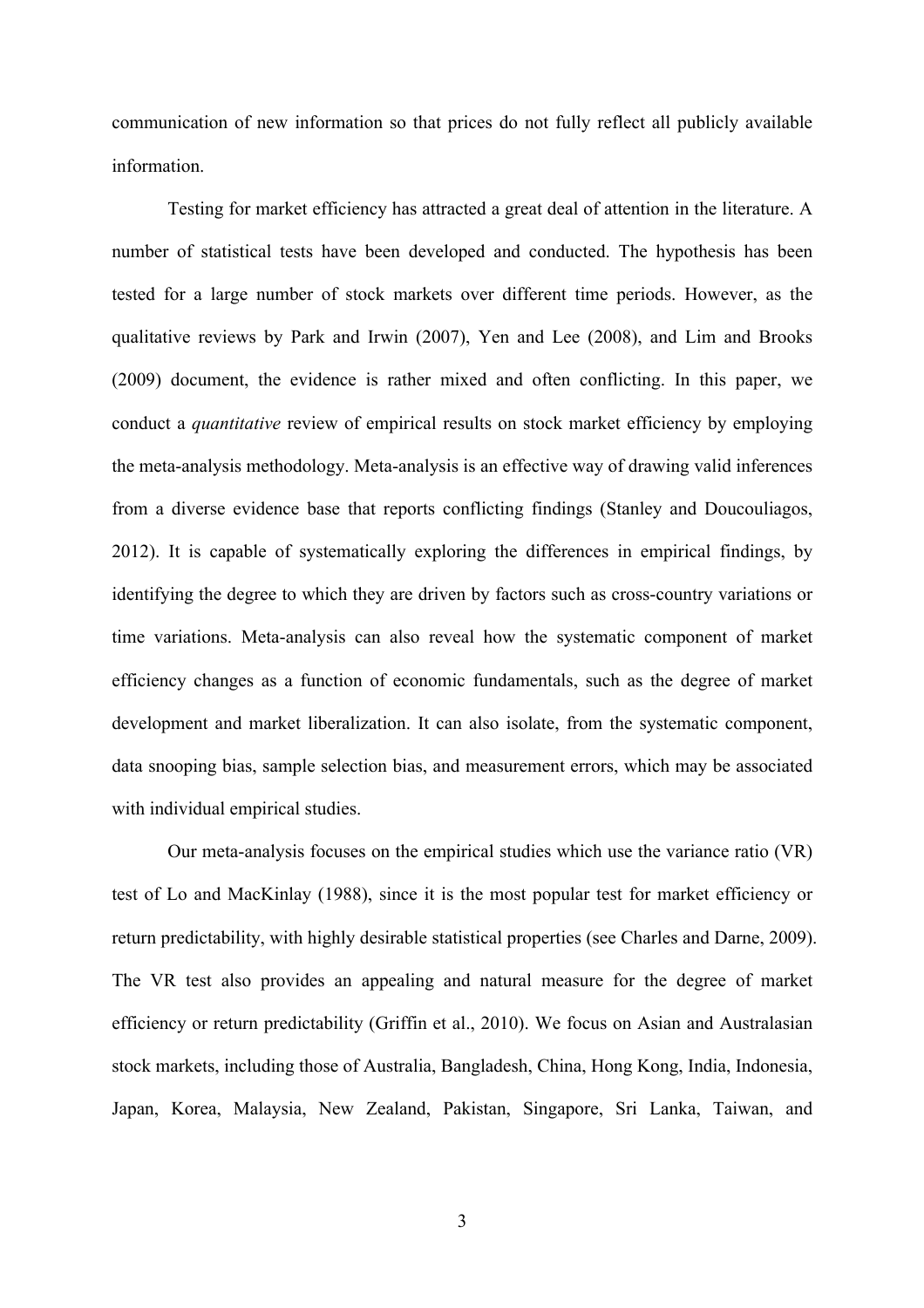Thailand.2 This group of stock markets has diverse characteristics, showing varying degrees of development and maturity over time. Our analysis does not cover the U.S. market, since its evolution of market efficiency for the past 100 years is well-documented in the literature (e.g. Gu and Finnerty, 2002; and Kim *et al*., 2011). Our study is the first meta-analytic study of market efficiency based on empirical results from a cross-section of emerging and developed stock markets.

The main findings from our meta-analysis are summarized as follows. We find violation of the EMH for Asian and Australasian stock markets, with stock market inefficiency being higher, in general, for the countries with the least developed and more regulated stock markets. Importantly, we also find that stock market efficiency has improved over time. The paper is set out as follows. Section 2 provides a brief review of market efficiency and presents the details of the VR test. In section 3 we discuss the meta-regression methodology and its attractive features, especially in the context of testing for market efficiency. Section 4 discusses the details of the data used in the meta-analysis, and Section 5 presents the results of the meta-regression analysis. Section 6 concludes the paper.

#### **2. Stock Market Efficiency and the Variance Ratio Test Statistic**

In this section, we provide a brief review of the recent literature on stock market efficiency and present the variance ratio test statistic as a measure of the degree of market efficiency. We also discuss its usefulness and limitations as a measure of market efficiency.

#### **2.1. Brief review of stock market efficiency**

When a stock market is efficient, prices adjust instantaneously and accurately in response to new information. According to the EMH, all publicly available information is fully reflected

<sup>&</sup>lt;sup>2</sup> This choice is driven by the Asian countries analyzed in the primary literature.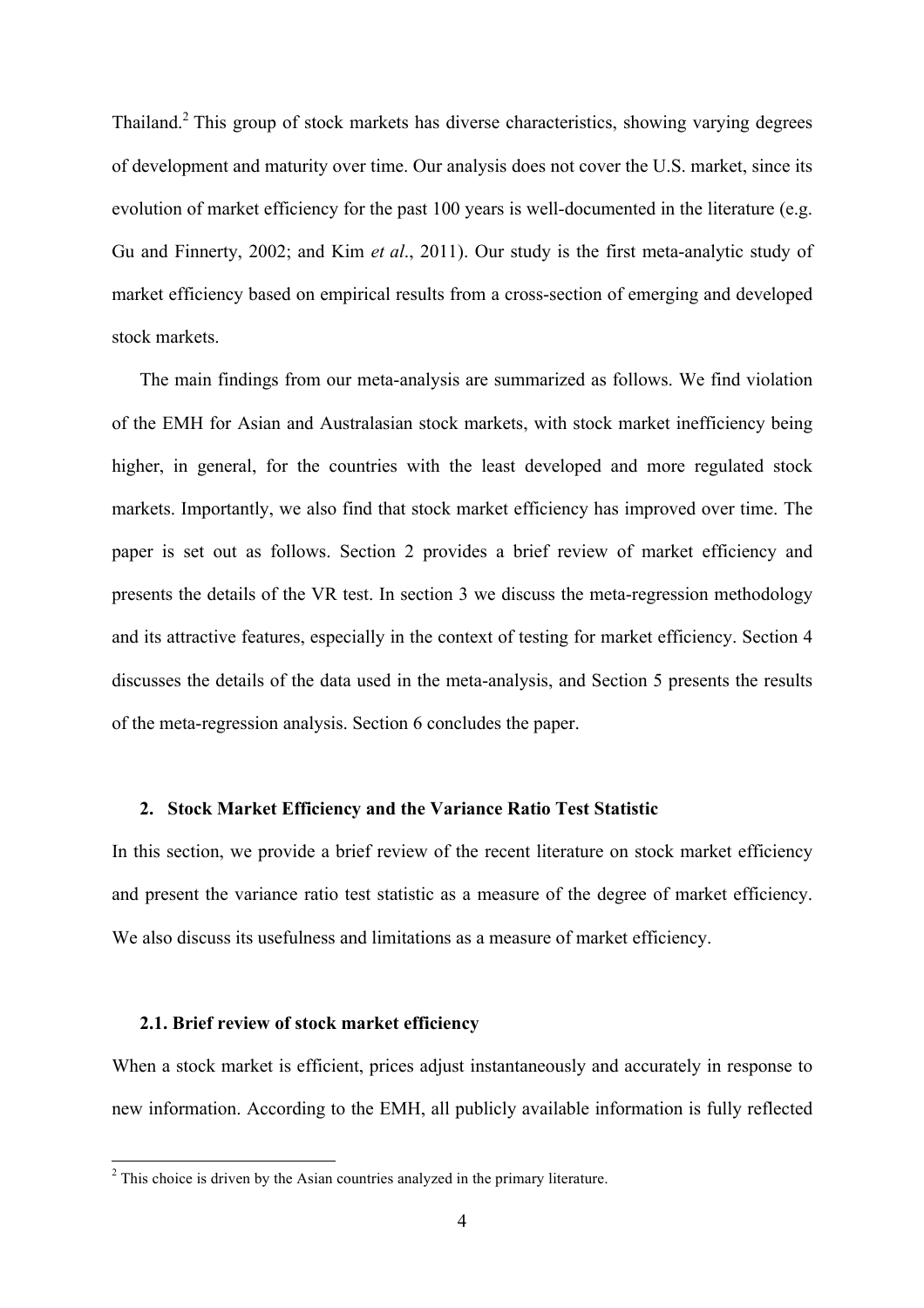in stock prices, and no market participants can systematically make abnormal profits (Fama, 1970). When the information set is limited to past prices and returns, the market is said to be weak-form efficient, where the current price reflects all available information from past price history. Whether a stock market is efficient in the weak-form has been a highly contentious issue in finance. While most finance academics believe in weak-form efficiency (Doran *et al*., 2010), predictable patterns of stock returns have been widely observed. For example, Jegadeesh and Titman (1993) document strong momentum effects; and behavioral finance researchers recognize that investor behavior such as overreaction and overconfidence can cause systematic departure from efficiency (*e.g*., De Bondt and Thaler, 1985; and Barber and Ordean, 2001).

The accumulated empirical evidence is rather mixed and conflicting. In their historical survey, Yen and Lee (2008) report empirical findings in support of market efficiency in the 1960s, "mixed evidence" in the 1970s and 1980s, and "refuting evidence" in the 1990s. Park and Irwin (2007) present a survey with similar findings in the context of the profitability of technical trading rules. Harvey (1995) observes that stock returns of emerging markets are generally more predictable than those of developed markets, possibly due to their segmentation from global capital markets. In contrast, Griffin *et al.* (2010) provide evidence that stock returns in emerging markets are as unpredictable as those of advanced markets. With these highly mixed empirical results, stock market efficiency remains one of the most controversial and contested hypothesis in finance.

The EMH also has strong implications to practitioners, investors, and regulators. There is an enormous industry based on the technical analysis of stocks and commodities, with numerous trading strategies employed by traders<sup>3</sup>. Moreover, many mutual fund

<sup>&</sup>lt;sup>3</sup> According to the bestseller, "Flash Boys," large banks are making billions by placing their program trading computers physically closer to the New York Stock Exchange's computer (Lewis, 2014).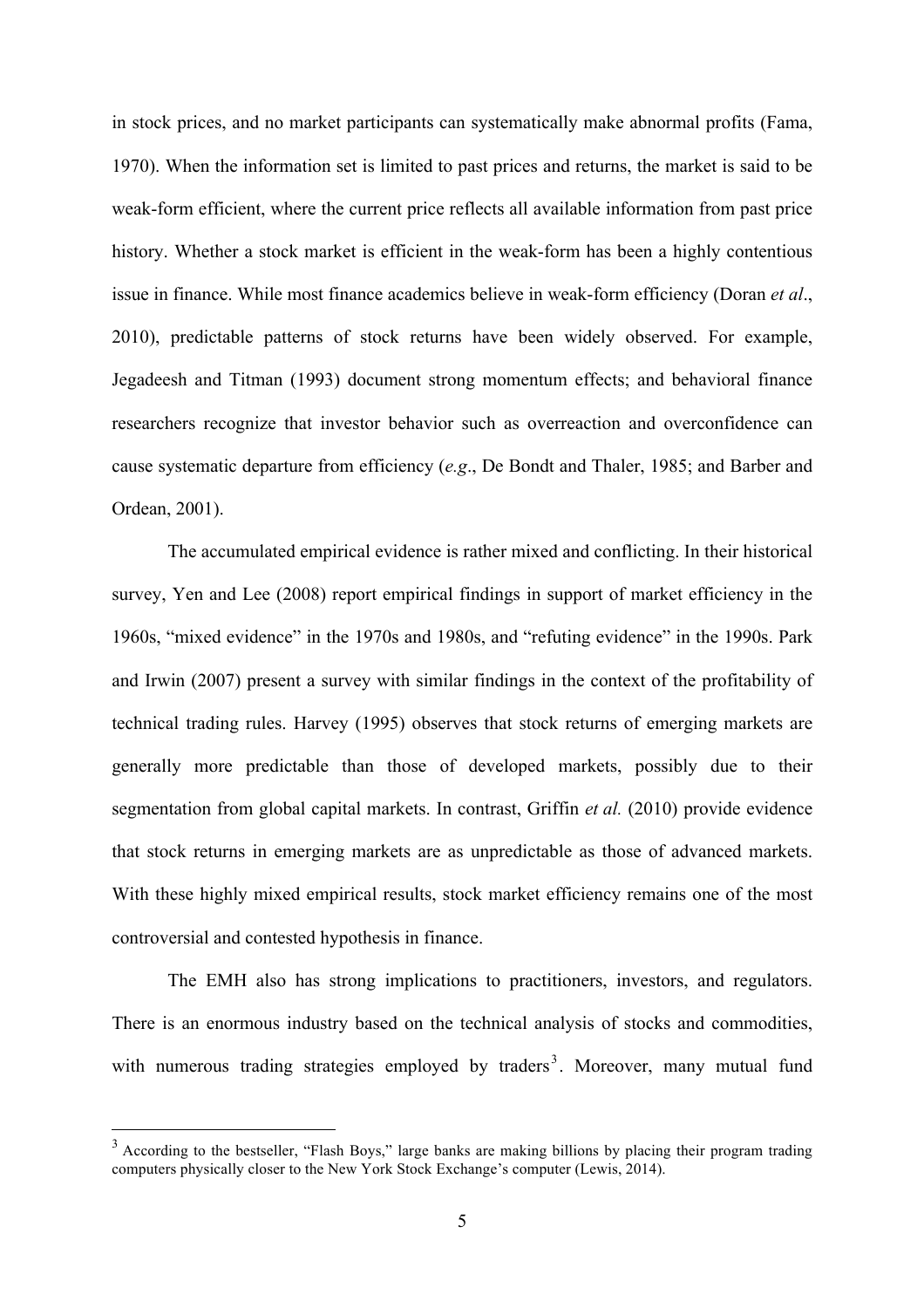managers try to outperform the market and claim that they have done so. The EMH has also found its way into securities litigation (e.g., Fischel, 1989 and Cornell and Rutten, 2006). These are all in large part inconsistent with the EMH. On the other hand, there are arguments that these observations against the EMH are in fact spurious. For example, Bender et al. (2013) argue that technical analysis rules might reflect imperfectly rational noise trading and stock chart patterns might just be "illusory correlations". Zhang and Jacobsen (2013), find that monthly seasonal effects may not be real, as they could be subject to data snooping bias, noise, and sample selection bias.

As a compromise between the efficient market hypothesis and its behavioral critics, Lo (2004) proposes the *adaptive markets hypothesis*. One of its implications is that market efficiency is highly context dependent and dynamic; and that abnormal returns can predictably arise from time to time due to changing market conditions. Lim and Brooks (2011) provide a comprehensive review of recent empirical studies in the weak-from efficiency of stock market, which strongly support the time-varying nature of return predictability. Kim *et al*. (2011) examine the case of the US stock market over 100 years and provide empirical evidence that return predictability changes over time depending on prevailing market and economic conditions. Based on a cross-sectional study of more than fifty stock markets, Shamsuddin and Kim (2010) find that return predictability depends on a number of measures for equity market development. Hence, the extant literature on the empirical testing of the weak-from market efficiency of stock market holds the view that the degree of market efficiency changes over time depending on economic and market conditions surrounding the market. The latter includes a range of factors such as market fundamentals, regulations, trading technologies, psychology of market participants, political landscape, and the state of the economy.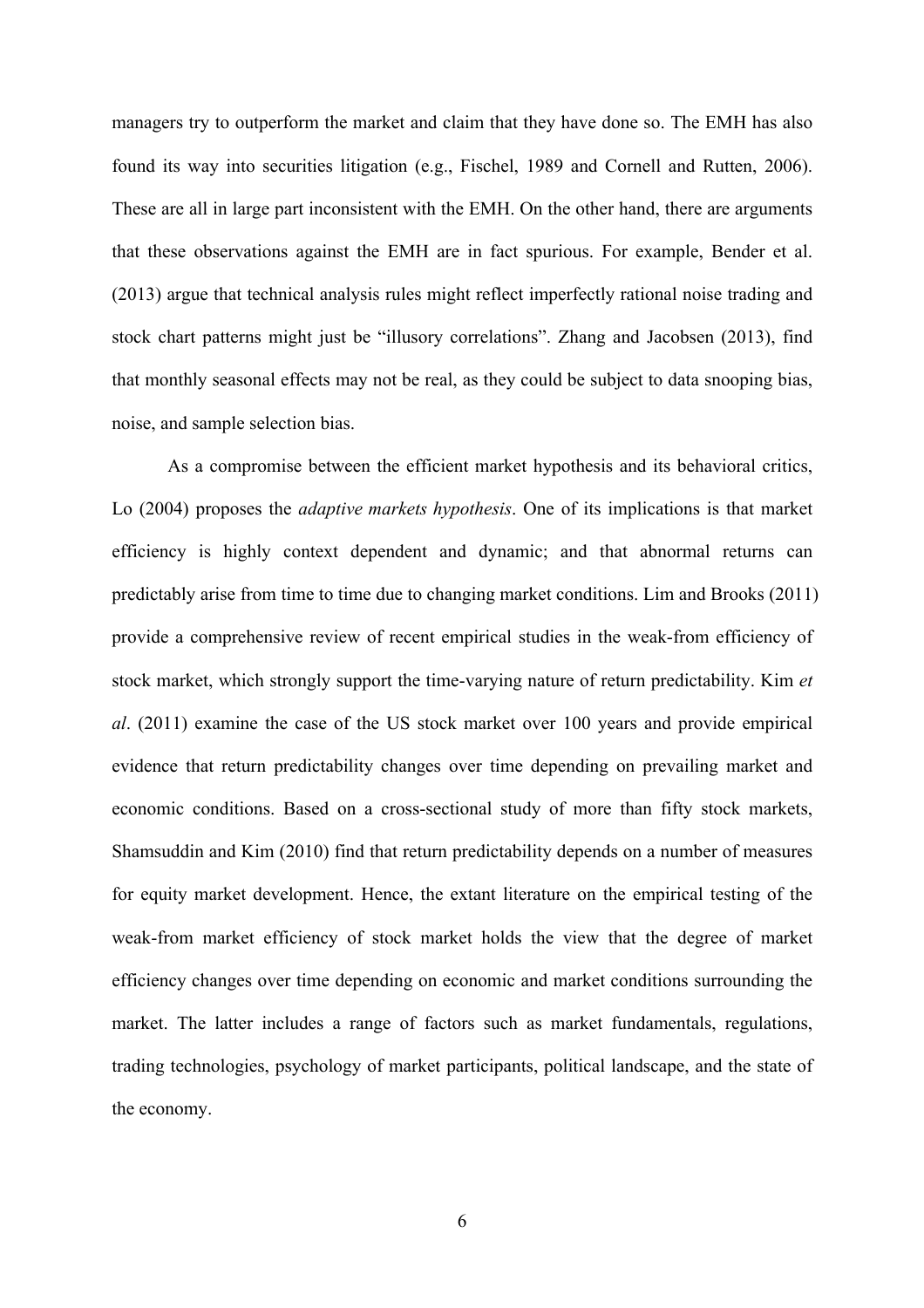#### 2.2 **Variance ratio as a measure of stock market efficiency**

As Grossman and Stiglitz (1980) theoretically demonstrate, a perfectly efficient market is not possible. Since Campbell et al. (1997) proposed the notion of relative efficiency, the research focus has moved to measuring the degree of relative efficiency from testing absolute market efficiency. While there are alternative measures of relative efficiency (Griffin et al., 2010), the variance ratio (VR) test of Lo and MacKinlay (1988) is the most popular and appealing, based on autocorrelations of returns<sup>4</sup>. While there have been a number of improvements and extensions (see Charles and Darne, 2009), the test is essentially based on the statistic as a ratio of the variance of *k*-period stock returns to one-period returns, which can be re-written as a function of return autocorrelation as follows:

$$
V(k) = 1 + 2\sum_{j=1}^{k-1} \left(1 - \frac{j}{k}\right)\rho_j,\tag{1}
$$

where  $\rho_i$  is the autocorrelation of asset returns of order *j*. By construction,  $V(k)$  is one plus the weighted average of autocorrelations up to order *k*-1, with positive and declining weights. The main attraction of the VR statistic over its alternatives is that it provides an estimate of the size of return autocorrelations, as well as its overall sign. A value of  $V(k)$  greater (less) than 1 indicates the presence of overall positive (negative) autocorrelations up to the order *k*-1. Due to this property, *V*(*k*) is widely used as a measure for the degree of market efficiency or return predictability (*e.g.,* Griffin *et al.,* 2010; Kim et al., 2011).

To evaluate market efficiency or the presence of return predictability, researchers test for H<sub>0</sub>:  $V(k) = 1$ , implying that all autocorrelations ( $\rho_i$ s) to order  $k$ -1 are zero. When  $V(k) = 1$ , stock returns are not predictable from their own past. To test  $H_0$ :  $V(k) = 1$ , Lo and MacKinlay (1988) propose the test statistic:

 <sup>4</sup> Other autocorrelation-based tests include Box-Ljung type tests (*e.g.*, Escanciano and Lobato, 2009), spectral tests (*e.g*., Escanciano and Velasco, 2006), and non-parametric tests (*e.g*., Wright, 2000). The variance ratio test is more widely used in the empirical literature, as it possesses better small sample properties (see Charles et al., 2011).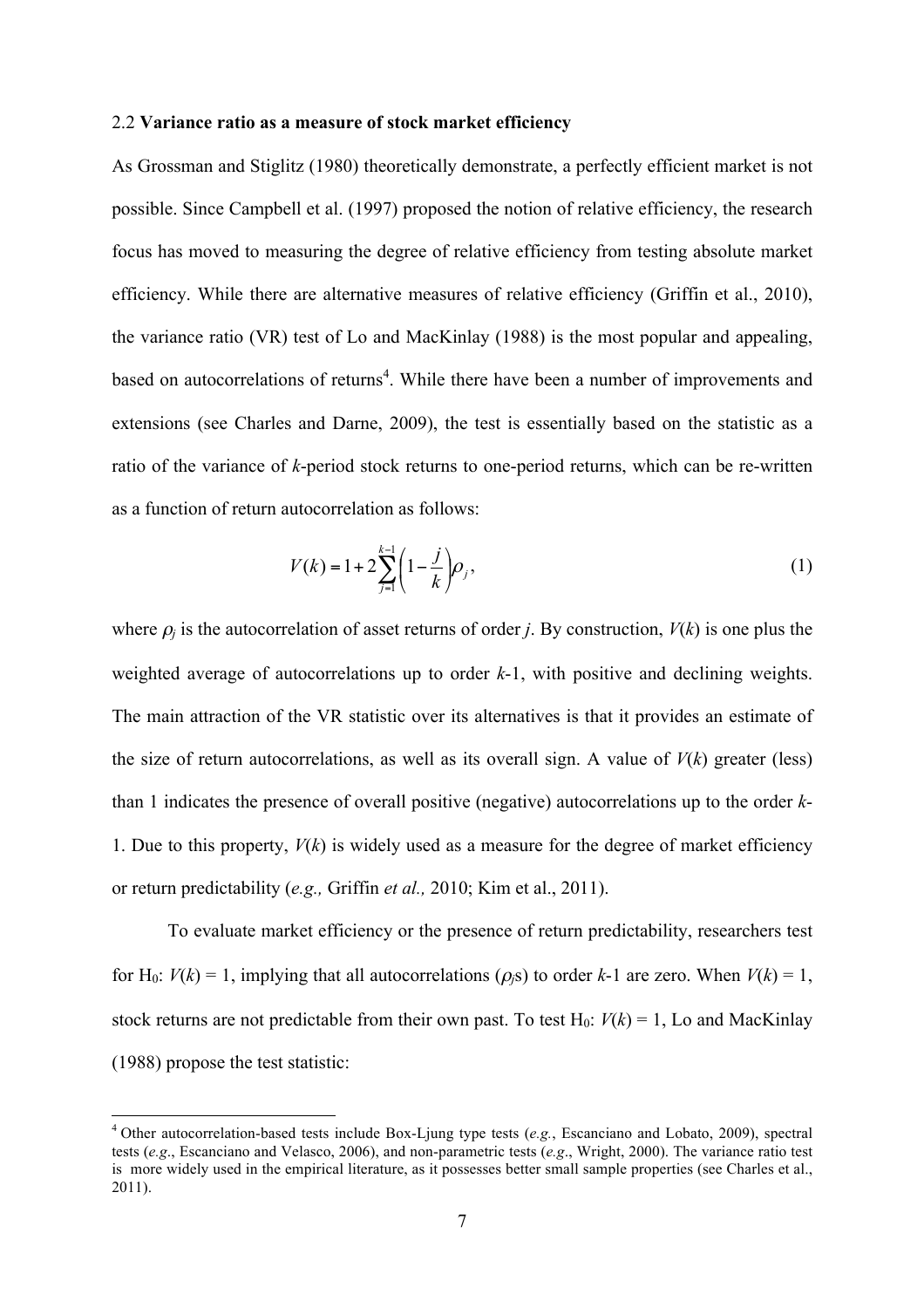$$
M(k) = \frac{\hat{V}(k) - 1}{se(\hat{V}(k))},\tag{2}
$$

where  $\hat{V}(k)$  is the sample estimator for  $V(k)$  and  $se(\hat{V}(k))$  represents the standard error of  $\hat{V}(k)$ . Note that Lo and MacKinlay (1988) propose two versions of the above test statistic. The first version (denoted  $M_1(k)$ ) is valid when the asset returns are generated from an identical and independent distribution (i.i.d); and the second version (denoted  $M_2(k)$ ) is valid when the asset returns follow a martingale difference sequence (MDS). This test allows for asset returns with a general form of conditional or unconditional heteroskedasticity, widely observed in asset returns. Note that the two statistics are different only in the form of standard error estimators. Lo and MacKinlay (1988) show that  $M_1(k)$  asymptotically follows the standard normal distribution under i.i.d. asset returns, and so does  $M_2(k)$  under the MDS.

As mentioned earlier, our meta-analysis exploits sample estimates of  $\hat{V}(k)$  reported in the past empirical studies. However, we note that the VR statistic has some limitations as a measure for the degree of market inefficiency. First, it does not capture the effects of the costs associated with transactions and gathering information (Griffin *et al.* 2010; Section 6), which can be high in emerging markets and dissimilar across different international markets. Second, the measure may contain noise from market microstructure and nonsynchronous trading (Boudoukh et al., 1994). Griffin *et al.* (2010) warn that caution should be exercised when VR values are directly compared across different international markets. On these points, we argue that meta-analysis is an effective way of isolating various noises from the fundamental component of the VR estimates and facilitates their comparison in a systematic way. That is, it controls the systematic component of VR estimates over time and across different international markets, isolating the noise and non-fundamental components of VR estimates, including the effects of potential publication bias. For example, the effect of declining transaction and information costs that stock markets have experienced since the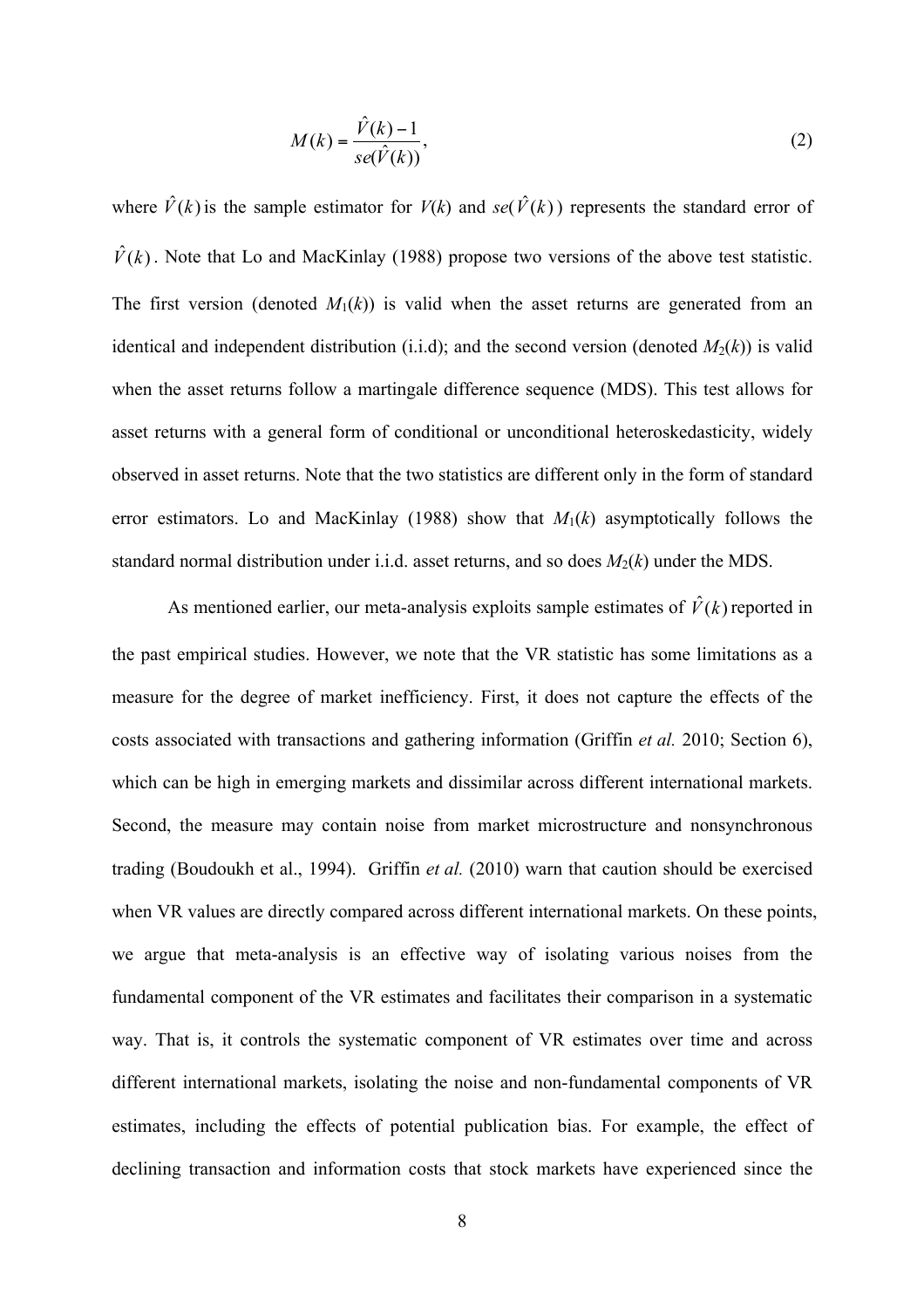1990s may not be captured in the VR estimates reported in individual studies; but it can be revealed in a meta-regression with the VR estimates showing a downward trend over time. The VR estimates from two dissimilar markets during different time periods may not be directly comparable, but their responses to the market fundamentals such as the market capitalization can be analyzed in the framework of the meta-analysis.

Conrad and Kaul (1988) argue that autocorrelation in stock returns represents time variation of expected returns. However, their model depends heavily on its parametric structure and their result may not be robust to different model specifications. For example, if their model is specified with a constant expected returns allowing for time-varying return predictability, the observed autocorrelation can be regarded as a reflection of market inefficiency. In addition, according to Fama and French (1988a), time-varying equilibrium of expected returns occurs over long horizons, such as 3 to 5 years. We note that the VR test is widely used as a test for short-horizon return predictability, with the value of holding period k typically set to far less than 1 year. It is well-know that the test is not suitable for longhorizon analysis, since the VR statistic is severely biased estimator for *V*(*k*) and the test shows undesirable small sample properties when the value of holding period *k* is high (see, for example, Chen and Deo; 2006).

#### **3. Meta-regression Methodology**

The key challenge behind all empirical analyses is making valid inference. Meta-regression analysis (MRA) has been developed to meet this fundamental challenge (Stanley and Doucouliagos, 2012). We employ meta-regression to achieve three tasks: (1) to formally test the EMH, (2) to analyze the distribution of the reported estimates and identify the factors that drive heterogeneity in this literature, and (3) to identify and correct potential publication selection bias. MRA can concurrently inform on each of these dimensions.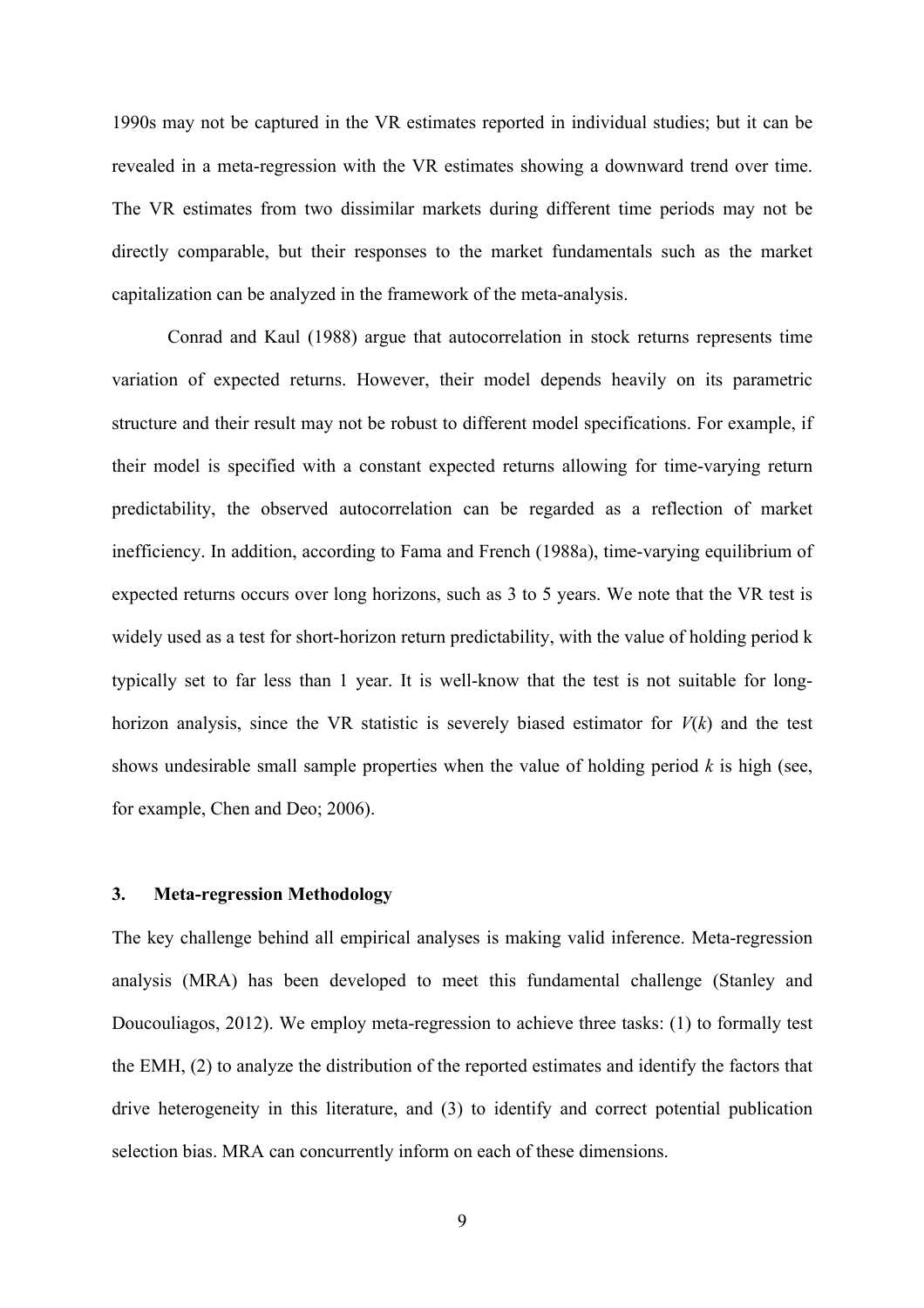#### *3.1 Publication selection*

There is much evidence to suggest that researchers often have a preference for reporting empirical results that conform to researcher beliefs and suppress evidence that is at odds with these preferences (Roberts and Stanley, 2005; Stanley and Doucouliagos, 2012). Reported estimates may then be a biased sample of all estimates, potentially resulting in erroneous statistical inferences. Hence, it is important to test for publication selection bias and accommodate potential bias should it be present in the research record. Following Stanley and Doucouliagos (2012), we apply the so-called Funnel-Asymmetry Test Precision-Effect Test (FAT-PET) meta-regression model:

$$
VRI_{ij} = \beta_0 + \beta_1 s e_{ij} + \varepsilon_{ij},\tag{3}
$$

where  $VRI_{ij} = \hat{V}(k) - 1$  (*VR1<sub>ij</sub>* is the ith variance ratio minus one reported in the jth study), *se<sub>ij</sub>* is its standard error, and  $\varepsilon_{ij}$  denotes the usual regression error term.<sup>5</sup> See Stanley (2008) and Stanley and Doucouliagos (2012) for further details on this model.

Stanley and Doucouliagos (2012 and 2014) suggest that a more accurate estimate of the underlying effect corrected for publication selection bias can be derived by replacing  $se<sub>ii</sub>$ by  $se_{ij}^2$ . Doing so gives the precision-effect estimate with standard error (PEESE) model:

$$
VRI_{ij} = \alpha_0 + \alpha_1 s e_{ij}^2 + v_{ij}.
$$
 (4)

The logic behind the FAT-PET is as follows. When an empirical literature is free of publication selection bias, then the estimated effect sizes (say VR estimates) will not be correlated with their standard errors (Egger *et al.,* 1997; Stanley and Doucouliagos, 2012). In fact, the validity of regression's conventional t-test requires this independence. In contrast, if

<sup>&</sup>lt;sup>5</sup> Throughout the paper we measure the effect size as  $VR - 1$ , rather than VR, which we denote as VR1. This is for expositional purposes only. The inferences are *identical* if we use VR instead of VR-1, when properly interpreted.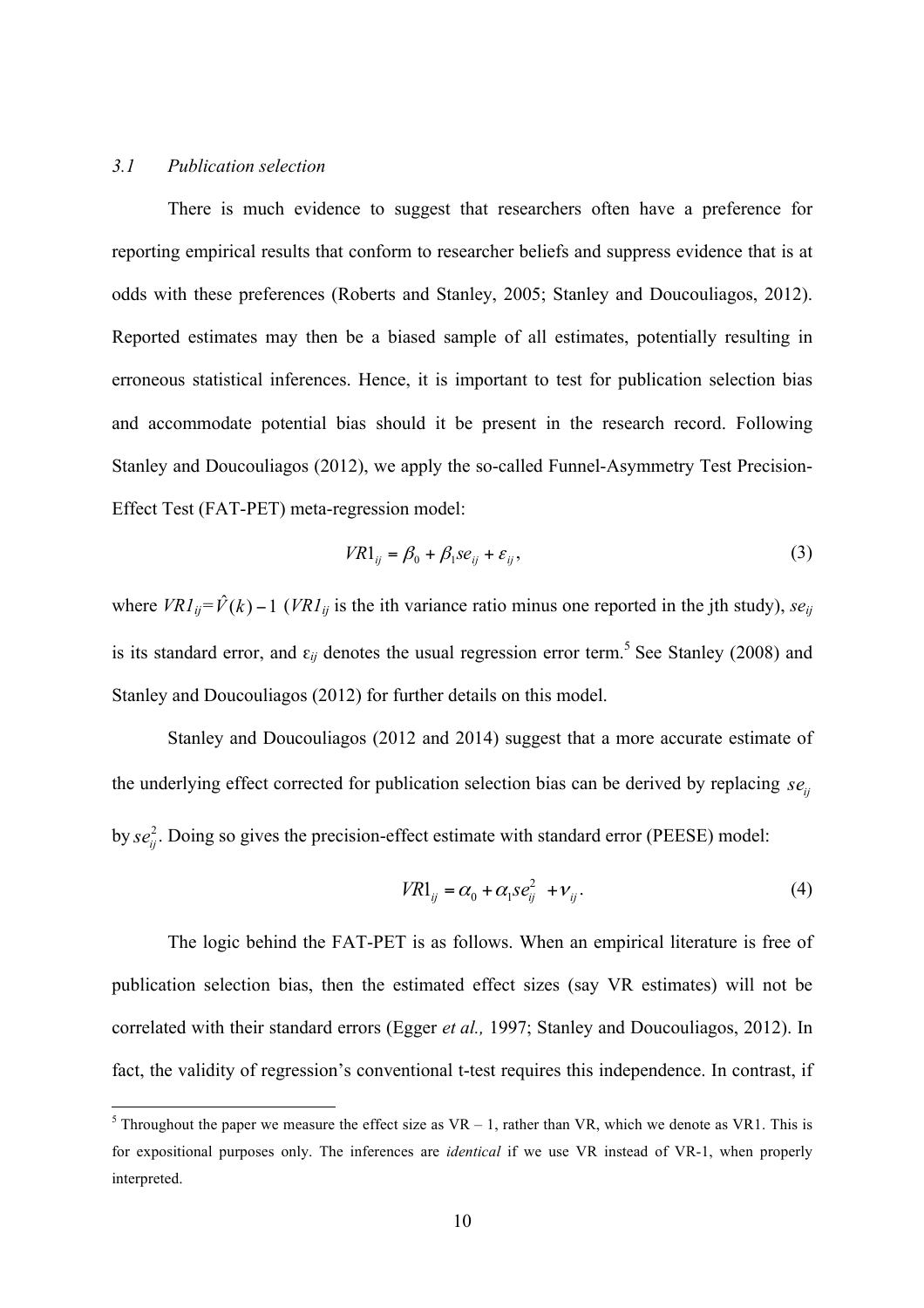researchers search for estimates that are statistically significant (*e.g*. a rejection of the EMH), they will re-estimate their models until they achieve some 'acceptable' level of statistical significance (*e.g.*, statistical significance at the  $5\%$  or  $10\%$  level).<sup>6</sup> This selection will generate a correlation between an estimated effect and its standard error and will result in a truncated or asymmetric distribution of reported VR estimates (Stanley, 2008). Hence, a test of  $\beta_l$  = 0 (known as the FAT or Funnel Asymmetry Test) provides a test of the existence of asymmetry in the estimates and publication selection and the  $\beta_I s e_{ij}$  term reflects the impact of publication selection bias. A test of  $\beta_0 = 0$ , known as the PET or Precision Effect Test, provides a test of the overall existence of market inefficiency in the research record, corrected for publication selection. Also, the estimate of  $\alpha_0$  provides an estimate of the degree to which markets are inefficient.<sup>7</sup>

Although the FAT-PET-MRA model remains the foundation of the tests investigated here, application to variance ratios introduces new challenges. In particular, the variance ratio is known to have small-sample bias (Lo and MacKinlay, 1988), and publication selection may 'go both ways.' Typically, selection bias in empirical economics is in favor of rejecting the null hypothesis of a zero effect (Card and Krueger, 1995; Doucouliagos and Stanley, 2014). In such cases, authors do not report all of the results they uncover. Rather, they select results that are consistent with their prior expectations, conventional theory, or results which they believe have a stronger chance of being published. The effect of this process is that certain findings may be suppressed while others are over-represented. Consequently, publication selection bias may tend to overstate the evidence against the EMH. This could happen if *some* researchers have a prior that the market is inefficient and experiment with

 <sup>6</sup> In the case of the EMH, re-estimation can involve taking different samples, time periods, countries, indices, *etc.*

<sup>&</sup>lt;sup>7</sup> Recall that we use VR -1. Hence, the test of the EMH is the null of  $\beta_0 = 0$ . If we used VR, then the test of the EMH involves the null of  $\beta_0 = 1$ .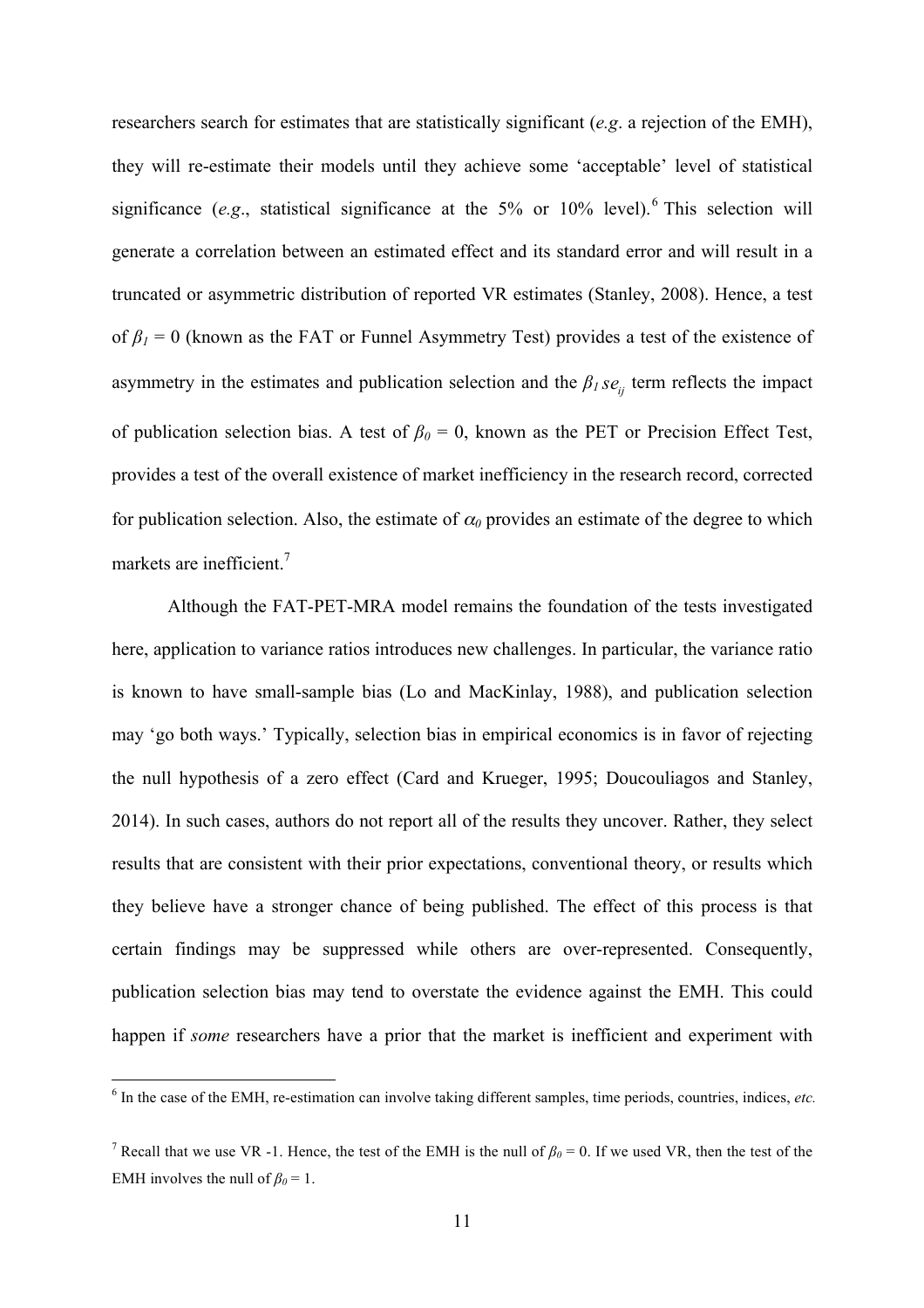their models, data, and methods to find a variance ratio that differs from 1 (either greater than 1 or less than 1). However, other researchers may believe that investors are rational and markets are efficient and dismiss some large variance ratios as faulty. In this case, evidence that rejects the null may go unreported. That is, there may be selection in this research literature in both directions: for statistical significance (rejection of EMH) and for statistical insignificance (acceptance of market efficiency). *A priori*, it is not possible to predict the net direction of this bias or whether any net bias is likely to remain. This is an empirical matter about which meta-regression analysis can inform.<sup>8</sup>

An additional complication arises because even in the absence of reporting or publication selection, small-sample bias will cause the effect size, *VR1* (=VR-1), to be correlated with its sample size and thereby inversely with its own standard error. The conventional FAT-PET-MRA (equation (3)) may therefore be affected by this small-sample bias.

Given the above concerns with conventional meta-analysis, we conducted simulations for meta-regression models of the variance ratio tests to accommodate possible publication selection bias. Appendix A provides details of the simulation design and results. The central purpose of these simulations is to investigate the statistical properties of PET for the application to the EMH and thereby insure the validity of our MRA methods in assessing this literature's evidence of market efficiency. Past simulations (*e.g*. Stanley 2008) have only reported the performance of these MRA models of publication bias when there are various incidences of selection for statistical significance—not when selection is for statistical *insignificance*. This too may potentially invalidate the FAT-PET-MRA by adding a yet another correlation of the reported effect to its standard error. Our simulations suggest that using a larger critical value, 3.5, instead of the normal critical value of 1.96 will

 $8$  Ed Tufte (2006, p.687) famously remarked that t-statistics that fall in the range between 1.6 and 2 lie in the "Zone of Boredom, Ambiguity, and Unpublishability".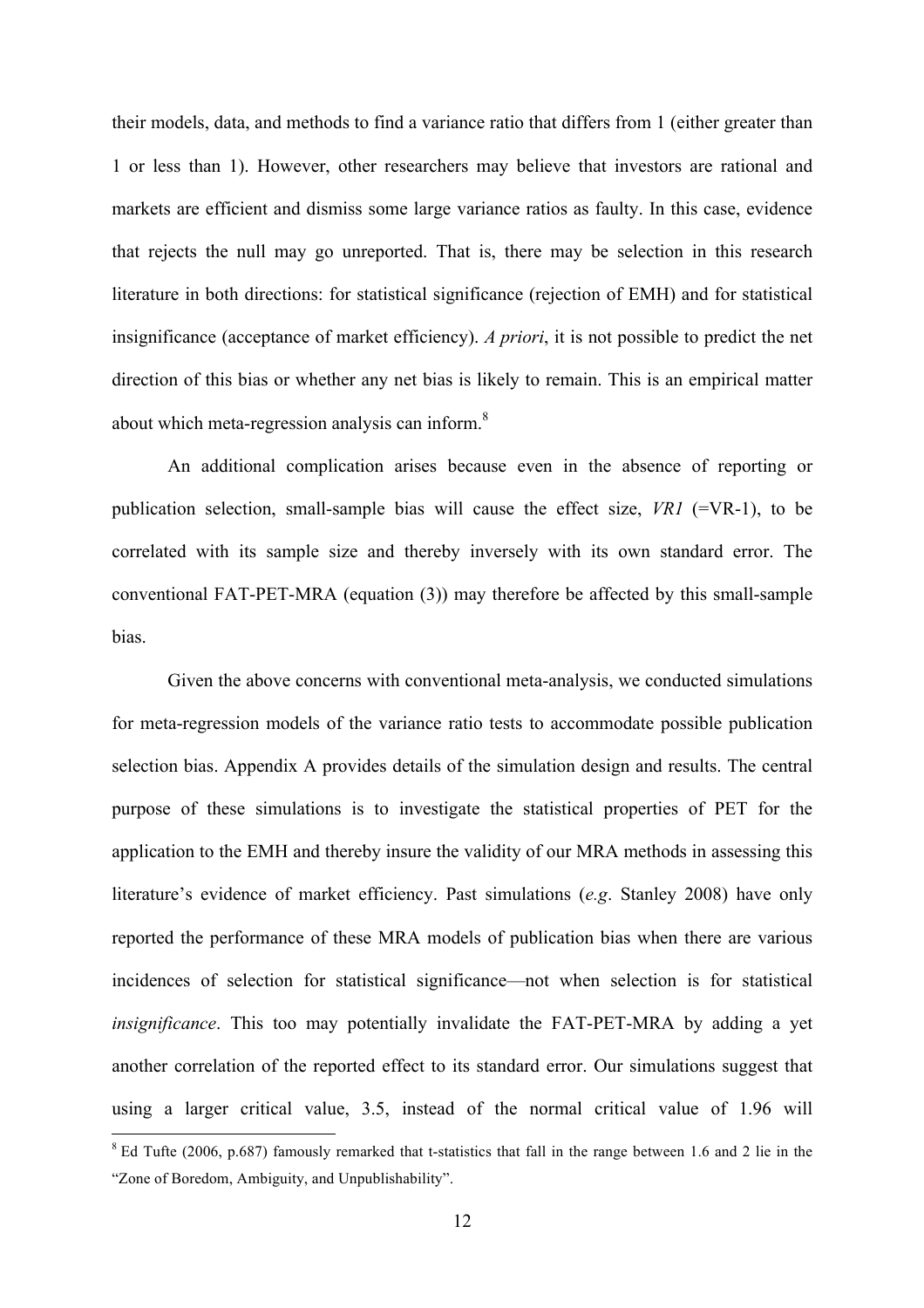accommodate both small-sample bias as well as potential selection for insignificance— see Appendix A for details.

#### *3.2 Heterogeneity*

Eqn. (3) can be extended to explain observed variation in the variance ratio test.

$$
VRI_{ij} = \beta_0 + \beta_1 s e_{ij} + \sum \beta_k Z_{kij} + \varepsilon_{ij},
$$
\n<sup>(5)</sup>

where  $Z_k$  represents variables coded from the studies themselves and exogenous variables on market capitalization and economic freedom coded by us from public information. Other examples of *Z*-variables include: country, level of development, holding period, and data frequency. See Table 3 below for a full list and description.

#### *3.3 Estimation*

Eqns. (3) to (5) are estimated by weighted least squares (WLS) in order to accommodate differences in the variances of the VR estimates across studies. Optimal weights for WLS are given by the inverse variance (Hedges and Olkin 1985). For most of the analysis we use  $w = 1/s e_{ij}^2$ . However, for robustness we also use *random* effects weights,  $w =$ 1/(  $se^{2}_{ij} + \tau^{2}$ ), where  $\tau^{2}$  is the between-study or heterogeneity variance. Stanley and Doucouliagos (2013) demonstrate that WLS MRA is superior to both conventional fixed- and random-effects multiple MRA because WLS MRA has lower bias and mean squared error if there is publication bias and is practically equivalent to random-effects when there is no publication bias.

As can be seen from Table 1 below, we employ multiple estimates from the same study. Dependence within studies is often an issue in meta-regression analysis and can result in downward bias in meta-regression analysis standard errors (Moulton 1990; Cameron, Gelbach and Miller 2008; MacKinnon and Webb 2013). However, it is worth noting that tests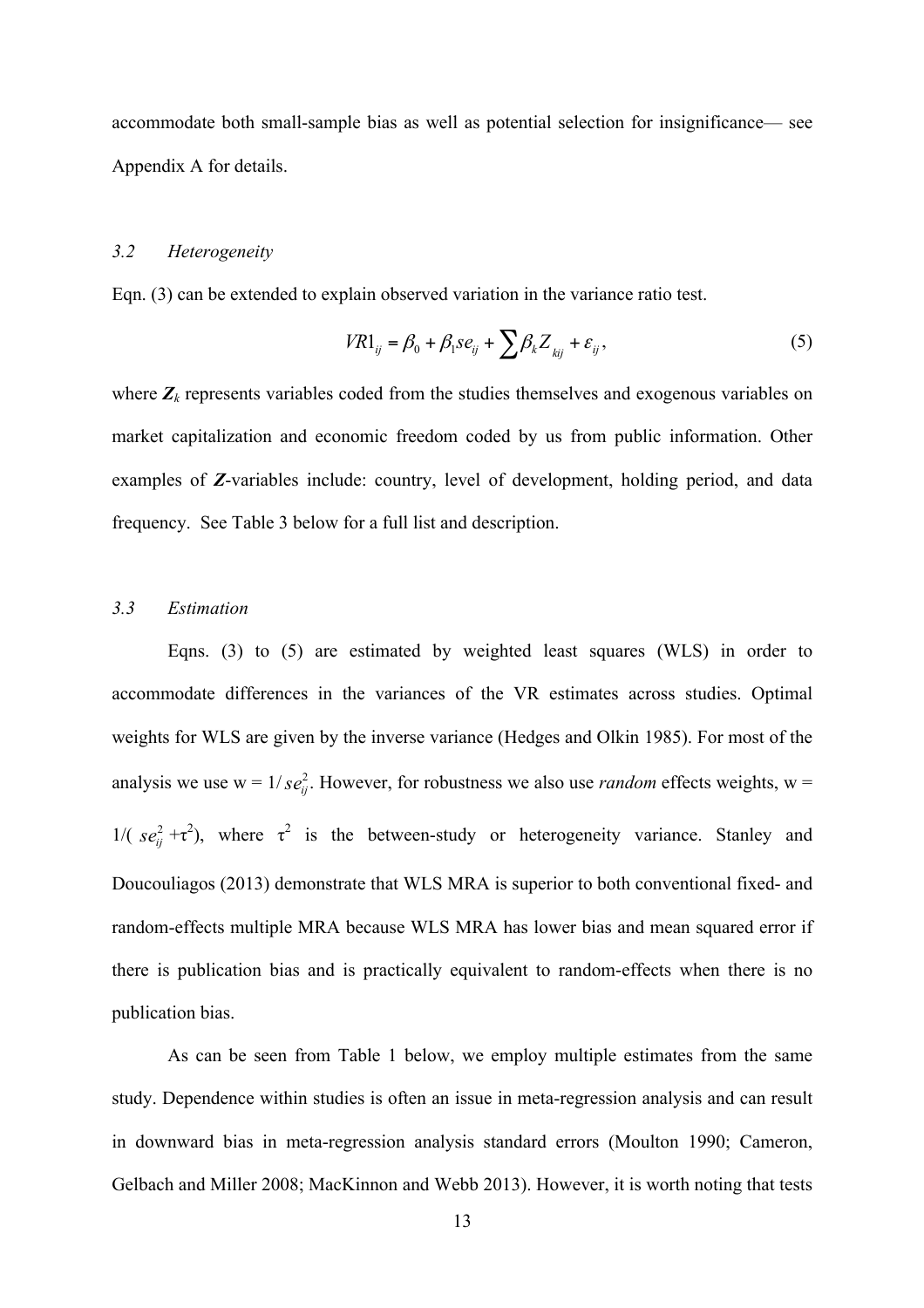of the EMH are different to most empirical research in economics. A common feature of empirical economics is that authors typically estimate numerous versions of a given econometric model; this typically involves alternate specifications, estimators and data samples. This dimension for experimentation and selection is not available to VR tests of the EMH. For example, there can be no specification searching for alternate control variables, which ordinarily generates much excess variation in reported empirical estimates in other areas of economics research. Here, we have multiple estimates but these should be largely statistically independent. For example, authors often report VR tests for several countries, and estimates for different countries can be considered to be statistically independent (Hunter and Schmidt, 2004). Variance ratio testing involves application of a specific formula, and there is little scope for experimentation with alternate specifications, functional forms and estimators. Nevertheless, there are still design choices made by authors, including the choice of countries to analyze, the time period studied, and the holding period for the VRT. Among the VR tests that we find, the intraclass correlation is 0.251, suggesting that there is actually a significant degree of dependence. Hence, we take the potential for data dependence into account by estimating hierarchical models and panel data models that accommodate data dependence.

### **4. Quantifying the Research Record on Market Efficiency**

The search for studies and data coding followed the MAER-NET guidelines for metaregression analysis (Stanley *et al.* 2013). Specifically, we conducted a comprehensive search for studies that tested the EMH for Asian and Australasian stock markets. Numerous search engines were used: Econlit, Google Scholar, Academic Search Complete, Business Source Complete, Science Direct, Scopus, Web of Science, and Wiley Online Library. Keywords used included 'variance ratio', 'efficient market hypothesis', 'random walk', 'predictability',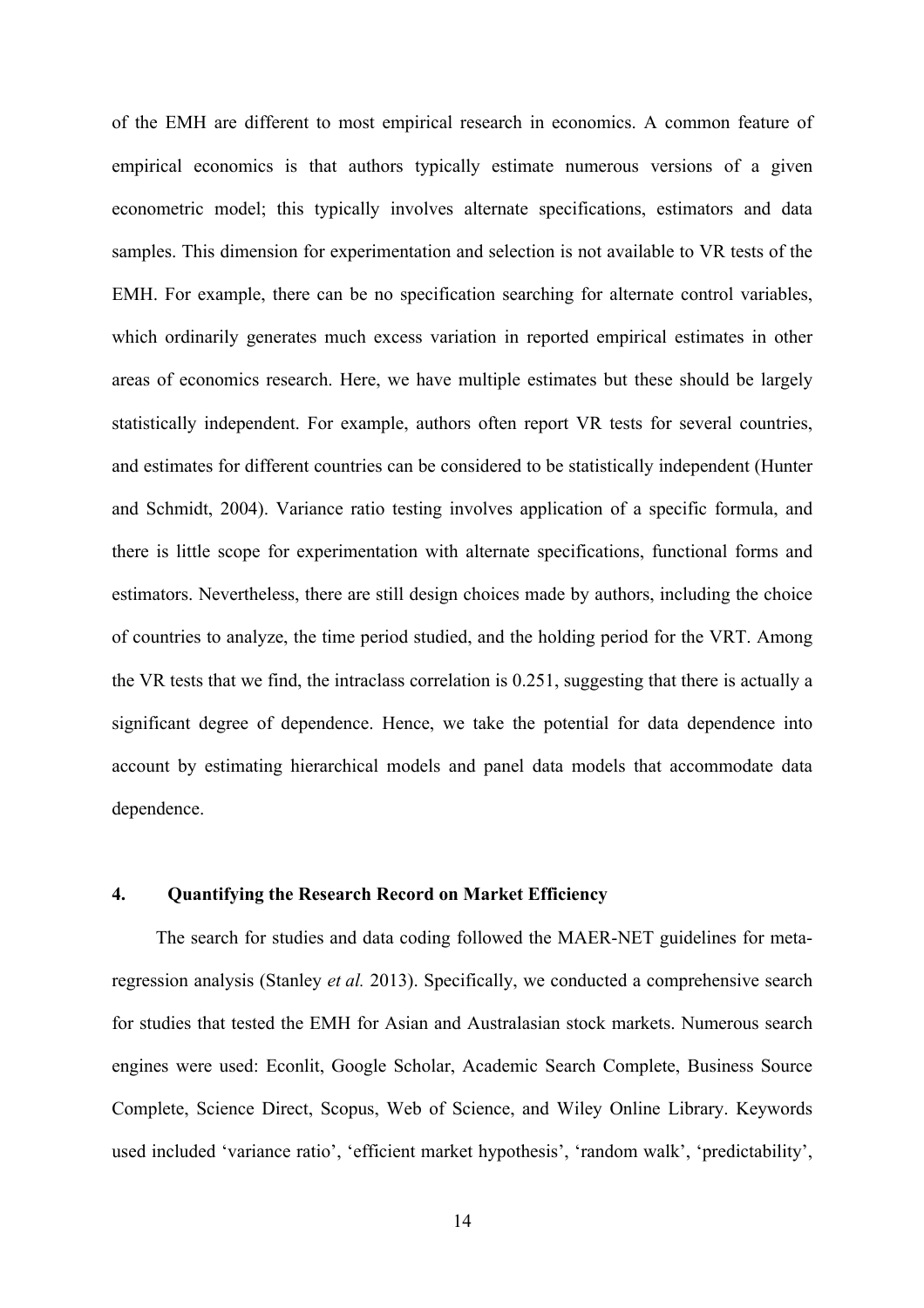'stock markets', 'market efficiency', and 'market inefficiency'. In addition, we pursued cited references from studies, and we also physically checked numerous economics, finance and accounting journals. The database searches were terminated June 2014.

The empirical literature on the EMH is enormous. In order to make sense from a diverse literature with diverse findings, it is essential to construct a set of comparable estimates. Our criteria for inclusion were as follows. First, the study had to report an estimate of the variance ratio. There are other tests that explore the EMH. However, in order to ensure comparability, only those that report estimates of VR are included in our dataset. For example, we do not consider studies on the predictability of stock returns using macro variables. Second, the study had to report an estimate using Asian or Australasian data. Some studies report estimates also for other countries. These estimates are excluded from the meta-analysis. Third, the study had to be published. Some researchers prefer to include the so-called 'grey literature', such as working papers and doctoral thesis. Others prefer to stick to the published literature.<sup>9</sup> Fourth, for practical reasons, we exclude any study that was not written in English. Fifth, we focus on overall market efficiency and thereby exclude any estimates for individual stocks to avoid potentially overwhelming volatility and unreliability, particularly if individual stocks in emerging countries experience thin trading; aggregate indices are less vulnerable to thin trading. Also, testing efficiency of individual stocks is likely to be statistically less powerful, since no account is taken of cross stock correlations. Finally, we exclude estimates from multiple variance ratio tests (MV) as we cannot normally recover VR values from the MV statistic and the MV test statistic does not have a standard error estimator. In addition, it is difficult to justify an MV statistic as an appealing measure of predictability. 

<sup>&</sup>lt;sup>9</sup> It is often claimed that including unpublished studies reduces or even eliminates publication selection bias. Stanley and Doucouliagos (2012) argue that this belief is mistaken.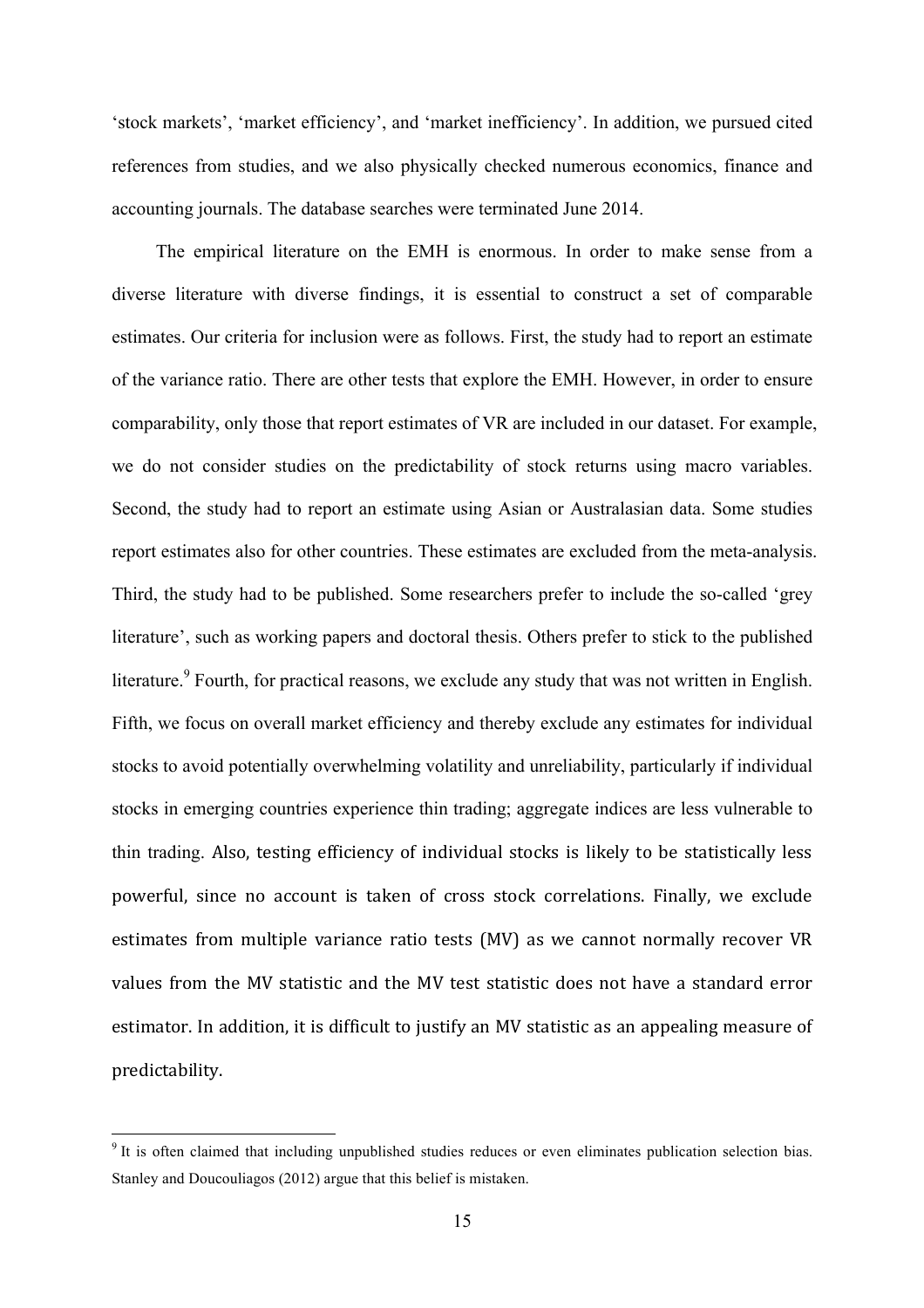This search process identified 38 studies that report a variance ratio for Asian or Australasian stock markets. Although other tests statistics are reported in the research literature, the variance ratio test is by far the most prevalent. However, only 29 report sufficient information from which we could calculate the standard error of the VR.<sup>10</sup> The standard error is necessary in order to explore whether the EMH literature is afflicted by publication selection bias and it is also needed to properly weight the reported findings. Many studies report only the statistical significance of the VR without reporting the associate standard errors. The 29 studies report a total of  $1,560$  VR estimates.<sup>11</sup> We make only one further adjustment to the quantifiable relevant empirical record—outliers. 14 estimates have an absolute value of the standardized residual greater than 3.5 from the FAT-PET, Eqn (3), and these outliers are removed from further statistical investigation.<sup>12</sup> The 1,560 estimates used in our study are the population of comparable VR estimates for Asia and Australasia. While these come from 29 studies, the sample size is large. Moreover, our analysis makes use of 92 statistically independent samples. Hunter and Schmidt (2004) show that samples from different countries can be treated as being statistically independent, even if analysis of such samples is reported in the same study. In other words, the 29 studies can effectively be treated as 92 distinct cases that report 1,560 estimates of the EMH. Consequently, we have a high degree of confidence in the quality of the sample for inference purposes.

In addition to collecting data on the VR and its standard error, we also coded several other study characteristics (see Table 3 below). Two of the authors coded the studies and then checked each other's coding. All included studies are referenced in Appendix B.

 $10$  Some studies focus only on the statistical significance of the VR but do not report standard errors. The results from these studies are broadly in line with our own findings.

 $11$  The full dataset can be download for replication and extension from www.deakin.edu.au/meta-analysis.

 $12$  We also removed a single extreme value with a very large VR1 (in excess of 8) that was estimated with poor precision.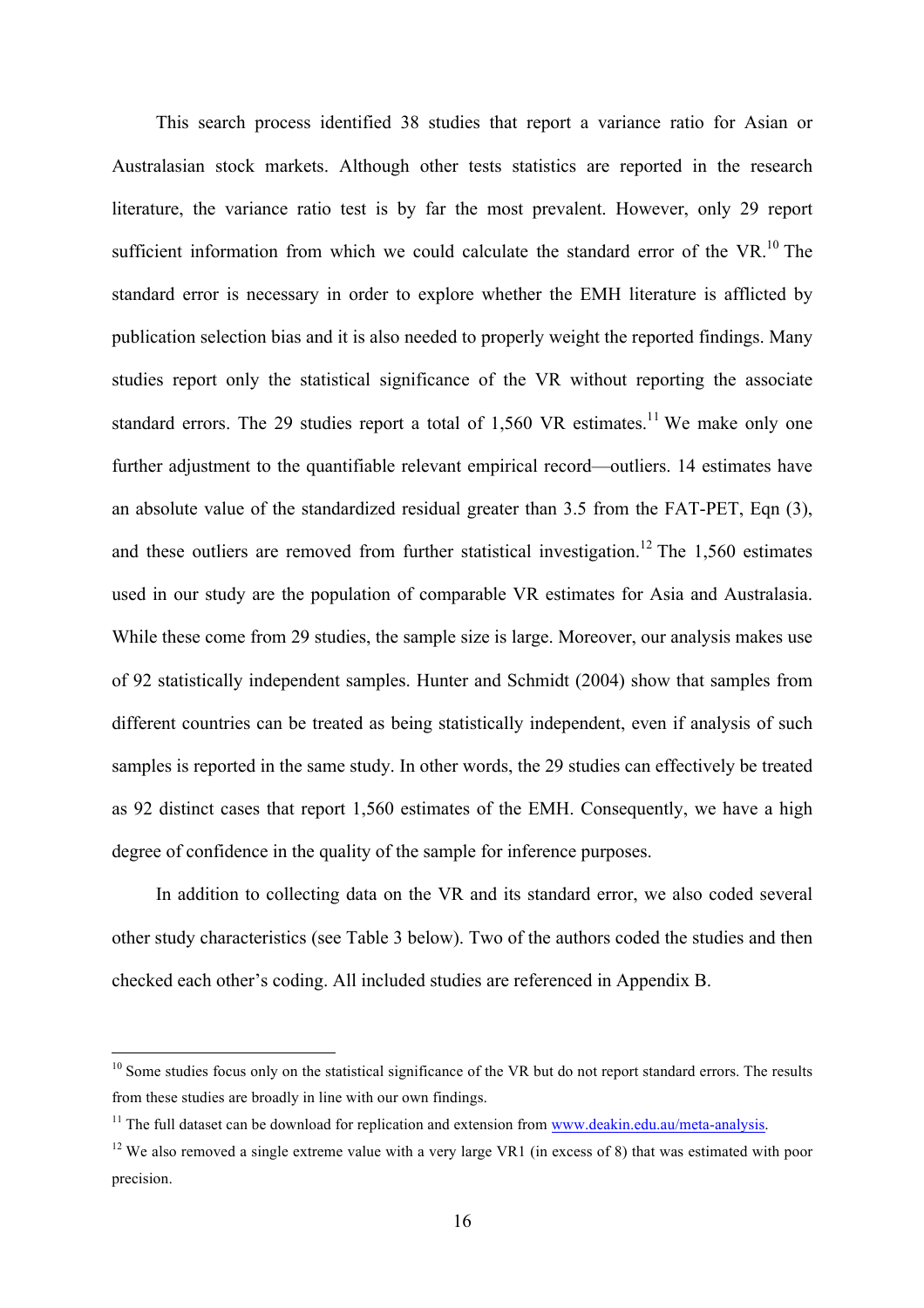Table 1 lists the studies that form our meta-analysis dataset, including the countries studied and the number of estimates from each study. The first study was published in 1992 (Lee) and the two most recent studies in 2013 (Guidi and Gupta and Youssef and Galloppo). Table 2 presents the country distribution of the estimates and the average value of the VR for each country.

#### **Tables 1 and 2 about here**

Figure 1 presents the *VR1* estimates in the form of a funnel plot, illustrating the association between *VR1* and its precision, where precision is measured as the inverse of *VR1's* standard error. The funnel plot is a convenient way of illustrating the distribution of the reported findings. It can highlight outliers and influential observations and it can also, potentially, highlight publication selection bias (see Stanley and Doucouliagos, 2010, 2012). Estimates that stand out are potentially leverage points or outliers. Severe selection bias would cause a noticeably asymmetric distribution of results.

#### **Figure 1 about here**

The funnel graph reveals a long tail of relatively high *VR1* values, even after the very large positives VR values are removed. Asymmetry in effect sizes is typical of meta-data sets, and it is often an outcome of publication selection bias and/or heterogeneity inherent in different samples (Roberts and Stanley, 2005; Stanley and Doucouliagos, 2012). Figure 1 suggests that publication bias might be an issue in this literature, with the long tail suggesting preference for reporting violation of the EMH.

About 21 percent of the estimates report a VR1 less than 0 and the remainder (about 79 percent) report a VR1 that is greater than 0. The weighted-average VR1 is 0.13; this value is shown as the vertical line in the figure.

Table 3 lists the variables used in the multiple MRA. Some are dummy (0/1) variables (*Weekly*, *Monthly* and the various country dummy variables), while others are continuous

17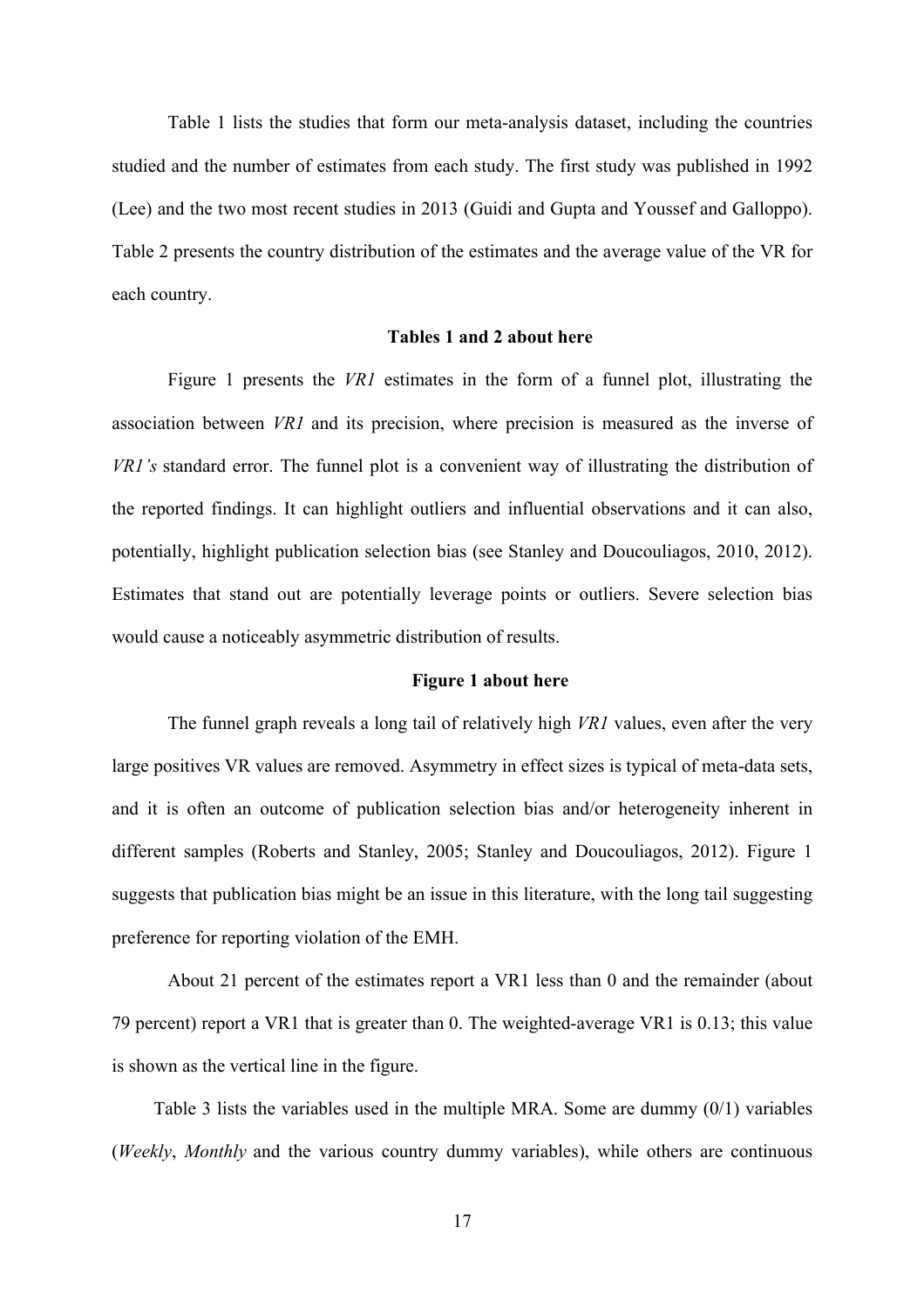(*Standard error*, *Average year<sup>13</sup>*, *Holdingperiod*, *MarketCap* and *EcoFreedom*). The binary variables *Weekly* and *Monthly*<sup>14</sup> reflect the data frequency used (with daily as the base). We also include the length of the holding period *k* used to construct the VR; recall Eqn. (1). The time horizon can potentially inform on the degree of predictability.<sup>15</sup> These three variables, *Weekly, Monthly* and *Holdingperiod*, are included in the MRA to capture potential differences in predictability of investment horizons. Stock price predictability may increase with the investment horizon as has been reported in some prior studies (*e.g*., Fama and French, 1988b). In particular, by applying the *VR* test to U.S. stock return, Poterba and Summers (1988) report negative serial correlation in the long horizon and positive serial correlation in the short horizon.

#### **Table 3 about here**

As noted earlier, the VR can be estimated assuming either homoscedasticity or heteroscedasticity. The difference affects only the calculation of the standard error and not the value of the VR or *VR1*. Hence, we do not include this research design choice in the MRA as a moderator variable.<sup>16</sup> *Average year* is included to investigate whether the reported VR estimates have been changing over time. Generally, if stock markets are becoming more

 $13$  In unreported regressions we also included a dummy for the Asian financial crisis, assigning a value of 1 for estimates that relate purely to the post-financial crisis period. This variable was never statistically significant in any of the MRA models.

<sup>&</sup>lt;sup>14</sup> Of the 1,560 VR1 estimates included in our sample, 434 relate to monthly data and 526 relate to weekly data, with the remainder relating to daily data. We include in *Monthly* 13 observations for quarterly returns and 11 observations for annual returns.

<sup>&</sup>lt;sup>15</sup> We also calculated this length as fractions of monthly data, *i.e.*, the length of the holding period for weekly and daily frequencies was converted into monthly. For example, k=20 for daily data is converted into a one month holding period.

<sup>&</sup>lt;sup>16</sup> If a dummy variable for heteroscedastic VR estimates is included in the MRA, it is never statistically significant.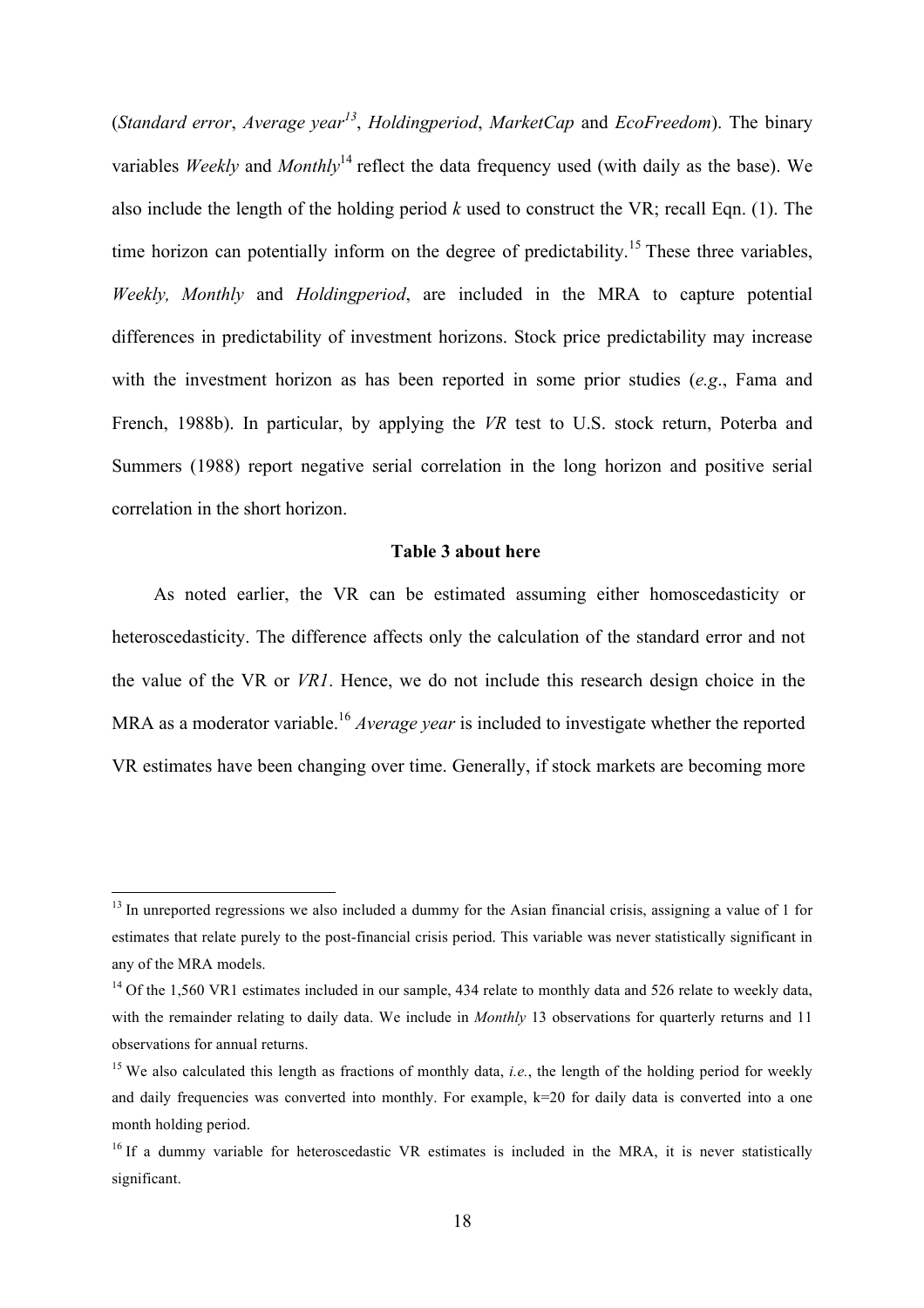(less) efficient over time, then the expected or fundamental component of VR should be falling (rising). $17$ 

Finally, we explore the effects of the degree of market capitalization and the degree of economic freedom prevalent in the countries and time periods sampled. <sup>18</sup> Market capitalization data was collected from the World Bank Development Indicators and from individual stock exchanges. Data on economic freedom was collected from the Fraser Institute (Economic Freedom of the World).19 Economic freedom is a measure of the degree to which market forces are allowed to allocate resources and the degree to which regulations hinder this operation. The series ranges from 1 to 10, with higher values denoting higher levels of economic freedom. This is an aggregate measure of several factors, including legal structure and protection of property rights, freedom to trade and regulation of markets.

Both the market capitalization and the economic freedom series were matched with the countries and time periods used by the primary studies. Table 2 reports the average market capitalization and economic freedom for the samples used by authors for each of the countries included in our data.

Market capitalization is expected to be inversely related to market inefficiency; the more capitalized is a market the more efficient it should be, *ceteris paribus*. Market capitalization is a measure of equity market development. Underdeveloped stock markets are more likely to contain opportunities for stock market predictability. Underdeveloped

 $17$  An exception to this interpretation occurs if the variance ratio tends to be less than one, as we find among monthly frequencies.

<sup>&</sup>lt;sup>18</sup> Market capitalization and economic freedom are highly correlated with a correlation coefficient of 0.85. Hence, we treat these variables as alternate measures rather than including both in the MRA; neither is statistically significant when both are included in the MRA.

<sup>&</sup>lt;sup>19</sup> Kaminsky and Schmukler (2008) construct a new database of market liberalization. However, their index does not cover many of the countries in our database. The Economic Freedom of the World index is more comprehensive and available for all the countries in our database.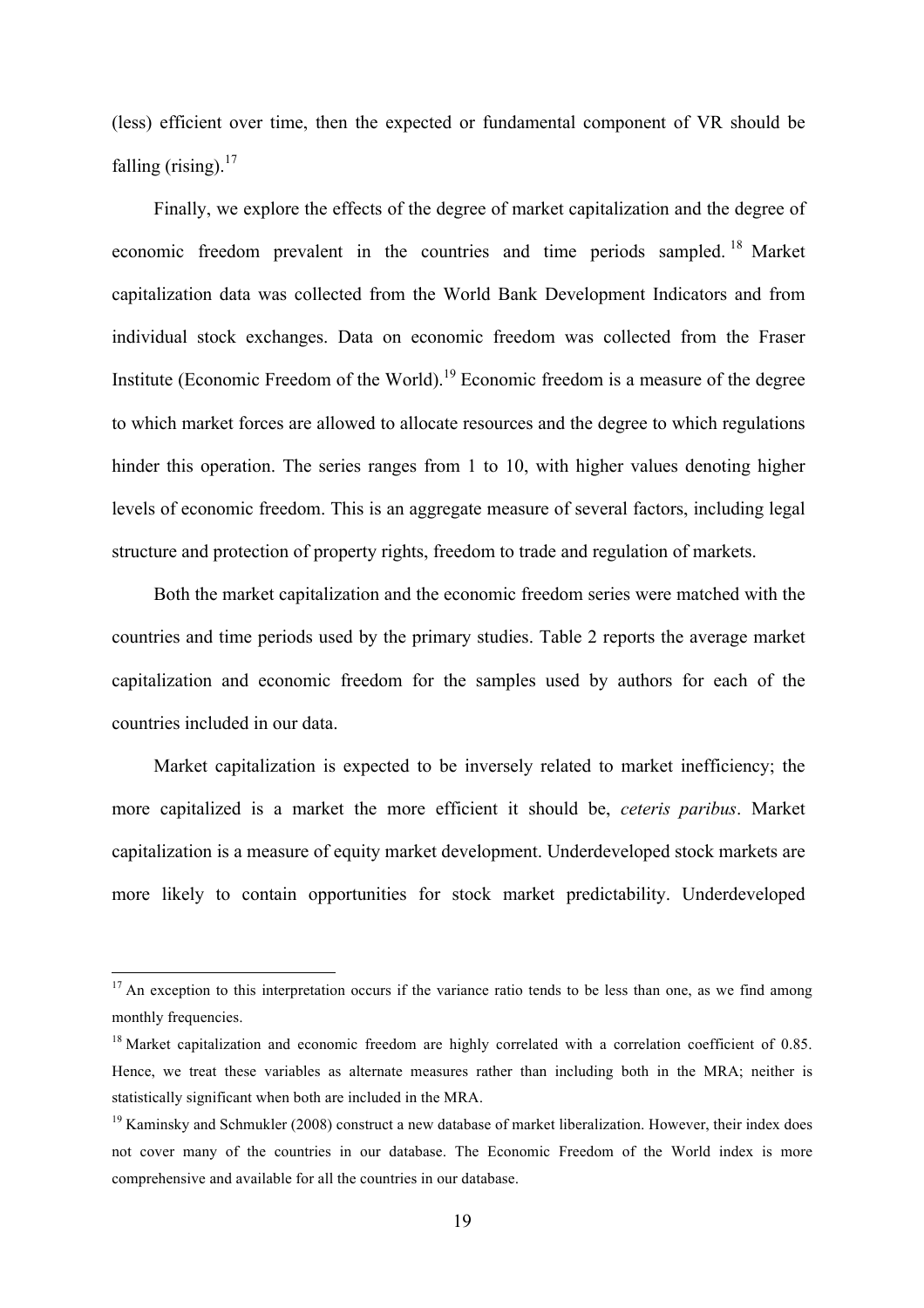markets will contain a larger proportion of small and illiquid stocks, they are more likely to be characterized by thin trading and there is a greater likelihood of market manipulation.

Similarly, the greater the degree of economic freedom (market liberalization), the more efficient should be stock markets. That is, if regulations restrict the operation of markets in terms of their role in price revelation and market clearing function, then restrictions on economic freedom should, *ceteris paribus*, reduce market efficiency. Regulations impose frictions on markets and hence restrict traders from profiting from mispriced assets. Hence, we expect a negative coefficient on the MRA variables, market capitalization and economic freedom.

#### **5. Results**

We commence the analysis by calculating basic averages of all *VR1* estimates; these are presented in Table 4. Columns 1 and 2 report the simple and weighted averages, respectively. Column 3 reports the FAT-PET (Eq. 3) and column 4 presents the PEESE model results (Eq. 4). As is normally the case when there is publication selection, the weighted average and the selection bias corrected meta-averages are significantly lower than the simple average. The t-statistics exceed the higher 3.5 critical value for all averages, be they simple, weighted, or publication bias corrected. All averages suggest a rejection of the EMH for Asian and Australasian stock markets and the FAT (coefficient on standard error) is statistically significant (column 3), suggesting some net positive publication bias in this literature. All of these findings are confirmed in a multiple MRA context after other research and market dimensions are considered. See Table 5 below.

#### **Table 4 about here**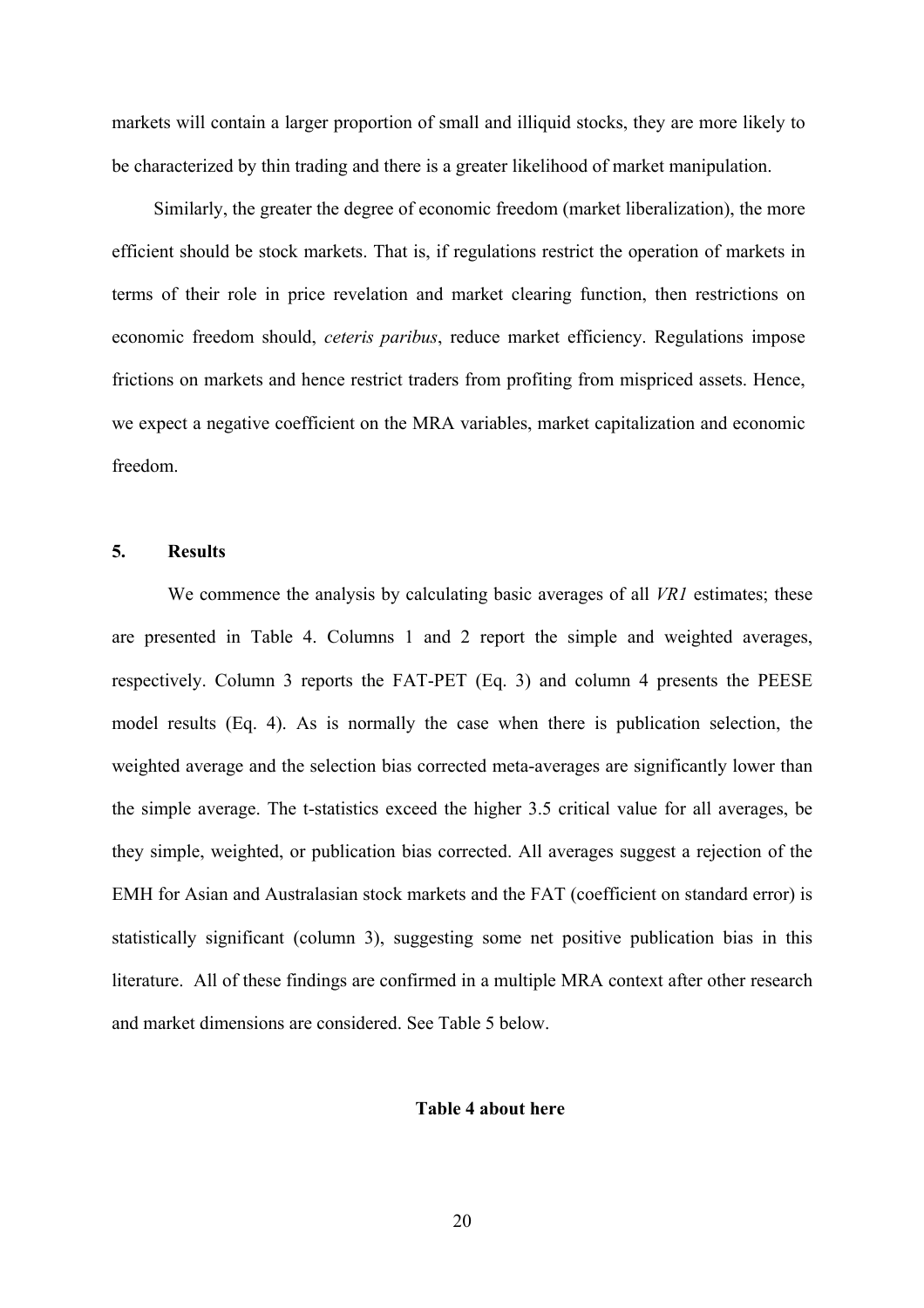WLS estimates of the multiple MRA model, Eqn. (5), are presented in Table 5. We construct these models so that the baseline represents daily returns in Australia and New Zealand.<sup>20</sup> That is, when all explanatory (or moderator) variables are zero, the constant estimates *VR1* for daily returns in Australasia in 1992 (the sample mean). Column 1 controls for potential publication bias, average year, whether the data is monthly or weekly (with daily as the base), the holding period length used to construct the VR (*HoldingPeriodH= HoldingPeriod* - the Australasian mean) and market capitalization (*MarketCapH=MarketCap*  - the Australasian mean). Column 2 adds the dummy variable *LesserIncome*. Column 3 explores further the difference between countries by including fourteen country dummies; it serves as our core MRA model.<sup>21</sup>

Columns 4 to 8 explore the robustness of these results to various alternate models.<sup>22</sup> Column 4 uses Robust Regression. Columns 5 and 6 report results from unbalanced panel-data MRA models that include study level effects (see Nelson and Kennedy 2009; Stanley and Doucouliagos 2012). Column 5 reports the results from the fixed-effects panel data WLS model, while column 6 present results from the random-effects panel data WLS model. Both the random and fixed effects panel data models are weighted using inverse variance weights. Column 7 reports results using 'random effects' MRA, using modified inverse variance weights,  $1/(\text{se}_i^2 + \tau^2)$ ; where  $\tau^2$  is the between-study or heterogeneity variance.<sup>23</sup> While conventional practice among meta-analysts argues in favor of the random effects model, there

 $20$  In unreported regressions we used an alternate specification where the baseline of the MRA is high income countries, using the World Bank's classification system; Australia, New Zealand, Singapore, Taiwan, Hong Kong, Japan and South Korea. The results are essentially the same as those reported in the text.

<sup>&</sup>lt;sup>21</sup> Note that we pool all estimates for China. In unreported regressions, we considered separate dummies for Shanghai and Shenzen indices but these results are not qualitative different to those presented in the text.

<sup>&</sup>lt;sup>22</sup> We do not report OLS results here as these are not recommended for meta-regression models; OLS treats every observation equally and ignores the fact that precision varies across estimates and studies.

 $^{23}$  The term 'random effects' in column 7 refers to the weights used, whereas in column 6 it refers to the normal econometrics usage, as a panel data estimator.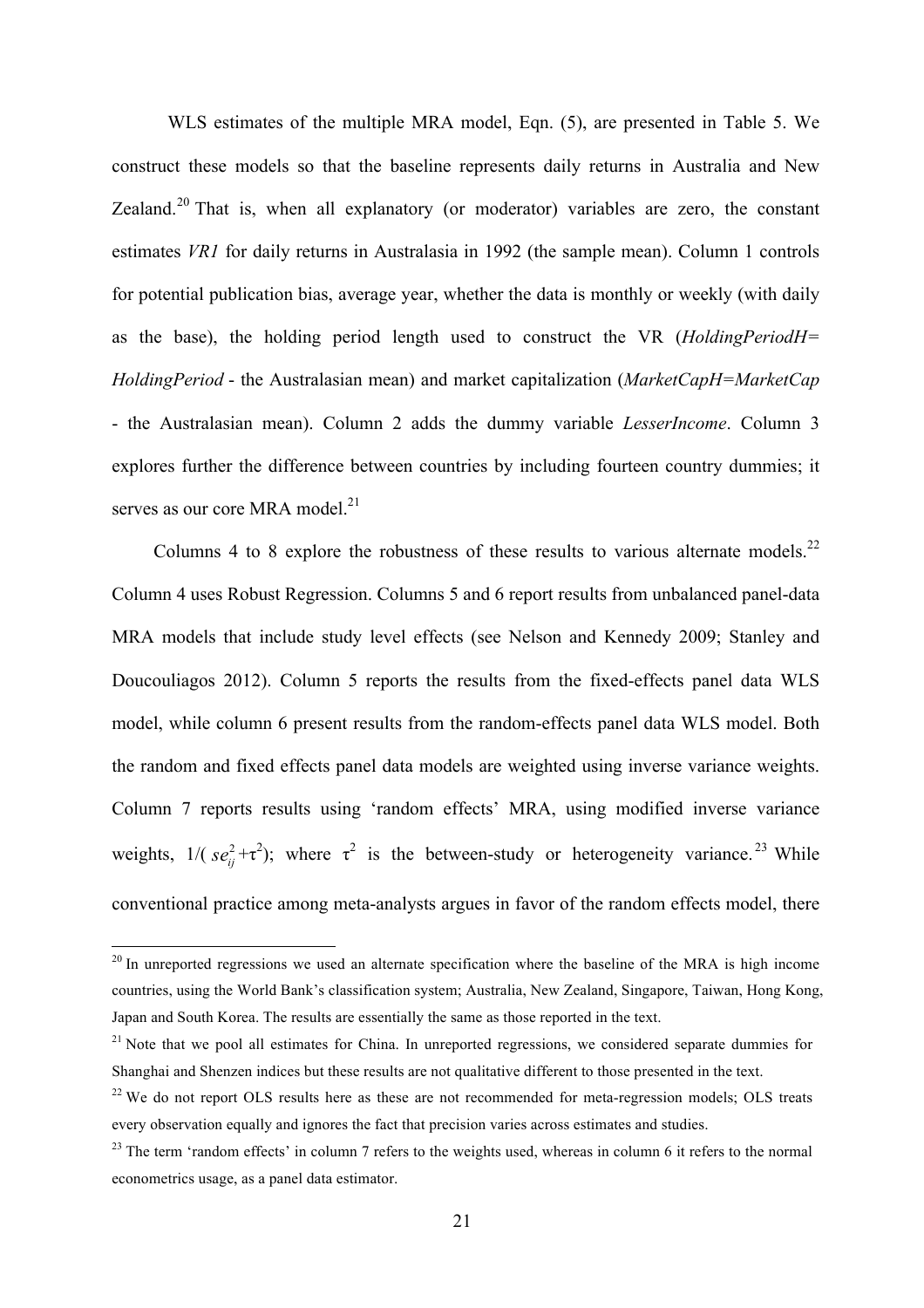is growing concern about this practice, particularly in the presence of publication selection (Stanley and Doucouliagos, 2012 and 2013). Finally, there is no consensus on how clustering should be treated in the very unbalanced data used in MRA. Column 8 reports the results from a multilevel, linear hierarchical model that is one way of handling any data dependence within studies. In Table 5 we use market capitalization as the key external variable. We also reestimate these models replacing market capitalization with economic freedom. For the sake of space, only the coefficient on economic freedom is reported in panel B of Table 5 (the full results are available from the authors).

#### **Tables 5 and 6 about here**

Most of the results from the MRA models are essentially the same (see Table 5). In particular, the results for *Standard error*, *Average Year*, and *Monthly* are very robust. However, *HoldingPeriodA* is unstable, being statistically significant in some models but not in others and also changing sign in some cases. Although *Weekly* is not robustly greater than the base, daily, all columns of Table 5 estimate the average VR1 to be positive at the weekly frequency—see the bottom of Table 5.

The MRA coefficients can be used to estimate the average VR for different data frequencies. The bottom panel of Table 5 reports these VR1 estimates and tests of the null of the EMH for daily data (VR1<sub>d</sub>), weekly data (VR1<sub>w</sub>), and monthly data (VR1<sub>m</sub>) for the base (Australasia). These are evaluated at sample means. Table 6 reports these tests of the EMH for each country; for each country there is some evidence of violation of the EMH. In general, for daily and weekly data there is evidence of positive autocorrelation (momentum) in Asian and Australasian stock markets. For monthly data the results suggest negative autocorrelation or mean reversion.

Recall that the VR1 is essentially an estimate of the weighted sum of all the autocorrelations up to the *k* holding period, with the greatest weight placed on lags 1 and 2.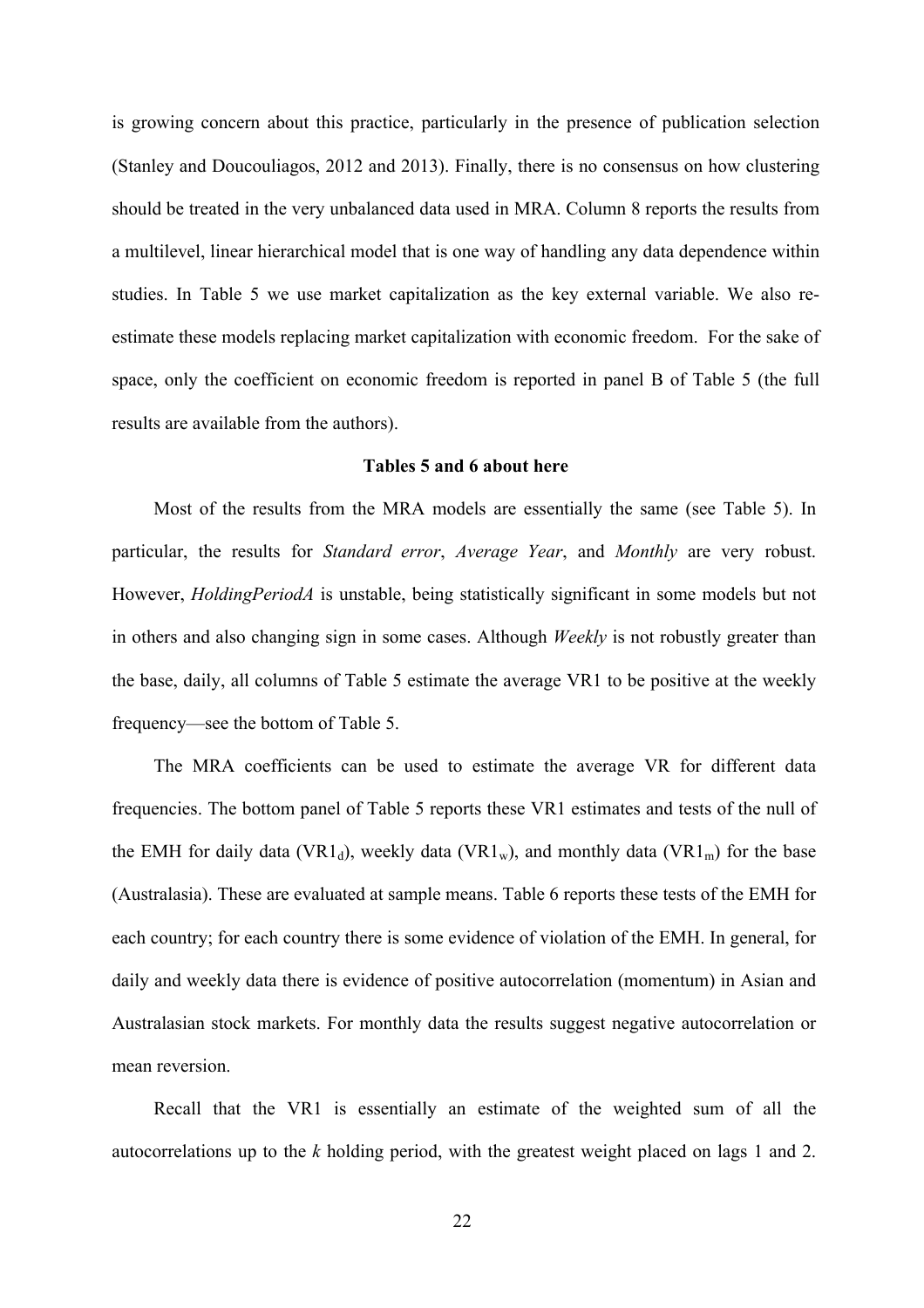Hence, we can interpret it as a correlation coefficient. Our results show that the degree of stock market inefficiency is largest among several of the least developed countries, namely Indonesia, the Philippines and Sri Lanka; with Sri Lanka being the most inefficient. However, market inefficiency is also relatively large in Taiwan. Moreover, some of the estimates suggest that the *absolute* value of the VR1 is greater with monthly data. Thus, we can conclude that market inefficiency is larger for the longer data frequency than it is for the shorter data frequency. While these estimates do not directly quantify profits net of transaction costs, they do suggest that the degree of predictability is potentially of economic significance, on average.

#### **6. Discussion**

Several important findings emerge from the MRA models.

*Standard Error* is always statistically significant with a positive coefficient, suggesting publication selection bias. This finding is the opposite of what one would expect from smallsample bias alone. In Appendix A, we show that the variance ratio increases with larger samples size, but our MRA results show that VR1 increases with the standard error. *Ceteris paribus*, the standard error will be inversely related to the sample size. Thus, rather than a preference to support the conventional view, EMH, there appears to be some selective reporting of variance ratios that are greater than one (VR1  $>$  0), relative to those that are less than one. This does not mean that all or even most researchers engage in this practice. It takes only a small minority of negative *VR1* estimates to be suppressed to be detected statistically. Selection bias can inflate the evidence against or in favor of the EMH. Hence, it is important to accommodate or correct this bias. This is what the MRA models in Table 5 achieve; they provide tests for the EMH after allowing for selection bias, enabling more valid inferences to be made.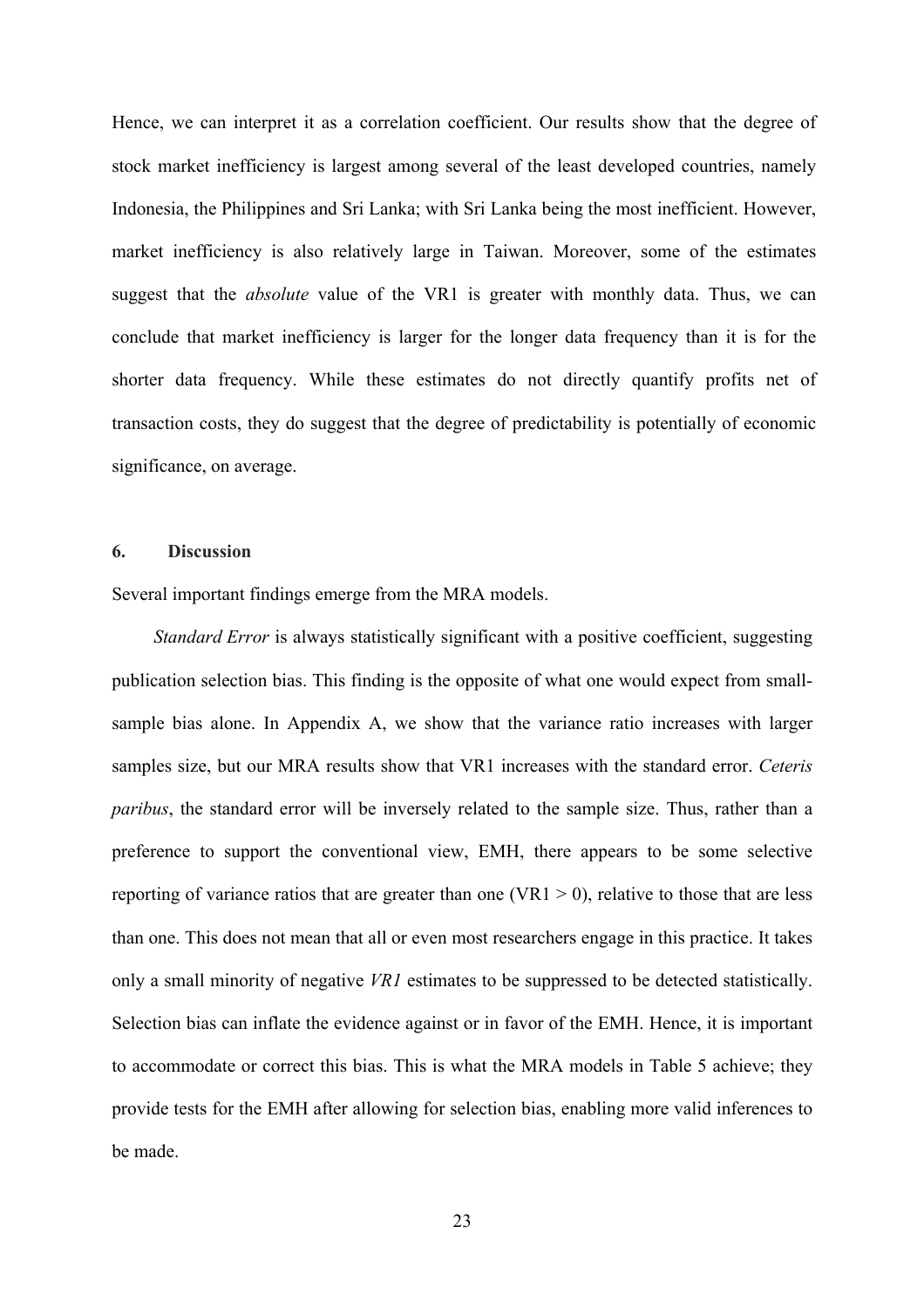The coefficient on *Average Year* is negative and is robustly statistically significant, suggesting that the VR ratio falls by about 0.07 per decade. We offer three explanations for this finding. First, it may simply reflect the so-called 'Prometheus effect', or the 'decline effect,' whereby it has been observed that empirical effects are declining over time (see, for example, Ioannidis 2008). Declining effects are often attributed to initial studies reporting much larger effects as a result of selection of results that favor novel findings; for example, the earlier studies might have been eager to report a rejection of the EMH. The subsequent literature then finds smaller effects as a broader range of estimates are published. Schwert (2001) speculates that this has indeed occurred in the EMH literature.

A second and arguably more plausible explanation is that this 'decline effect' may reflect structural changes that have resulted in less momentum in stock returns and thereby improved stock market efficiency over time. This is consistent with the results from the US stock market (Kim *et al*., 2011; Ito and Sugiyama, 2009; Gu and Finnerty, 2002). For example, technical advancements in trading systems and platforms, improved transaction flows in stock exchanges, high frequency trading, reduced bid-ask spreads, greater media coverage, increased liquidity, financial products such as exchange-traded funds and greater general awareness of stock markets, can all contribute to increased stock market efficiency. A third explanation for declining effects was advanced by Schwert (2001) who claims that: "… even if the anomalies existed in the sample period in which they were first identified, the activities of practitioners who implement strategies to take advantage of anomalous behavior can cause the anomalies to disappear (as research findings cause the market to become more efficient)." In essence, Schwert (2001) is arguing that when the market is inefficient in a particular way, the inefficiency is to some degree self-correcting. Once a particular pattern of returns is highlighted and published by researchers, arbitragers can exploit them for profit, which tends to dissolve the pattern in question. Nonetheless, investor irrationality and market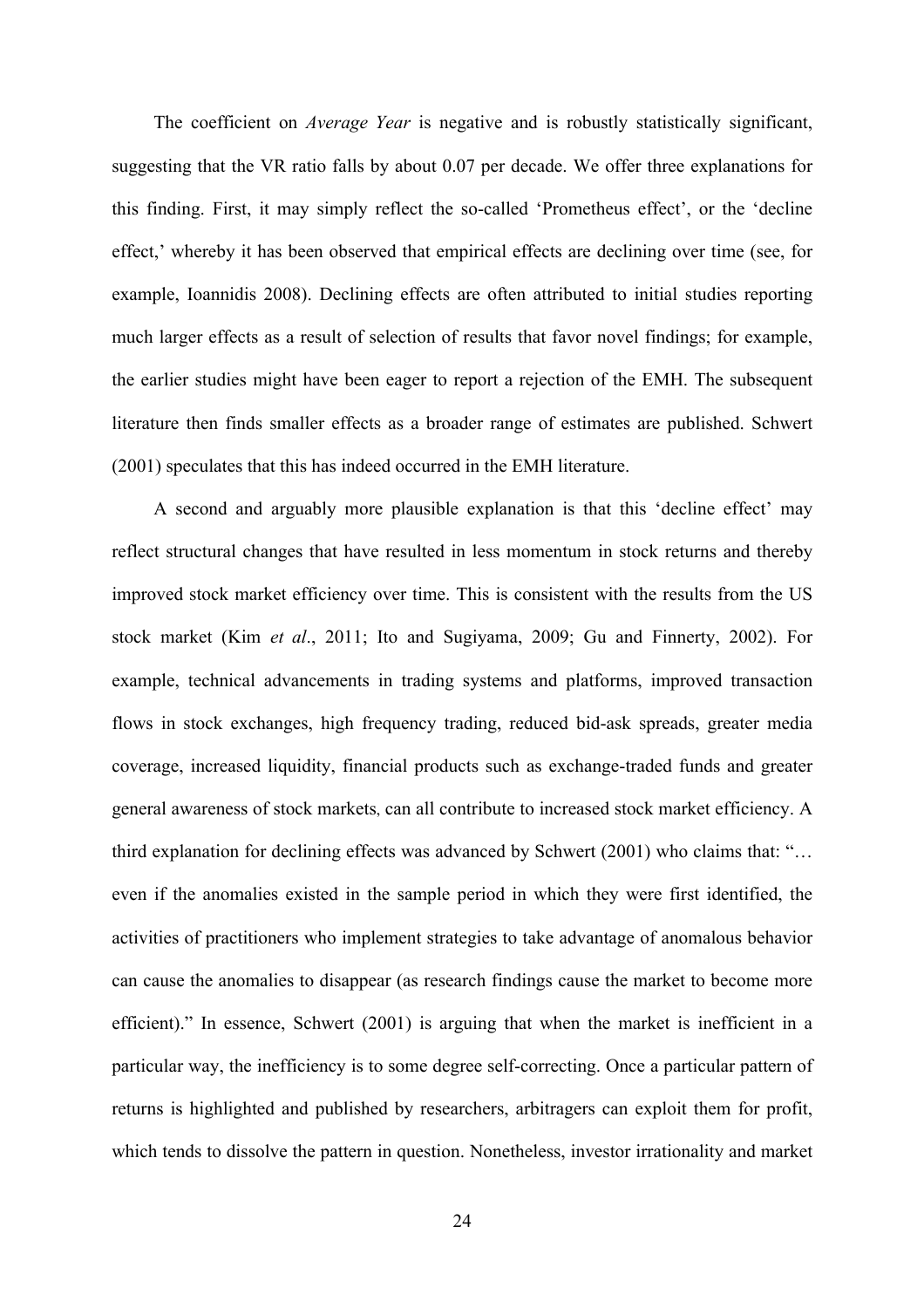inefficiency may persist indefinitely (Shliefer and Summers 1990). A final point worth noting is that the negative sign on *Average Year* indicates that stock market efficiency improves over time. This finding is consistent with Lo's (2004) adaptive markets hypothesis.

*Monthly* always has a negative and statistically significant coefficient in the MRA, suggesting that, on average, the use of monthly data results in VR estimates less than one— Tables 5 and 6. Monthly data reveals negative autocorrelation in stock returns for the majority of countries, *i.e.* mean reversion. This means that the variance in stock returns is less than proportional to the investment horizon, whereas market efficiency requires this variance to be proportional. In contrast, on average, the use of daily and weekly data results in positive autocorrelation in stock returns and VR estimates greater than one. The use of monthly observations means that the analysis focuses on patterns that repeat, at most, every two months. We would expect that lagged prices will be less important for explaining future prices the longer is interval at which prices are observed, because serial correlation should decay as the lag length increases.

The two exogenous variables, *MarketCap* and *Ecofreedom* both have the expected negative sign in all specifications except column 2 which adds a dummy variable for lesser income countries. *MarketCap* and *Ecofreedom* are not significant in this specification because these factors tend to have the same effect on market efficiency as economic development. In column 2 of Table 6, it seems that *LesserIncome* captures the effect of all of these forces. Otherwise, the MRA confirms that more developed stock markets, as measured by market capitalization, are also more efficient. Similarly, the MRA confirms that countries with less regulation (more market liberalization) experience greater market efficiency. Our results broadly confirm those of Kaminsky and Schmukler (2008), who find that financial cycles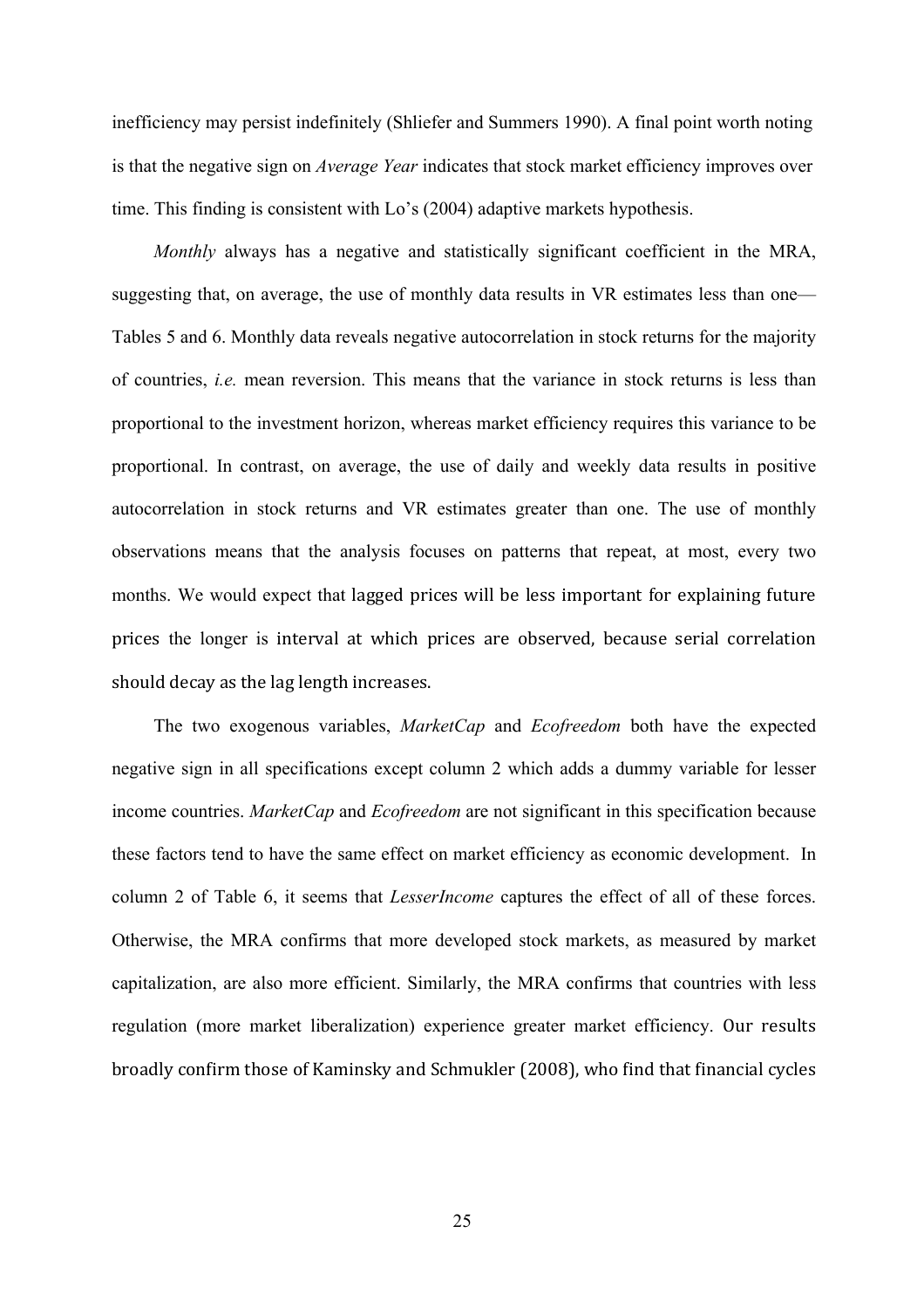are dampened in the long run by "improvements in property rights, transparency, and overall contractual environment", all important components of economic freedom.<sup>24</sup>

The development level variable, *Lesserinc*, has a positive and statistically significant coefficient, confirming that stock markets are less efficient in the less developed nations. The coefficients on the individual country dummies provide more detailed evidence on the degree to which stock market efficiency varies across countries. In general, stock markets in the less developed countries (*e.g.*, Sri Lanka, Indonesia and the Philippines) are less efficient than those from higher income countries. Kim and Shamsuddin (2008) report similar findings in their investigation of the weak-form efficiency of Asian stock markets using the VR test.

## **7. Summary and conclusions**

The efficiency of markets is one of the cornerstones of finance theory, with profound implications for the functioning of markets and the role of regulators. When markets are efficient, prices reflect fundamental values and hence they allocate scarce funds to their highest valued use. Its prominence in economics and finance notwithstanding, there continues to be considerable debate in the theoretical and empirical literature regarding the EMH. For example, Engel and Morris (1991: 21) conclude that " ... the evidence on mean reversion is mixed. Thus, more evidence is needed before declaring the stock market inefficient." This paper explores the EMH in Asian and Australasian markets. We apply meta-regression analysis to 1,560 estimates of the EMH that use the Variance Ratio test across 16 nations. We intentionally adopt a cross-country comparison, enabling us to analyze stock market efficiency from a relative (comparative) perspective.

 $24$  Kaminsky and Schmukler (2008) find that there is an increase in the short turn but in the long run, cycles are less pronounced.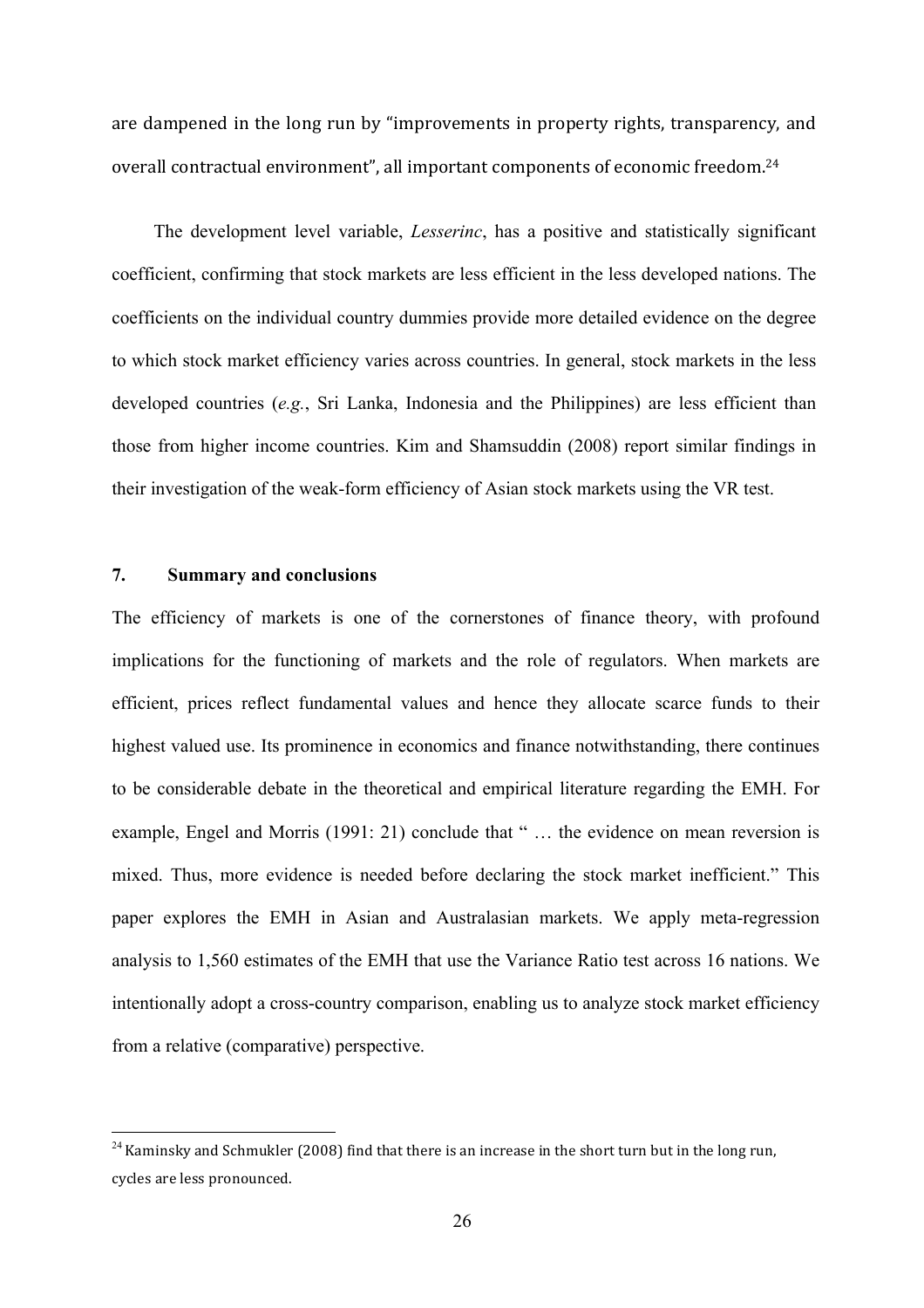Our results indicate that the weight of the evidence from Variance Ratio tests is a rejection of the EMH for Asian nations. Stock market efficiency is particularly weaker in the less developed and more regulated economies. An interesting pattern of results emerges among the different data frequencies. We find small to medium sized inefficiencies among daily and weekly returns and negative autocorrelation among monthly returns. Our results suggest that there is a degree of inefficiency in Asian stock markets and hence potentially some room for technical analysis and mutual fund managers to outperform the market.<sup>25</sup>

Market efficiency is often viewed as a final steady state. However, perhaps it is more appropriate to view market efficiency as a process rather than a state. Viewed this way, it is clear from the meta-analysis that stock markets in Asian are becoming more efficient. We find that efficiency has been improving over time and that market capitalization and economic freedom (market linearization) both increase stock market efficiency. These factors mean that it is dubious whether there remain opportunities to outperform the stock market, except in the least developed stock markets and the less liberal nations.

Our focus in this paper has been on Asian stock markets and the Variance Ratio test of the EMH. Meta-analysis could be profitably employed to other regions, especially other emerging economies such as those in the Middle East and Latin America. A particularly important extension would be to apply meta-regression analysis to other tests of the EMH, such as the stock market predictability literature that uses regression analysis.

#### **General References**

Angrist, J. D. and Pischke, J. S. (2008) *Mostly Harmless Econometrics: An Empiricist's Companion*, Princeton University Press, Princeton. Bachelier, L. 1900. *Théorie de la Speculation*, Paris.

Barber, B. M. and Odean, T. (2001) Boys will be boys: Gender, overconfidence, and common stock investment, *Quarterly Journal of Economics* **116**(1), 261-292.

 <sup>25</sup> Recall however that transaction costs and taxation considerations are *not* considered in VR tests.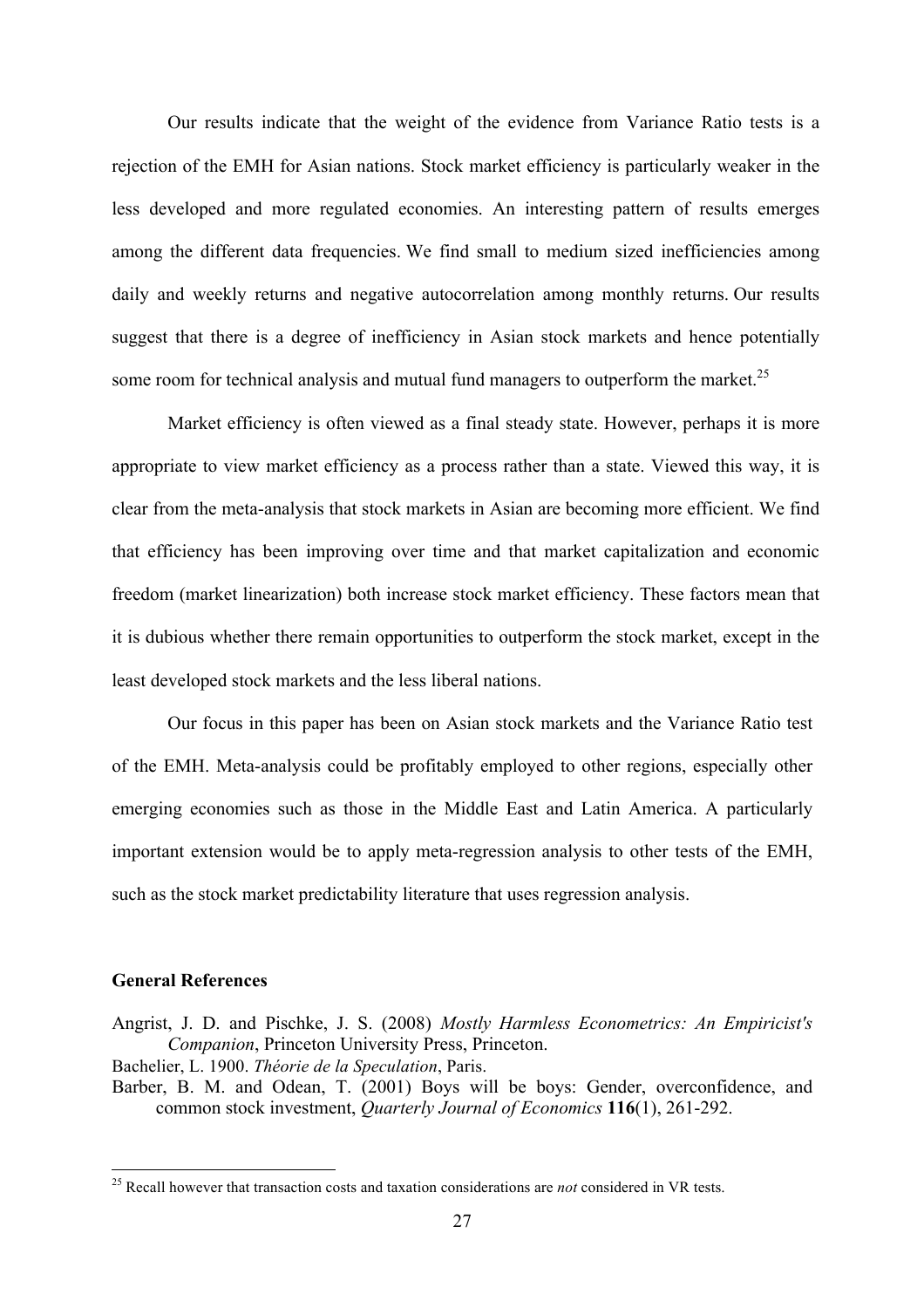- Bender, J. C., Osler, C. L. and Simon, D. (2013) Noise trading and illusory correlations in US equity markets, *Review of Finance* **17**, 625-652.
- Bom, P. R. D. and Ligthart, J. E. (2008) How productive is public capital? A meta-analysis. CESifo Working Paper No. 2206.
- Boudoukh J.,M. P. Richardson, and R. F. Whitelaw (1994) A tale of three schools: insights on autocorrelations of short-horizon stock returns. *Review of Financial Studies* **7**, 539–73.
- Campbell, J.Y., Lo, A.W. and MacKinlay, A.C. (1997) *The Econometrics of Financial Markets*. Princeton University Press, Princeton.
- Cameron, A. C., Gelbach, J. B., and Miller, D. L. (2008) Bootstrap-based improvements for inference with clustered errors, *Review of Economics and Statistics* **90**(3), 414-427.
- Charles, A. and Darné, O. (2009) Variance ratio tests of random walk: An overview, *Journal of Economic Surveys* **23**, 503-527.
- Charles, A. Darne, O. and Kim, J. H. (2011) Small sample properties of alternative tests for martingale difference hypothesis, *Economics Letters* **110**, 151-154.
- Chen, W. W. and Deo, R. S. (2006) The variance ratio statistic at large horizons, *Econometric Theory* 22, 206–234.
- Choi, I. (1999) Testing the random walk hypothesis for real exchange rates, *Journal of Applied Econometrics* 14, 293–308.
- Chow, K. V. and Denning, K. C. (1993) A simple multiple variance ratio test, *Journal of Econometrics* 58, 385–401.
- Comerton-Forde, C and Putniņš, T. J. (2014) Stock price manipulation: prevalence and determinants, *Review of Finance* **18**, 23–66.
- Conrad, J. S., and Kaul, G. (1988) Time varying expected returns. *Journal of Business*  **61**:409–25.
- Cornell, B. and Rutten, J. C. (2006) Market efficiency, crashes and securities litigation, *Tulane Law Review* **81**, 442-471.
- De Bondt, W. F. M. and Thaler, R. H. (1985) Does the stock market overreact? *Journal of Finance* **40**(3), 793-805.
- DeFusco, R., Mishra, S. and Raghunandan, K. (2010) Changes in the information efficiency of stock prices: Additional evidence, *The Financial Review* **45**(1), 153–165.
- Dominguez, M. A. and Lobato, I. N. (2003) Testing the martingale difference hypothesis, *Econometrics Review* **22**, 351–377.
- Doran, J. S., Peterson, D. R. and Wright, C. (2010) Confidence, opinions of market efficiency, and investment behavior of finance professors, *Journal of Financial Markets* **13**(1), 174-195.
- Doucouliagos, H. and Stanley, T. D. (2013) Theory competition and selectivity: Are all economic facts greatly exaggerated? *Journal of Economic Surveys* **27**, 316-39.
- Escanciano, J. C. and Lobato, I. N. (2009) An automatic portmanteau test for serial correlation, *Journal of Econometrics* **151**, 140–149.
- Escanciano, J.C. and Velasco, C. (2006) Generalized spectral tests for the martingale difference hypothesis, *Journal of Econometrics* **134**, 151–185.
- Fama, E. F. (1970) Efficient capital markets: A review of theory and empirical work, *Journal of Finance* **25**(2), 383-417.
- Fama, E. and French, K. (1988a) Permanent and temporary components of stock prices, *Journal of Political Economy* **96**, 246-273.
- Fama, E. and French, K. (1988b) Dividend yield and expected stock returns, *Journal of Financial Economics* **22**, 3-25.
- Fischel, D. R. (1989) Efficient capital markets the crash and the fraud on the market theory, *Cornell Law Review* **74**, 907-922.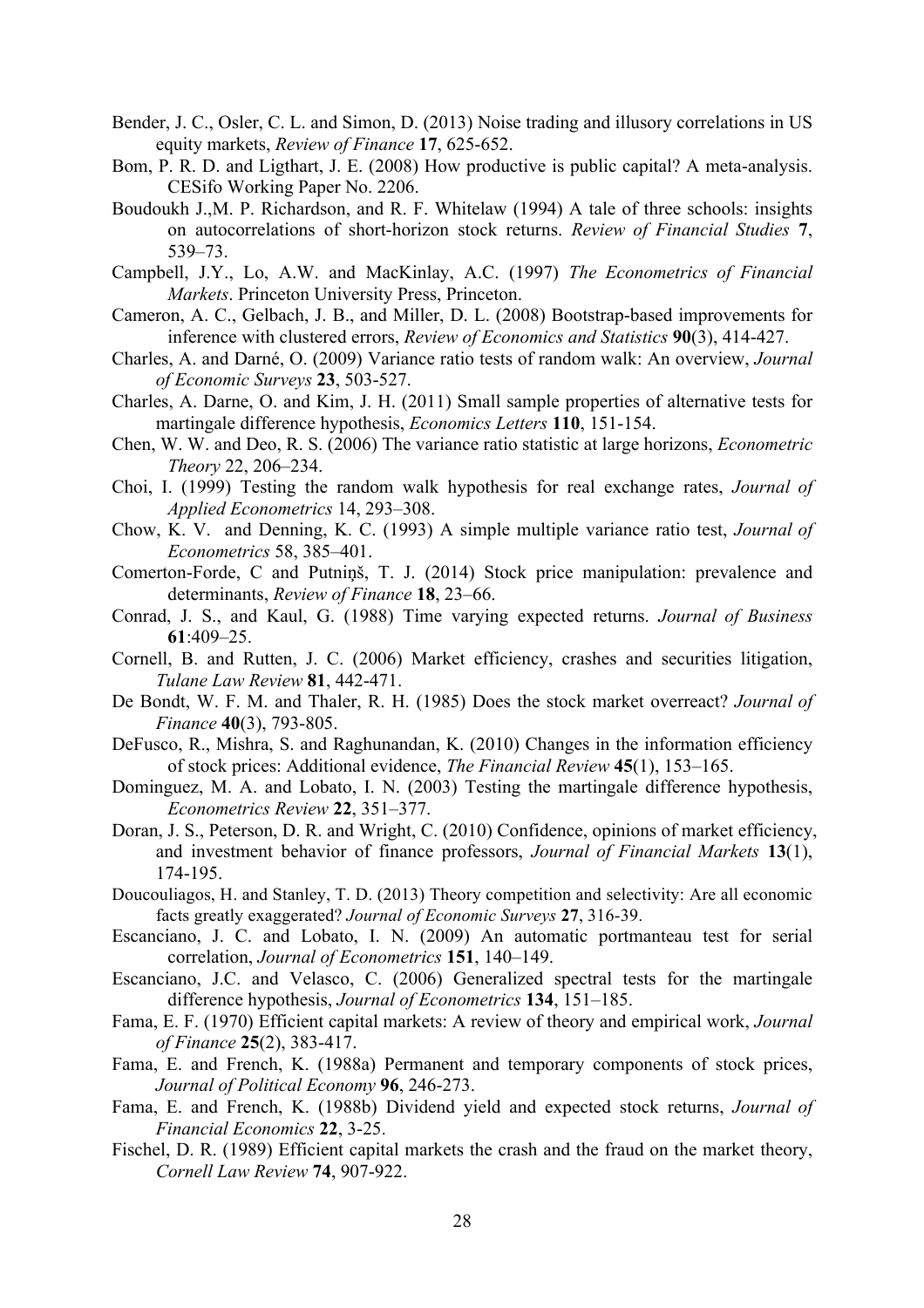- Garcia, P., Hudson, M. A. and Waller, M .L. (1988) The pricing efficiency of agricultural futures markets: an analysis of research results, *Southern Journal of Agricultural Economics* 119-130.
- Griffin, J. M., Kelly, P. J. and Nardari, F. (2010) Do market efficiency measures yield correct inferences? A comparison of developed and emerging markets, *Review of Financial Studies* **23**(8), 3225-3277.
- Grossman, S.J. and Stiglitz, J.E. (1980) On the impossibility of informationally efficient markets. *The American Economic Review* **70** (3), 393–408.
- Gu, A. Y. and Finnerty, J. (2002) The evolution of market efficiency: 103 years daily data of Dow, *Review of Quantitative Finance and Accounting* **18**(3), 219–237.
- Gunther, M. and Herath, S. (2010) Efficiency of the real estate market: a meta-analysis, *17th Annual European Real Estate Society Conference*. ERES: Conference. Milan, Italy, 2010.
- Harvey, C. (1995) Predictable risk and returns in emerging markets, *Review of Financial Studies* **8**, 773–816.
- Hunter, J. E. and Schmidt, F. L. (2004) *Methods of Meta-Analysis: correcting error and bias in research findings*, New York: Sage.
- Ioannidis, J. P. A. (2008) Why most true discovered associations are inflated, *Epidemiology* **19**, 640–648.
- Ito, M. and Sugiyama, S. (2009) Measuring the degree of time varying market inefficiency, *Economics Letters* **103**(1), 62–64.
- Jegadeesh, N. and Titman, S. (1993) Returns to buying winners and selling losers: Implications for stock market efficiency, *Journal of Finance* **48**(1), 65-91.
- Kaminsky, G. L. and Schmukler, S. L. (2008) Short-run pain, long-run gain: financial liberalization and stock market cycles, *Review of Finance* **12**, 253–292.
- Keef, S. P. and Roush, M. L. (2007) A meta-analysis of the international evidence of cloud cover on stock returns, *Review of Accounting and Finance* 6(3), 324-338.
- Kim, J. H. (2006) Wild bootstrapping variance ratio tests, *Economics Letters*, **92**, 38-43.
- Kim, J. H. (2009) Automatic variance ratio test under conditional heteroskedascity, *Finance Research Letters* **6**(3), 179-185.
- Kim, J. H. and Shamsuddin, A. (2008) Are Asian stock markets efficient? evidence from new multiple Variance Ratio tests*, Journal of Empirical Finance* **15**(3), 518-532.
- Kim, J. H., Shamsuddin, A. and Lim, K.-P. (2011) Stock return predictability and the adaptive markets hypothesis: Evidence from century-long U.S. data, *Journal of Empirical Finance* **18**, 868-879.
- Lewis, M. (2014) *Flash Boys*. W.W. Norton, New York.
- Lim K-P. and Brooks, R. D. (2011) The evolution of stock market efficiency over time: A survey of the empirical literature, *Journal of Economic Surveys* **25**, 69-108.
- Lo, A. W. (2004) The adaptive markets hypothesis: market efficiency from an evolutionary perspective, *Journal of Portfolio Management* 15-29.
- Lo, A. W. and MacKinlay, A. C. (1988) Stock market prices do not follow random walks: Evidence from a simple specification test, *Review of Financial Studies* **1**(1), 41-66.
- Lo, A. W. and MacKinlay, A. C. (1989) The size and power of the variance ratio test in finite samples: a Monte Carlo investigation, *Journal of Econometrics* 40, 203–238.
- Lo, A. and MacKinlay, A. C. (1990). An econometric analysis of nonsynchronous trading, *Journal of Econometrics* **45**, 181–212.
- Mandelbrot, B. (1963) The variation of certain speculative prices, *Journal of Business* **36**, 394- 419.
- Moulton, B. R. (1990) An illustration of a pitfall in estimating the effects of aggregate variables on micro unit, *The Review of Economics and Statistics* **72**(2), 334–338.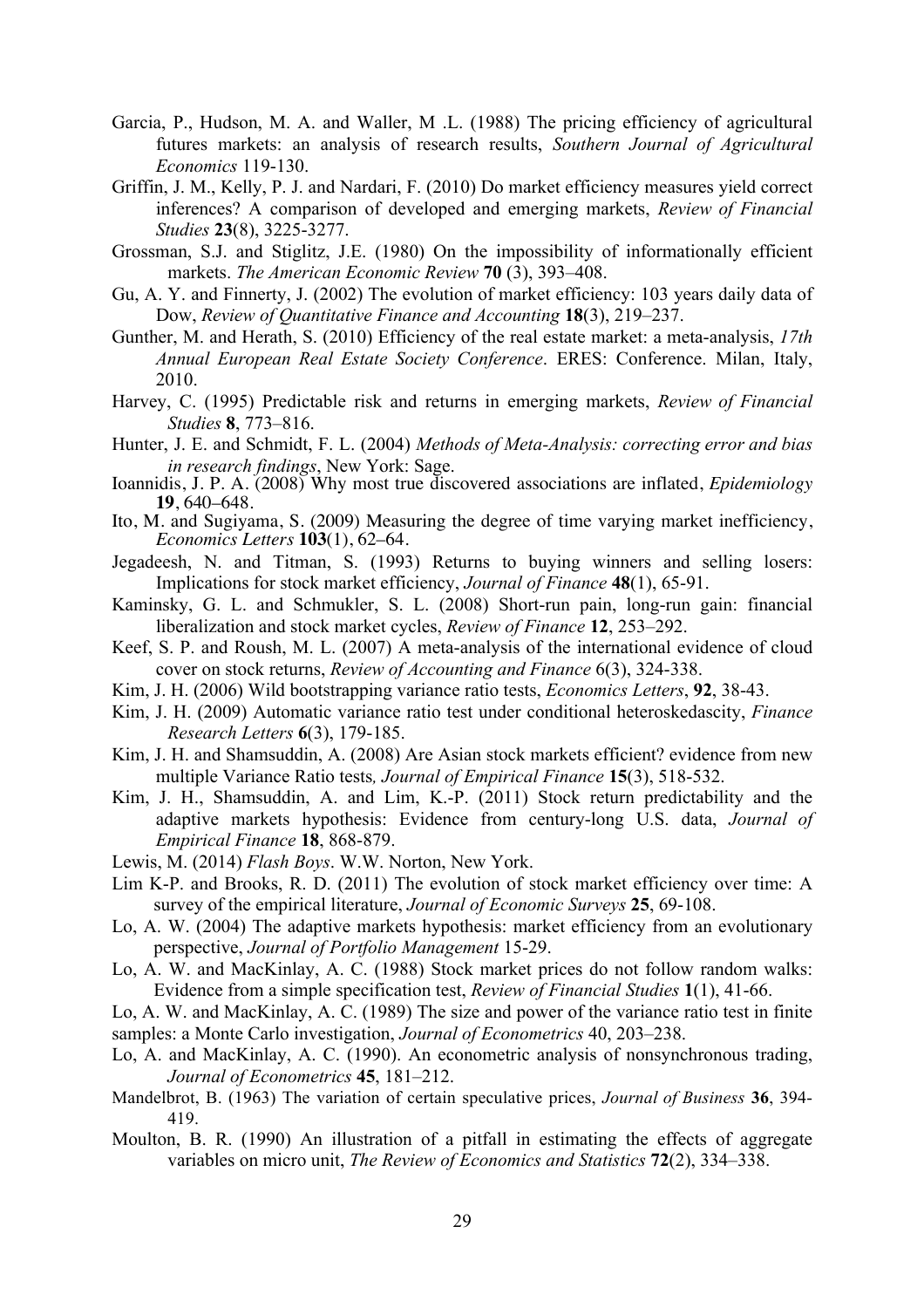- Neely, C.J.,Weller, P.A., Ulrich, J., 2009. The adaptive markets hypothesis: evidence from the foreign exchange market. Journal of Financial and Quantitative Analysis 44 (2), 467–488.
- Park, C. H. and Irwin, S. H. (2007) What do we know about the profitability of technical analysis? *Journal of Economic Surveys* **21**, 786-826.
- Poterba J. A., and Summers, L. H. (1988) Mean reversion in stock prices, *Journal of Financial Economics* **22**, 27-59.
- Reilly, D., Lucey, B. and Gurdgiev, C. (2011) Real estate and the stock market: a metaregression analysis. Paper presented at the 2011 Cambridge MAER-NET Colloquium, Cambridge University, September  $16-18<sup>th</sup>$ , England.
- Richardson, M. and Smith, T. (1991) Tests of financial models in the presence of overlapping observations, *Review of Financial Studies* **4**, 227–254.
- Samuelson, P. (1965) Proof that properly an anticipated prices fluctuate randomly, *Industrial Management Review* **6**, 41–9.
- Schwert, G. (2003) Anomalies and market efficiency. In G. Contantinides, et. al., *Handbook of the Economics of Finance* (pp. 937-972). Amsterdam: North Holland.
- Shamsuddin, A. and Kim, J. H. (2010) Short-horizon return predictability in international equity markets, *The Financial Review* **45**(2), 469-484.
- Shiller, R. J. (1984) Stock prices and social dynamics, *Brookings Papers in Economic Activity* **2**, 457-498.
- Shleifer, A. and Vishny, R. W. (1997) The limits of arbitrage*, Journal of Finance* **52**, 35−55.
- Shliefer, A, and L. H. Summers (1990) The noise trader approach to finance, *Journal of Economic Perspectives* **4**, 19-33.
- Stanley, T. D. (2008) Meta-regression methods for detecting and estimating empirical effects in the presence of publication selection, *Oxford Bulletin of Economics and Statistics* **70**(1), 103-127.
- Stanley, T. D. and Doucouliagos, H. (2010) Picture this: A simple graph that reveals much ado about research, *Journal of Economic Surveys* **24**(1), 170-191.
- Stanley, T. D. and Doucouliagos, H. (2012) *Meta-Regression Analysis in Economics and Business*. Oxford: Routledge.
- Stanley, T. D., Doucouliagos, H., Giles, M., Heckemeyer, J., Johnston, R. J., Laroche, P., Nelson, J. P., Paldam, M., Poot, J., Pugh, G., Rosenberger, R., Rost, K. (2013) Metaanalysis of economics research reporting guidelines, *Journal of Economic Surveys* **27**(2), 390-394.
- Stanley T. D. and Doucouliagos, H. (2013) Better than random: Weighted least squares metaregression analysis. SWP, Economics Series 2013-2, Deakin University.
- Stanley, T. D. and Doucouliagos, H. (2014) Meta-regression approximations to reduce publication selection bias, *Research Synthesis Methods* **5**, 60-78.
- Tufte, E. (2006) *American Political Science Review* Top Twenty Citations, *American Political Science Review* **100**(4), 667-687.
- Yen, G. and Lee, C. F. (2008) Efficient market hypothesis (EMH): past, present and future, *Review of Pacific Basin Financial Markets and Policies* **11**(2), 305-329.
- Wright, J. H. (2000) Alternative variance–ratio tests using ranks and signs, *Journal of Business* and *Economic Statistics* **18**, 1–9.
- Zhang, C. Y. and Jacobsen, B. (2013) Are monthly seasonals real? A three century perspective, *Review of Finance* **17**, 1743–1785.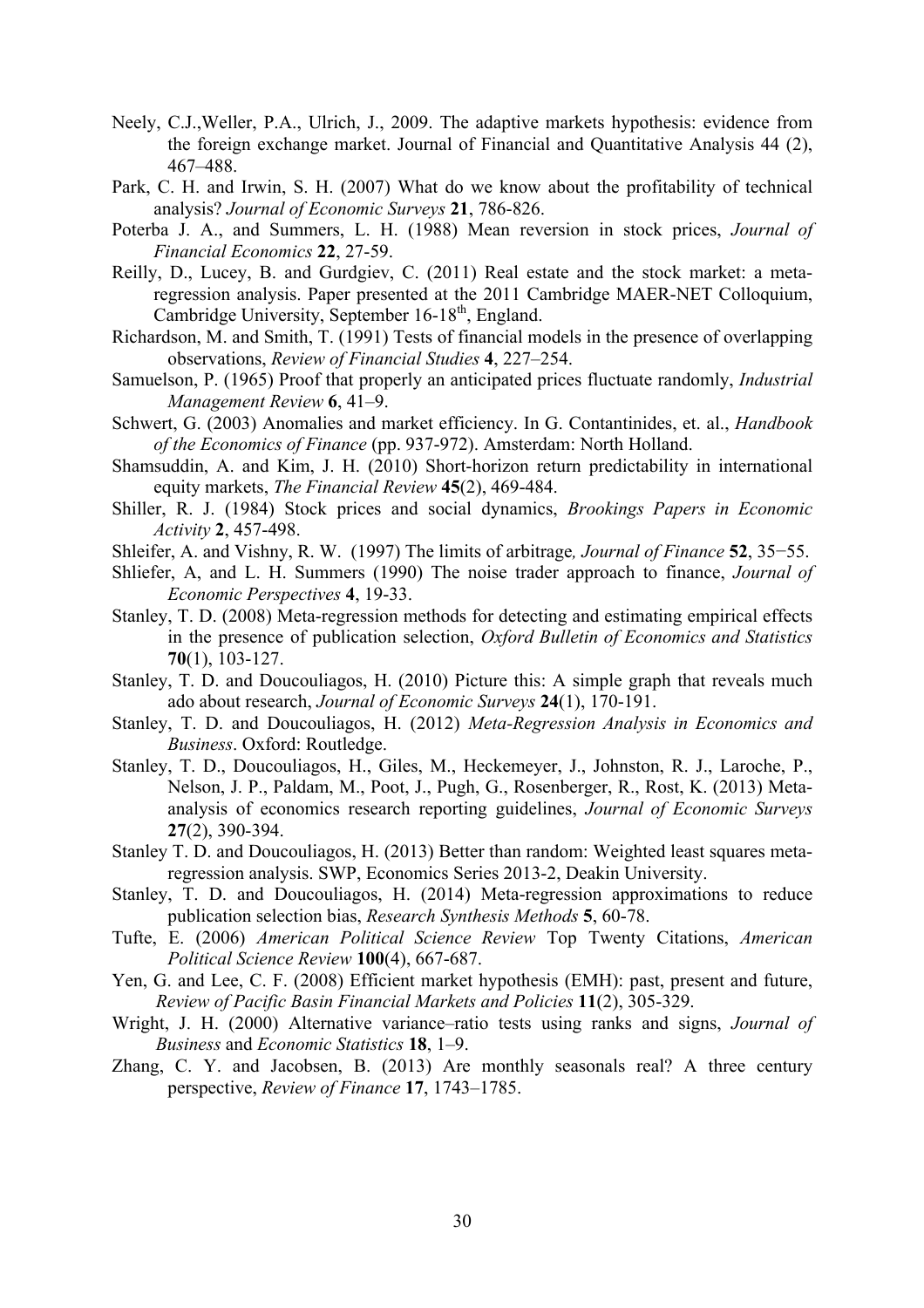



*Note*: The vertical line illustrates the value of the weighted-average variance-ratio minus one (*VR1*) (0.13), using the inverse variance as weights. Outliers removed.

| <b>Authors</b>          | <b>Countries</b>                   | <b>Number</b><br>of | <b>Average VR</b><br>(range) |
|-------------------------|------------------------------------|---------------------|------------------------------|
|                         |                                    | estimates           |                              |
| Alam, Hasan &           | Bangladesh, Hong Kong, Malaysia,   | 40                  | 1.23                         |
| Kadapakkam (1999)       | Sri Lanka, Taiwan                  |                     | $(0.45 - 2.32)$              |
| Ayadi & Pyun (1994)     | Korea                              | 40                  | 0.96                         |
|                         |                                    |                     | $(0.10 - 4.71)$              |
| Chakraborty (2006)      | Pakistan                           | 42                  | 1.39                         |
|                         |                                    |                     | $(1.07 - 1.62)$              |
| Chang $&$ Ting (2000)   | Taiwan                             | 87                  | 1.55                         |
|                         |                                    |                     | $(0.57 - 3.40)$              |
| Chen & Jarrett          | China                              | 32                  | 1.25                         |
| (2011)                  |                                    |                     | $(1.07 - 1.60)$              |
| Cheung & Coutts         | Hong Kong                          | 14                  | 1.07                         |
| (2001)                  |                                    |                     | $(0.84 - 1.22)$              |
| Claessens, Dasgupta &   | India, Indonesia, Korea, Malaysia, | 16                  | 1.24                         |
| Glen (1995)             | Pakistan, Philippines, Taiwan,     |                     | $(0.99 - 1.74)$              |
|                         | Thailand                           |                     |                              |
| Cohen (1999)            | Japan                              | 12                  | 1.04                         |
|                         |                                    |                     | $(0.90 - 1.23)$              |
| Darrat & Zhong $(2000)$ | China                              | 20                  | 1.26                         |
|                         |                                    |                     | $(0.87 - 1.52)$              |
| Fuss (2005)             | Indonesia, Korea, Malaysia,        | 112                 | 1.61                         |
|                         | Philippines, Taiwan, Thailand      |                     | $(0.92 - 4.06)$              |

|  |  |  |  |  |  | Table 1: Studies included in the meta-regression analysis |  |
|--|--|--|--|--|--|-----------------------------------------------------------|--|
|  |  |  |  |  |  |                                                           |  |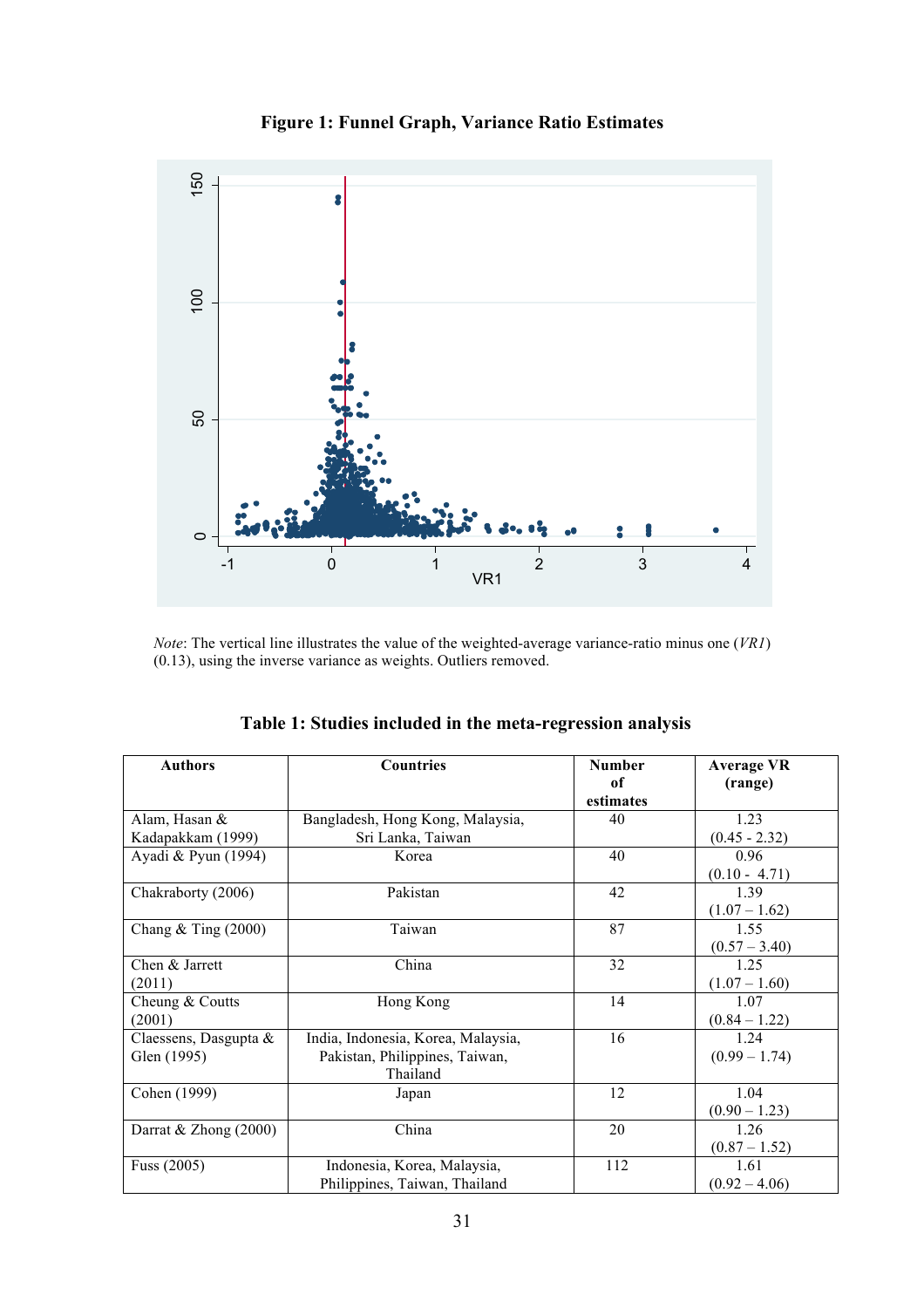| Groenewold & Ariff    | Australia, Hong Kong, Indonesia,    | 36             | 1.79                         |
|-----------------------|-------------------------------------|----------------|------------------------------|
| (1998)                | Japan, Korea, Malaysia, New         |                | $(0.88 - 3.34)$              |
|                       | Zealand, Singapore, Taiwan          |                |                              |
| Guidi & Gupta (2013)  | Indonesia, Malaysia, Philippines,   | 40             | 1.15                         |
|                       | Singapore, Thailand                 |                | $(0.98 - 1.38)$              |
| Hassan & Chowdhury    | Bangladesh                          | $\overline{4}$ | 1.34                         |
| (2008)                |                                     |                | $(1.26 - 1.40)$              |
| Hiremath & Kamaiah    | India                               | 8              | 1.06                         |
| (2010)                |                                     |                | $\frac{(1.04 - 1.09)}{1.27}$ |
| Huang (1995)          | Hong Kong, Indonesia, Japan, Korea, | 105            |                              |
|                       | Malaysia, Philippines, Singapore,   |                | $(0.6 - 2.81)$               |
|                       | Thailand, Taiwan                    |                |                              |
| Hung (2009)           | China                               | 48             | 1.15                         |
|                       |                                     |                | $(0.97 - 1.68)$              |
| Islam & Khaled (2005) | Bangladesh                          | 18             | 1.30                         |
|                       |                                     |                | $(0.99 - 1.92)$              |
| Karemera, Ojah &      | Hong Kong, Indonesia, Korea,        | 128            | 0.98                         |
| Cole (1999)           | Malaysia, Philippines, Singapore,   |                | $(0.17 - 2.13)$              |
|                       | Taiwan, Thailand                    |                |                              |
| Kawakatsu & Morey     | India, Korea, Thailand, Malaysia,   | 59             | 1.44                         |
| (1999)                | Philippines                         |                |                              |
| Lai, Balachandher &   | Malaysia                            | 56             | $\frac{(0.74-9.26)}{1.36}$   |
| Nor (2003)            |                                     |                | $(1.09 - 1.89)$              |
|                       |                                     |                |                              |
| Lee (1992)            | Australia, Japan                    | 32             | 1.23                         |
|                       |                                     |                |                              |
| Lee, Chen & Rui       | China                               | 16             | $\frac{(0.98-1.77)}{1.21}$   |
| (2001)                |                                     |                |                              |
| Lock (2007)           | Taiwan                              | 16             | $\frac{(1.06 - 1.47)}{1.25}$ |
|                       |                                     |                |                              |
| Long, Payne & Feng    | China                               | $\overline{4}$ | $\frac{(0.97-1.78)}{1.21}$   |
| (1999)                |                                     |                |                              |
| Lu & Wang (2007)      | China                               | 47             | $\frac{(1.10-1.30)}{1.06}$   |
|                       |                                     |                |                              |
| Rashid (2006)         | Pakistan                            | 24             | $\frac{(0.46 - 2.01)}{0.85}$ |
|                       |                                     |                |                              |
| Patro & Wu (2004)     | Australia, Hong Kong, Japan,        | 360            | $\frac{(0.60 - 1.17)}{1.12}$ |
|                       | Singapore,                          |                | $(0.75 - 1.42)$              |
| Youssef & Galloppo    | China, India, Indonesia             | 46             | 1.17                         |
| (2013)                |                                     |                | $(0.91 - 1.39)$              |
| Worthington & Higgs   | Australia, China, Hong Kong,        | 120            | 1.18                         |
| (2006)                | Indonesia, Japan, Korea, Malaysia,  |                | $(0.17 - 2.06)$              |
|                       | New Zealand, Pakistan, Philippines, |                |                              |
|                       | Singapore, Sri Lanka, Taiwan,       |                |                              |
|                       | Thailand                            |                |                              |

# **Table 2: Individual Country Estimates, Variance Ratio Tests**

| Country    | Number of<br>studies<br>(estimates) | Average<br>VR1 | Average market<br>capitalization | Average<br>economic<br>freedom |
|------------|-------------------------------------|----------------|----------------------------------|--------------------------------|
| Australia  | 4(118)                              | 0.096          | 50.26                            | 7.19                           |
| Bangladesh | 3(30)                               | 0.309          | 2.54                             | 5.21                           |
| China      | 6(168)                              | 0.176          | 23.84                            | 5.56                           |
| Hong Kong  | 8 (191)                             | 0.029          | 116.74                           | 8.52                           |
| India      | 6(60)                               | 0.203          | 34.87                            | 5.81                           |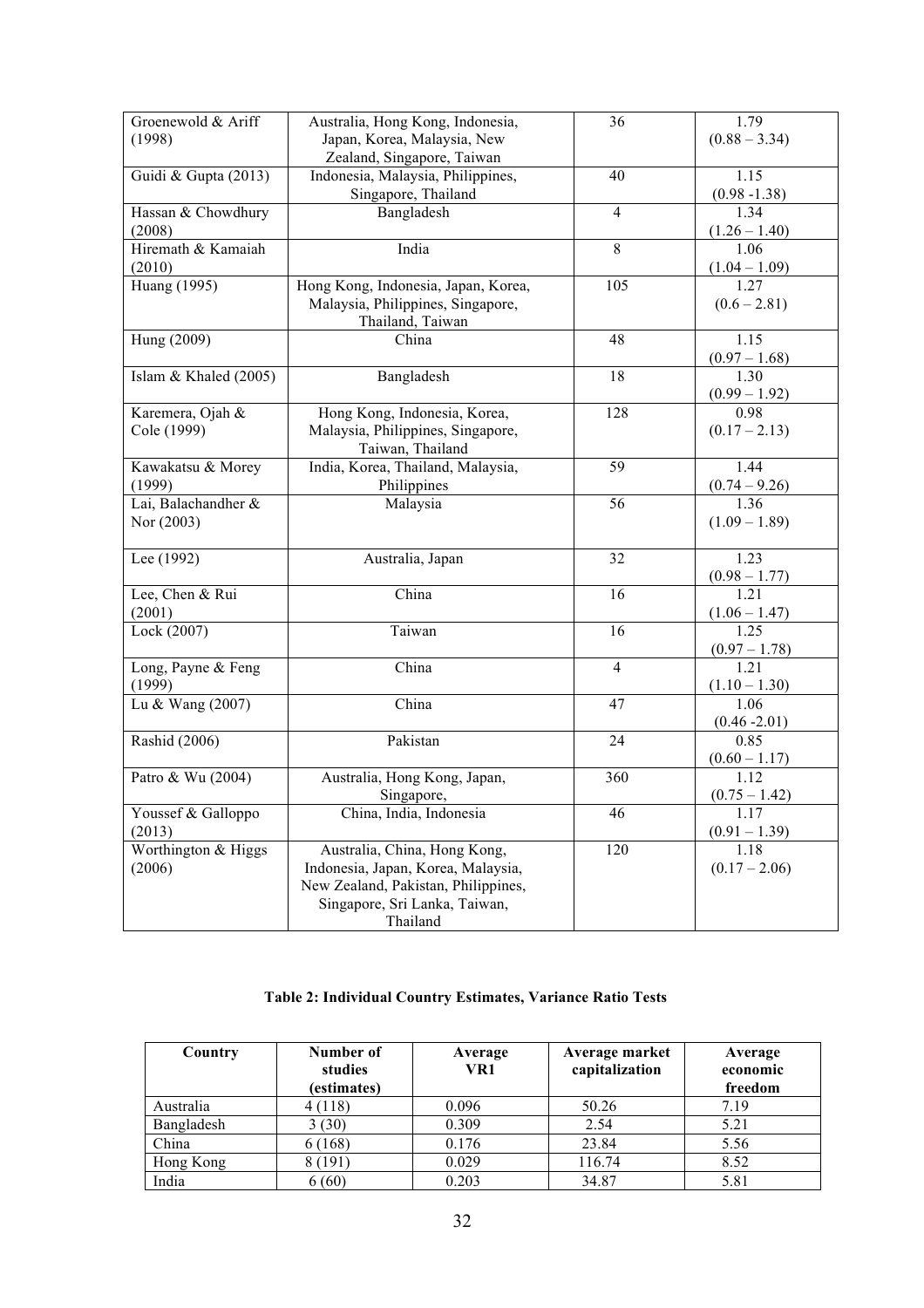| Indonesia   | 8(84)   | 0.585 | 16.35  | 6.27 |
|-------------|---------|-------|--------|------|
| Japan       | 6(136)  | 0.085 | 82.98  | 7.11 |
| Korea       | 8(105)  | 0.131 | 44.67  | 6.13 |
| Malaysia    | 10(138) | 0.272 | 160.65 | 6.99 |
| New         | 2(12)   | 0.732 | 38.64  | 7.63 |
| Zealand     |         |       |        |      |
| Pakistan    | 4(76)   | 0.203 | 15.73  | 5.58 |
| Philippines | 7 (74)  | 0.419 | 36.62  | 6.04 |
| Singapore   | 6(139)  | 0.170 | 133.53 | 8.01 |
| Sri Lanka   | 2(16)   | 0.794 | 14.10  | 5.61 |
| Taiwan      | 9(166)  | 0.351 | 65.62  | 6.95 |
| Thailand    | 7(76)   | 0.378 | 44.34  | 6.68 |

*Notes*: Average VR1 calculated by the authors from the included studies. VR1 = VR-1.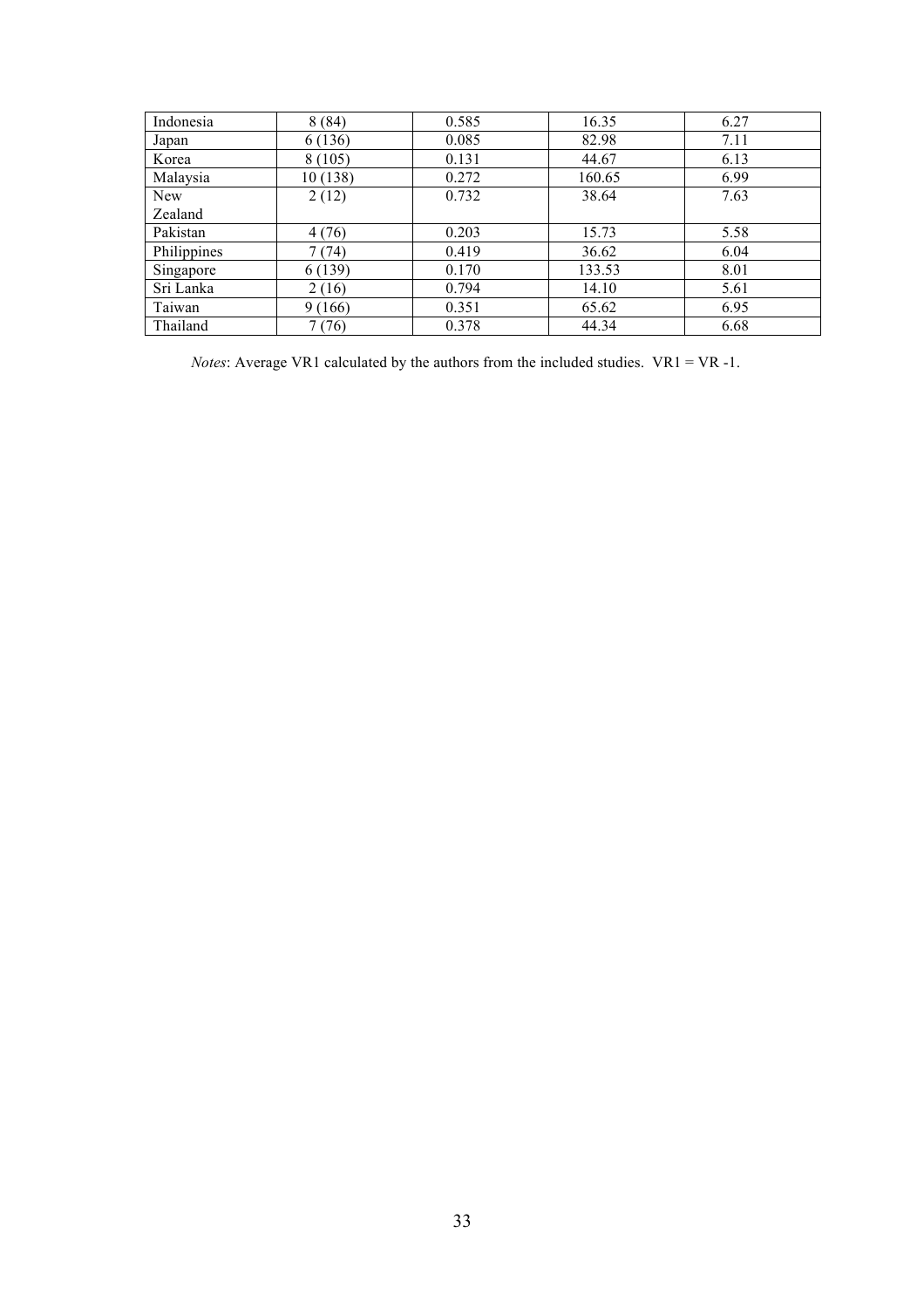| Variable           | <b>Description</b>                                     | Mean                      |
|--------------------|--------------------------------------------------------|---------------------------|
|                    |                                                        | (standard                 |
|                    |                                                        | deviation)                |
| VR1                | Variance-ratio, the dependent variable                 | 0.224(0.42)               |
| Standard error     | Standard error of the VR1                              | 0.243(0.51)               |
| Average year       | Mean year of the data used normalized to 1992          | 0.000(6.28)               |
| Weekly             | Data frequency is weekly (daily is the base). Binary   | $\overline{0.331}$ (0.47) |
|                    | variable.                                              |                           |
| Monthly            | Data frequency is monthly (daily is the base). Binary  | 0.280(0.45)               |
|                    | variable.                                              |                           |
| Holdingperiod      | The length of the holding period.                      | 18.098 (59.11)            |
| HoldingperiodA     | The length of the holding period minus the mean for    | 2.030(59.11)              |
|                    | Australasia, 29.850                                    |                           |
| Marketcap          | Average degree of market capitalization                | 74.864 (59.49)            |
| <b>MarketcapA</b>  | Average degree of market capitalization minus the mean | 25.692(59.49)             |
|                    | for Australasia, 48.12                                 |                           |
| EcoFreedom         | Average economic freedom                               | 6.783(0.96)               |
| <b>EcoFreedomA</b> | Average economic freedom minus the mean for            | $-0.444(0.96)$            |
|                    | Australasia, 7.236                                     |                           |
| LesserIncome       | Binary variable for middle and low income countries    | 0.477(0.50)               |
| China              | Dummy variable with a value of 1 if the data relate to | 0.122(0.33)               |
|                    | China.                                                 |                           |
| Korea              | Dummy variable with a value of 1 if the data relate to | 0.064(0.19)               |
|                    | Korea.                                                 |                           |
| Hong Kong          | Dummy variable with a value of 1 if the data relate to | 0.098(0.30)               |
|                    | Hong Kong.                                             |                           |
| India              | Dummy variable with a value of 1 if the data relate to | 0.040(0.19)               |
|                    | India.                                                 |                           |
| Indonesia          | Dummy variable with a value of 1 if the data relate to | 0.054(0.23)               |
|                    | Indonesia.                                             |                           |
| Japan              | Dummy variable with a value of 1 if the data relate to | 0.085(0.28)               |
|                    | Japan.                                                 |                           |
| Malaysia           | Dummy variable with a value of 1 if the data relate to | 0.088(0.28)               |
|                    | Malaysia.                                              |                           |
| Philippines        | Dummy variable with a value of 1 if the data relate to | 0.048(0.21)               |
|                    | Philippines.                                           |                           |
| Singapore          | Dummy variable with a value of 1 if the data relate to | $\overline{0.092}$ (0.29) |
|                    | Singapore.                                             |                           |
| Taiwan             | Dummy variable with a value of 1 if the data relate to | 0.102(0.30)               |
|                    | Taiwan.                                                |                           |
| Thailand           | Dummy variable with a value of 1 if the data relate to | 0.048(0.21)               |
|                    | Thailand.                                              |                           |
| Australasia        | Dummy variable with a value of 1 if the data relate to | 0.081(0.27)               |
|                    | Australia or New Zealand.                              |                           |

## **Table 3: Multiple MRA variables, descriptions and mean and standard deviation**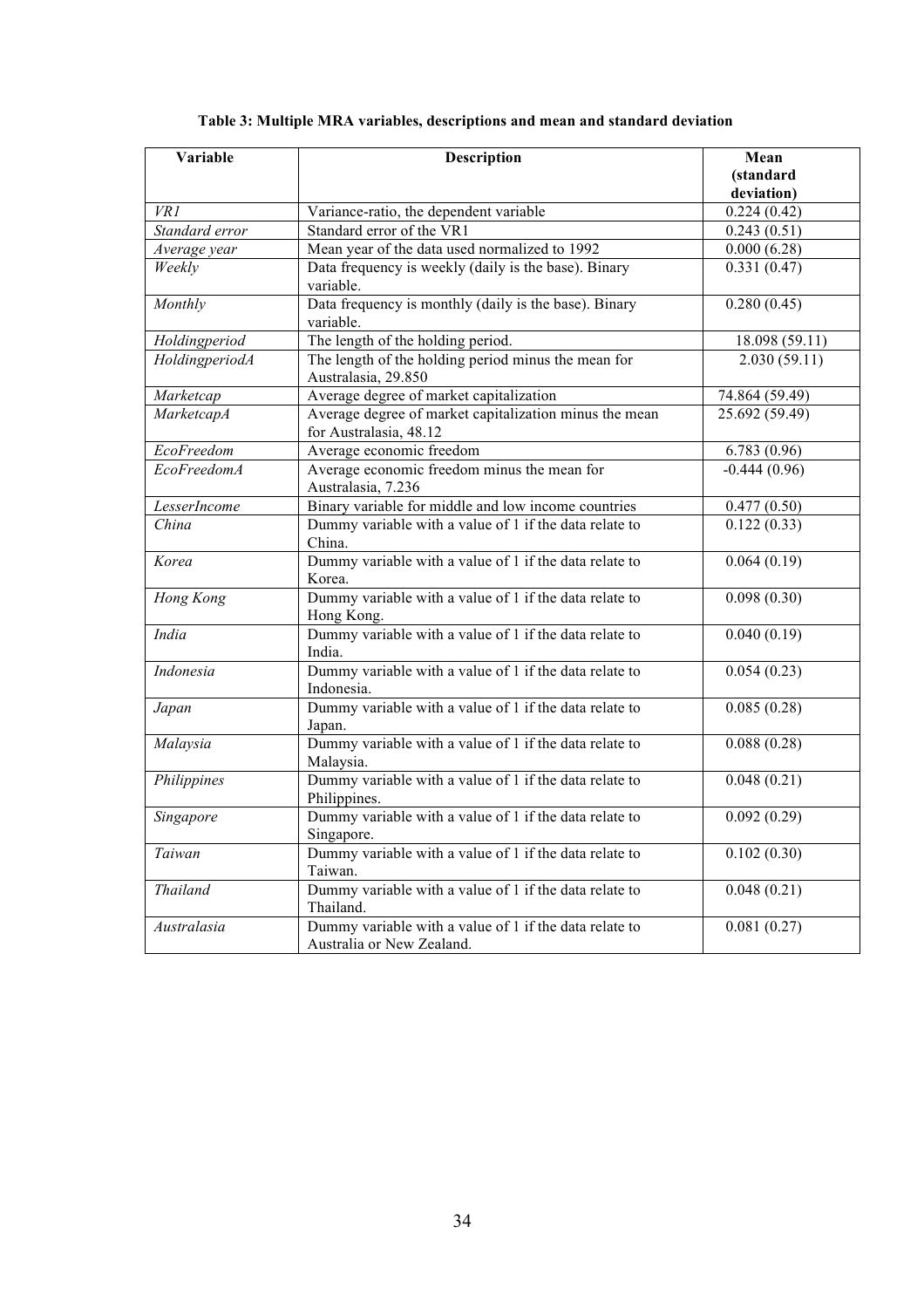|                        |                     |                            | Publication bias corrected |                     |
|------------------------|---------------------|----------------------------|----------------------------|---------------------|
|                        | Simple<br>average   | Weighted<br>average<br>(2) | <b>FAT-PET</b><br>(3)      | <b>PEESE</b><br>(4) |
| Average VR1            | $0.224*$<br>(21.22) | $0.130*$<br>(33.98)        | $0.102*$<br>(20.84)        | $0.129*$<br>(33.60) |
| Standard error         |                     |                            | $0.761*$<br>(8.99)         |                     |
| Standard error squared |                     |                            |                            | $0.300*$<br>(2.54)  |
| Adjusted $R^2$         |                     |                            | 0.049                      | 0.01                |

**Table 4. Average and Meta-Average Variance Ratio and Publication Selection Bias Tests** (Dependent variable is the *VR1*)

*Notes*: The dependent variable in all columns is the variance-ratio minus 1, *VR1*. The number of observations is 1,560. Column 1 reports the simple (unweighted) average variance-ratio. Column 2 reports the weighted average variance-ratio, with the inverse variance as weights (fixed effects weights). Column 3 reports the results from the FAT-PET model (Eq. 3), while column 4 reports the results from the PEESE model (Eq. 4). Columns 3 and 4 are estimated using weighted least squares (WLS), with the inverse variance as weights. Parentheses report t-statistics. \* denotes statistical significance at least at the 5 percent level. We raise the critical value for the PET coefficient to 3.5 to allow for small-sample bias (see Appendix A).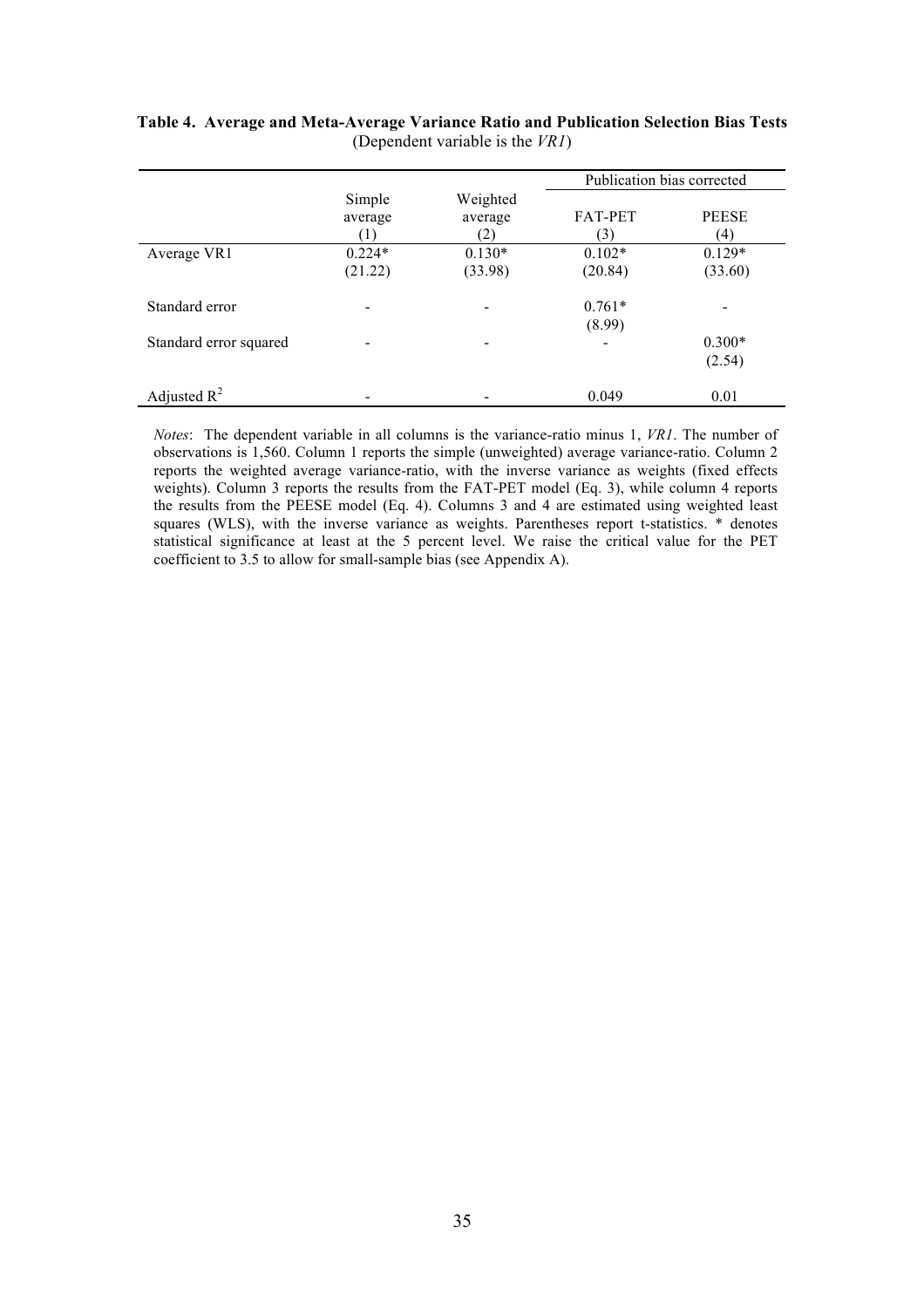|                 |            |            |            | (Dependent variable is the $VRI$ ) |           |           |            |           |
|-----------------|------------|------------|------------|------------------------------------|-----------|-----------|------------|-----------|
| Variables       | <b>WLS</b> | <b>WLS</b> | <b>WLS</b> | Robust                             | FE Panel  | RE Panel  | Random     | Multi-    |
|                 | (1)        | (2)        | (3)        | (4)                                | (5)       | (6)       | effects    | level     |
|                 |            |            |            |                                    |           |           | (7)        | (8)       |
| Constant        | $0.108*$   | $0.054*$   | $0.046*$   | $0.093*$                           | 0.017     | 0.018     | $0.098*$   | 0.016     |
|                 | (8.70)     | (4.27)     | (4.16)     | (11.38)                            | (1.42)    | (1.54)    | (4.36)     | (1.41)    |
| Standard error  | $1.024*$   | 1.079*     | $1.106*$   | 0.599*                             | $1.416*$  | 1.402*    | $0.342*$   | $1.563*$  |
|                 | (9.21)     | (9.13)     | (11.65)    | (9.87)                             | (17.12)   | (7.10)    | (4.54)     | (4.17)    |
| Average year    | $-0.003*$  | $-0.006*$  | $-0.007*$  | $-0.007*$                          | $-0.007*$ | $-0.007*$ | $-0.012*$  | $-0.007*$ |
|                 | $(-3.03)$  | $(-5.47)$  | $(-6.39)$  | $(-12.71)$                         | $(-6.76)$ | $(-7.34)$ | $(-7.66)$  | $(-7.07)$ |
| Monthly         | $-0.168*$  | $-0.172*$  | $-0.191*$  | $-0.163*$                          | $-0.143*$ | $-0.152*$ | $-0.204*$  | $-0.146*$ |
|                 | $(-10.86)$ | $(-10.67)$ | $(-12.03)$ | $(-14.16)$                         | $(-8.46)$ | $(-8.95)$ | $(-10.18)$ | $(-8.71)$ |
| Weekly          | 0.028      | $0.033*$   | $-0.006$   | $-0.009$                           | $0.022*$  | 0.010     | 0.028      | 0.017     |
|                 | (1.45)     | (1.70)     | $(-0.39)$  | $(-1.15)$                          | (1.92)    | (0.89)    | (1.61)     | (1.58)    |
| HoldingPeriodA  | $-0.000$   | $-0.000$   | $-0.000$   | $0.002*$                           | $-0.001*$ | $-0.001*$ | $0.001*$   | $-0.001*$ |
|                 | $(-0.31)$  | $(-0.97)$  | $(-1.30)$  | (10.43)                            | $(-4.18)$ | $(-4.33)$ | (5.31)     | $(-4.38)$ |
| MarketCapA      | $-0.0004*$ | $-0.0001$  | $-0.002*$  | $-0.001*$                          | $-0.001*$ | $-0.002*$ | $-0.002*$  | $-0.001*$ |
|                 | $(-4.18)$  | $(-1.11)$  | $(-4.60)$  | $(-6.16)$                          | $(-5.69)$ | $(-6.28)$ | $(-4.08)$  | $(-5.97)$ |
| LesserIncome    |            | $0.085*$   |            |                                    |           |           |            |           |
|                 |            | (5.85)     |            |                                    |           |           |            |           |
| Bangladesh      |            |            | $-0.062*$  | $-0.024$                           | $-0.022$  | $-0.037$  | 0.087      | $-0.027$  |
|                 |            |            | $(-2.61)$  | $(-0.72)$                          | $(-0.45)$ | $(-0.76)$ | (1.23)     | $(-0.56)$ |
|                 |            |            | 0.025      | $0.069*$                           | $-0.051*$ | 0.004     | $0.119*$   | $-0.030$  |
| China           |            |            |            |                                    |           |           |            |           |
|                 |            |            | (1.00)     | (5.94)                             | $(-2.62)$ | (0.20)    | (3.35)     | $(-1.58)$ |
| India           |            |            | $0.086*$   | $0.088*$                           | $0.082*$  | $0.088*$  | $0.125*$   | $0.085*$  |
|                 |            |            | (5.05)     | (5.63)                             | (3.47)    | (3.84)    | (3.03)     | (3.65)    |
| Indonesia       |            | -          | $0.110*$   | $0.125*$                           | $0.113*$  | $0.116*$  | $0.274*$   | $0.114*$  |
|                 |            |            | (4.01)     | (7.66)                             | (5.21)    | (5.23)    | (6.63)     | (5.29)    |
| Malaysia        |            | -          | 0.288*     | $0.243*$                           | $0.248*$  | $0.268*$  | $0.328*$   | $0.255*$  |
|                 |            |            | (6.84)     | (11.01)                            | (8.20)    | (8.78)    | (6.42)     | (8.51)    |
| Philippines     |            | -          | $0.155*$   | $0.160*$                           | $0.157*$  | $0.161*$  | $0.242*$   | $0.158*$  |
|                 |            |            | (8.55)     | (10.54)                            | (7.90)    | (7.93)    | (6.08)     | (8.03)    |
| Sri Lanka       |            | -          | $0.275*$   | $0.540*$                           | $0.273*$  | $0.273*$  | $0.576*$   | $0.273*$  |
|                 |            |            | (3.87)     | (22.10)                            | (8.47)    | (8.33)    | (8.58)     | (8.53)    |
| <b>Thailand</b> |            | -          | $0.116*$   | $0.121*$                           | $0.112*$  | $0.116*$  | $0.183*$   | $0.114*$  |
|                 |            |            | (5.09)     | (7.51)                             | (5.30)    | (5.39)    | (4.76)     | (5.41)    |
| Pakistan        |            |            | 0.027      | $0.073***$                         | $-0.023$  | $-0.016$  | $0.151***$ | $-0.021$  |
|                 |            |            | (0.99)     | (4.30)                             | $(-0.84)$ | $(-0.61)$ | (3.55)     | $(-0.79)$ |
| Korea           |            |            | $-0.046$   | $-0.003$                           | $-0.007$  | $-0.010$  | $-0.066*$  | $-0.008$  |
|                 |            |            | $(-1.31)$  | $(-0.21)$                          | $(-0.34)$ | $(-0.46)$ | $(-1.86)$  | $(-0.36)$ |
| Hongkong        |            | —          | $0.200*$   | $0.121*$                           | $0.176*$  | $0.195*$  | $0.173*$   | $0.183*$  |
|                 |            |            | (3.89)     | (4.49)                             | (4.65)    | (5.16)    | (2.94)     | (4.90)    |
| Japan           |            |            | $-0.043*$  | $-0.060*$                          | $-0.047*$ | $-0.043*$ | $-0.029$   | $-0.046*$ |
|                 |            |            | $(-2.48)$  | $(-4.91)$                          | $(-2.95)$ | $(-2.67)$ | $(-0.94)$  | $(-2.87)$ |
| Singapore       |            | -          | $0.242*$   | $0.181*$                           | $0.220*$  | $0.235*$  | 0.198*     | $0.226*$  |
|                 |            |            | (6.88)     | (9.63)                             | (8.51)    | (9.04)    | (4.59)     | (8.81)    |
| Taiwan          |            |            | $0.200*$   | $0.158*$                           | $0.162*$  | $0.170*$  | $0.249*$   | $0.164*$  |
|                 |            |            | (5.86)     | (12.00)                            | (8.38)    | (8.76)    | (7.79)     | (8.61)    |
| $VR1_d$         | $0.108*$   | $0.054*$   | $0.046*$   | $0.094*$                           | 0.017     | 0.018     | $0.098*$   | 0.016     |
|                 | (8.70)     | (4.27)     | (4.16)     | (11.38)                            | (1.42)    | (1.54)    | (4.36)     | (1.41)    |
| $VR1_w$         | $0.136*$   | $0.087*$   | $0.040*$   | $0.084*$                           | $0.038*$  | $0.028*$  | $0.125*$   | $0.034*$  |
|                 | (6.51)     | (3.95)     | (2.30)     | (7.47)                             | (2.37)    | (1.74)    | (4.92)     | (2.13)    |
| $VR1_m$         | $-0.060*$  | $-0.117*$  | $-0.145*$  | $-0.070*$                          | $-0.126*$ | $-0.134*$ | $-0.106*$  | $-0.129*$ |
|                 | $(-3.18)$  | $(-5.75)$  | $(-7.22)$  | $(-4.86)$                          | $(-6.10)$ | $(-6.41)$ | $(-3.81)$  | $(-6.30)$ |

**Table 5. Multiple Meta-Regression Results**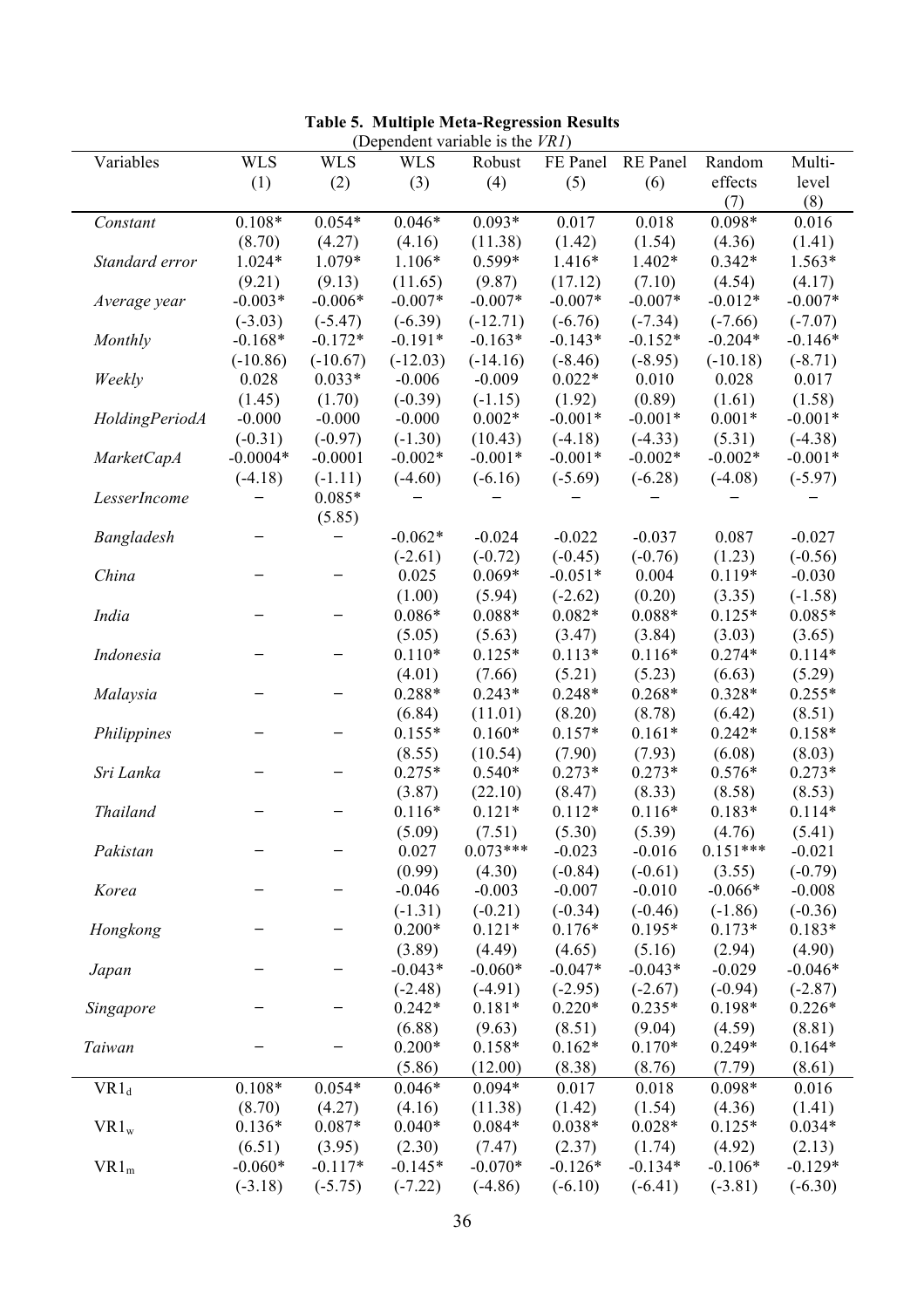| Adjusted $\mathbb{R}^2$ | 0.139     | 0.178  | 0.359     | 0.728     | 0.371     | 0.354     | 0.510     |           |
|-------------------------|-----------|--------|-----------|-----------|-----------|-----------|-----------|-----------|
| B: EcofreedomA          | $-0.025*$ | 0.004  | $-0.069*$ | $-0.092*$ | $-0.039*$ | $-0.066*$ | $-0.081*$ | $-0.053*$ |
|                         | $(-3.90)$ | (0.45) | $(-3.02)$ | $(-8.25)$ | $(-2.06)$ | $(-3.61)$ | $(-2.51)$ | $(-2.86)$ |

*Notes*: The dependent variable in all columns is the variance-ratio minus 1. The number of observations is 1,554. Cell entries in parentheses report t-statistics. All estimates use weighted least squares (WLS), with the inverse variance as weights and using robust standard errors for columns (1)-(3). Columns (4)-(6) test the robustness of the basic WLS findings using robust regression (4), fixedeffects panel methods (5), random-effects panel (6), random effects weights (7), and multi-level (8) methods. VR1<sub>d</sub>, VR1<sub>w</sub>, and VR1<sub>m</sub> denote the estimated Variance Ratio using daily, weekly and monthly data for the base (Australasia), respectively, evaluated at sample means; figures in brackets are t-statistics testing VR1 = 0.  $\text{*}$  denotes statistically significant at least at the 5% level, one-tail test.  $R^2$  in columns (4) and (5) are for variations among the reported t-values in this research literature. Panel B reports the coefficient on economic freedom, replacing this with market capitalization. This model uses the same specification but for the sake of brevity the coefficients on the other variables are not reported.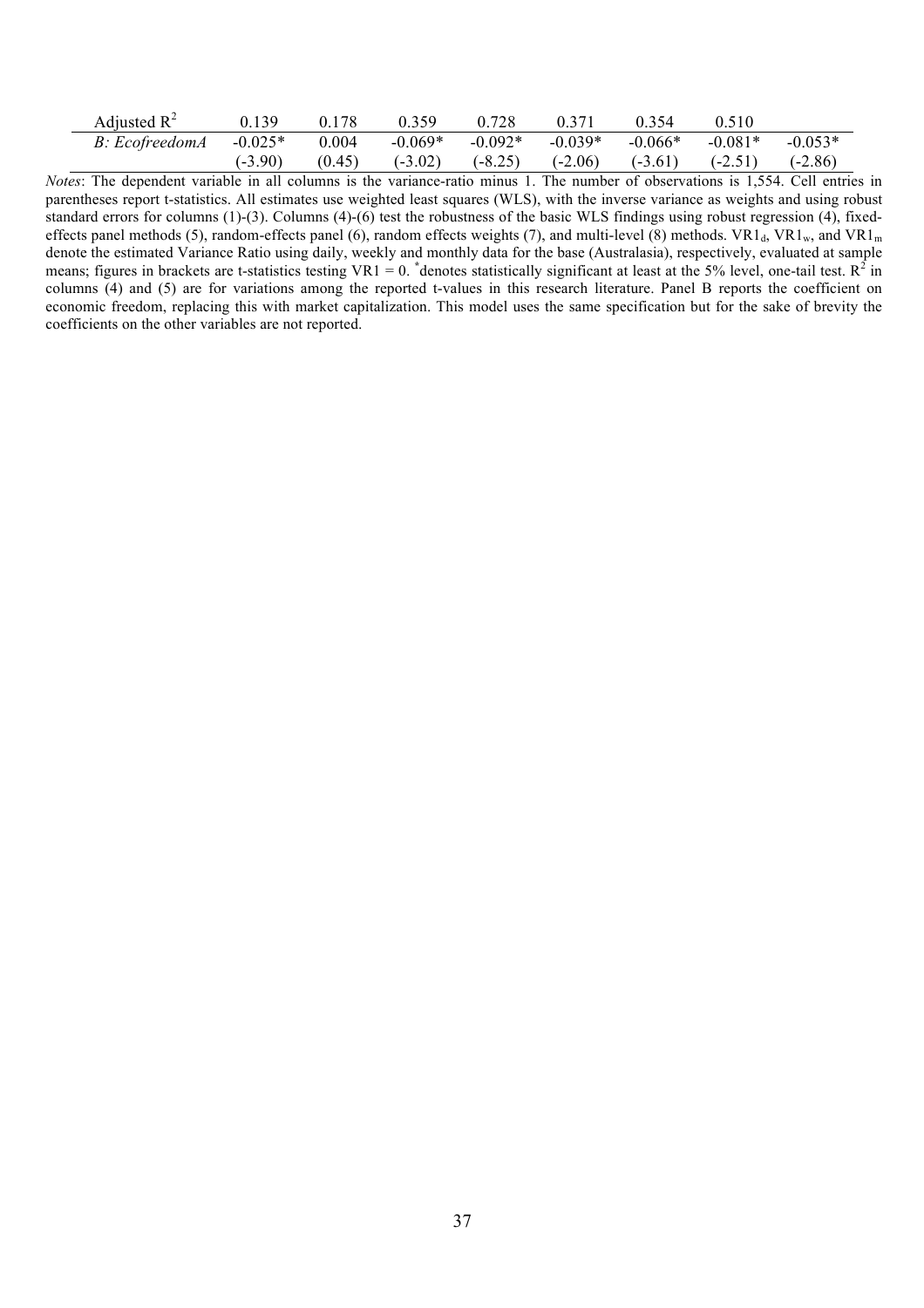|                 | Daily data            | Weekly data           | Monthly data          |
|-----------------|-----------------------|-----------------------|-----------------------|
| Country         | $VR1_d$               | $VR1_w$               | $VR1_m$               |
|                 | (1)                   | (2)                   | (3)                   |
| Bangladesh      | 0.060                 | $0.054^{\degree}$     | $-0.131$              |
|                 | (4.49)                | (2.74)                | $(-6.21)$             |
| China           | 0.104                 | $0.099$ <sup>*</sup>  | $-0.086$              |
|                 | (5.10)                | (4.28)                | $(-3.36)$             |
| Korea           | 0.002                 | $-0.003$              | $-0.188$ <sup>*</sup> |
|                 | (0.07)                | $(-0.09)$             | $(-5.19)$             |
| Hong Kong       | $0.029^{*}$           | 0.023                 | $-0.162$ <sup>*</sup> |
|                 | (2.30)                | (1.22)                | $(-7.42)$             |
| India           | $0.152^*$             | $0.146^{\degree}$     | $-0.039$ <sup>*</sup> |
|                 | (10.87)               | (7.88)                | $(-1.89)$             |
| Indonesia       | 0.211                 | 0.205                 | 0.020                 |
|                 | (9.66)                | (7.36)                | (0.75)                |
| Japan           | $-0.053$ <sup>*</sup> | $-0.058$ <sup>*</sup> | $-0.243$ <sup>*</sup> |
|                 | $(-4.86)$             | $(-3.38)$             | $(-11.49)$            |
| Malaysia        | 0.156                 | 0.151                 | $-0.035$              |
|                 | (7.94)                | (6.60)                | $(-1.48)$             |
| Philippines     | $0.220^{\degree}$     | $0.215*$              | 0.030                 |
|                 | (15.00)               | (10.80)               | (1.39)                |
| Sri Lanka       | $0.377$ <sup>*</sup>  | 0.371                 | 0.186                 |
|                 | (5.44)                | (5.24)                | (2.64)                |
| Singapore       | $0.152$ <sup>*</sup>  | 0.147                 | $-0.038$ <sup>*</sup> |
|                 | (14.38)               | (8.33)                | $(-1.97)$             |
| Taiwan          | 0.224                 | $0.219$ <sup>*</sup>  | 0.034                 |
|                 | (6.47)                | (6.64)                | (0.90)                |
| <b>Thailand</b> | $0.173*$              | $0.167^*$             | $-0.018$              |
|                 | (7.99)                | (6.47)                | $(-0.66)$             |
| Australasia     | 0.046                 | 0.040                 | $-0.145$              |
|                 | (4.16)                | (2.30)                | $(-7.22)$             |

#### **Table 6. Country Specific MRA tests of the EMH, Daily, Weekly and Monthly Data**

*Notes*: The cells report estimates using the MRA coefficients from Table 5, column 3, evaluated at the mean of the samples for average year and market capitalization. Figures in brackets are t-statistics.  $VRI_d$ ,  $VRI_w$ , and  $VRI_m$  denote the estimated Variance Ratio using daily, weekly and monthly data, respectively. **\*** denotes statistically significant at least at the 5% level, one-tail test.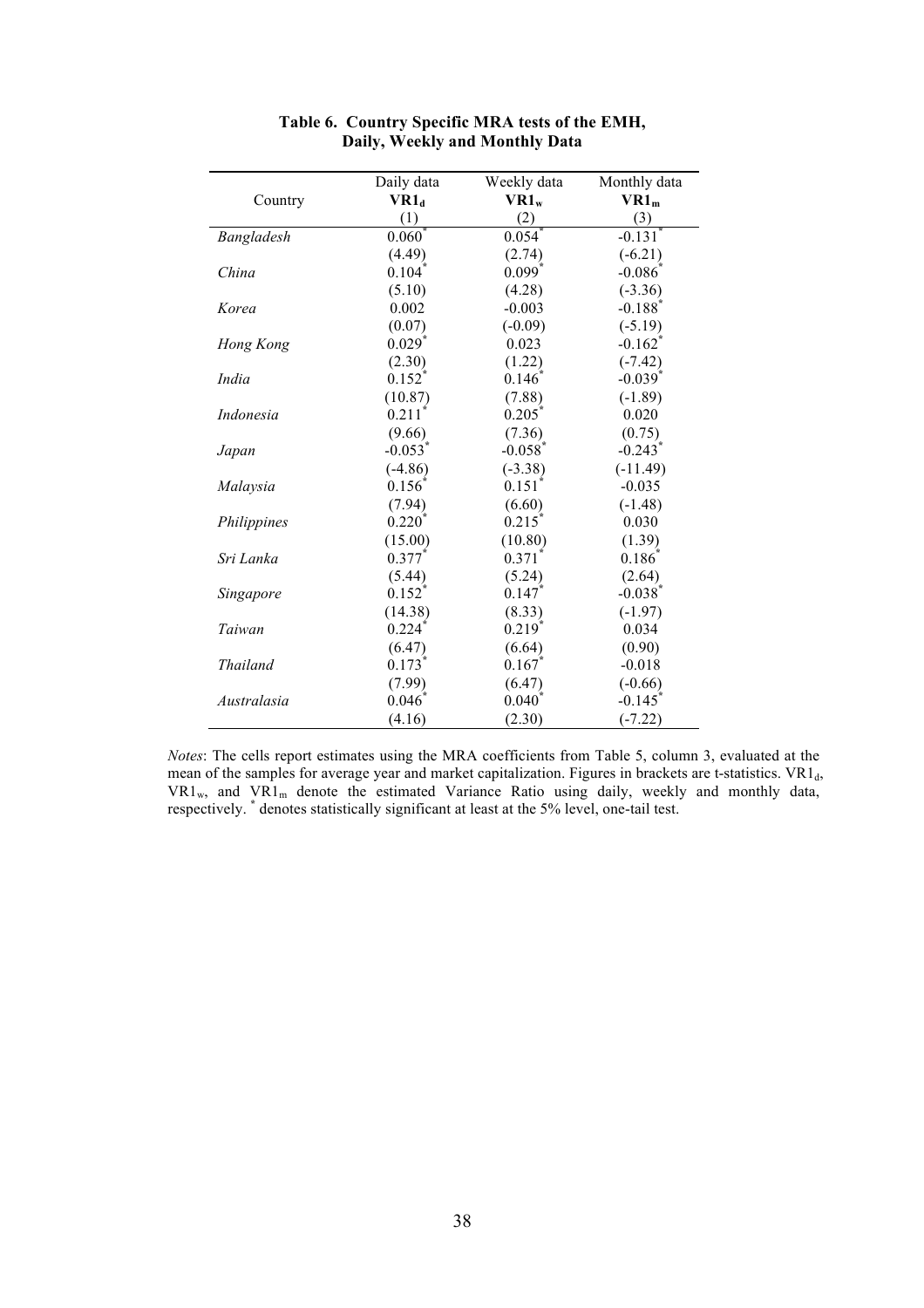#### **APPENDIX A: Meta-Regression Analysis for Variance Ratio Tests**

The purpose of this Appendix is to report simulation results from meta-regression models of variance ratio tests that accommodate possible publication selection bias. Past studies have investigated similar MRA methods when regression coefficients or transformations of regression coefficients are being summarized and modeled (*e.g*., Stanley, 2008; Stanley, Jarrell and Doucouliagos, 2010). Although the FAT-PET-MRA model that is developed and employed in these papers remains the foundation of the tests investigated here (Stanley and Doucouliagos, 2012), application to variance ratio testing introduces new challenges. In particular, the variance ratio is known to have small-sample bias (Lo and MacKinlay, 1988) and publication selection may 'go both ways.' Typically, publication selection is for statistical significant results (Card and Krueger, 1995; Doucouliagos and Stanley, 2013), which in this application implies a rejection of market efficiency. Some researchers may have priors that the market is inefficient and experiment with their models, data ranges, and methods to find a variance ratio that differs from 1 (either greater than 1 or less than 1). Other researchers may believe that the investors are rational and markets are efficient and dismiss some large variance ratios as faulty. That is, there may be selection across different studies in both directions, for statistical significance and for statistical insignificance.

Secondly, even in the absence of reporting or publication selection, small-sample bias will cause the effect size, VR1= VRT-1, to be correlated with its sample size and thereby inversely with its own standard error. The conventional FAT-PET-MRA (equation (3)) will therefore be affected by this small-sample bias, which may or may not distort the precisioneffect test (PET) of the overall market efficiency (MEPET). The central purpose of these simulations is to investigate the statistical properties of MEPET for this application and thereby insure the validity of our MRA methods in assessing the research literature's evidence of market efficiency. Appendix Table 1 reports this small-sample bias.

Past simulations have only reported the performance of these MRA models of publication bias when there are various incidences of selection for statistical significance but not when selection may be for statistical *insignificance*. This too may potentially invalidate the FAT-PET-MRA by adding a yet another correlation of the reported effect to its standard error. We do not wish to suggest that these challenges invalidate the precision-effect test. In fact, the below simulations findings support the use of PET for application to variance-ratio testing. In this Appendix, we merely wish to address these challenges directly and thereby ensure the validity of a modified precision-effect test for market-efficiency research.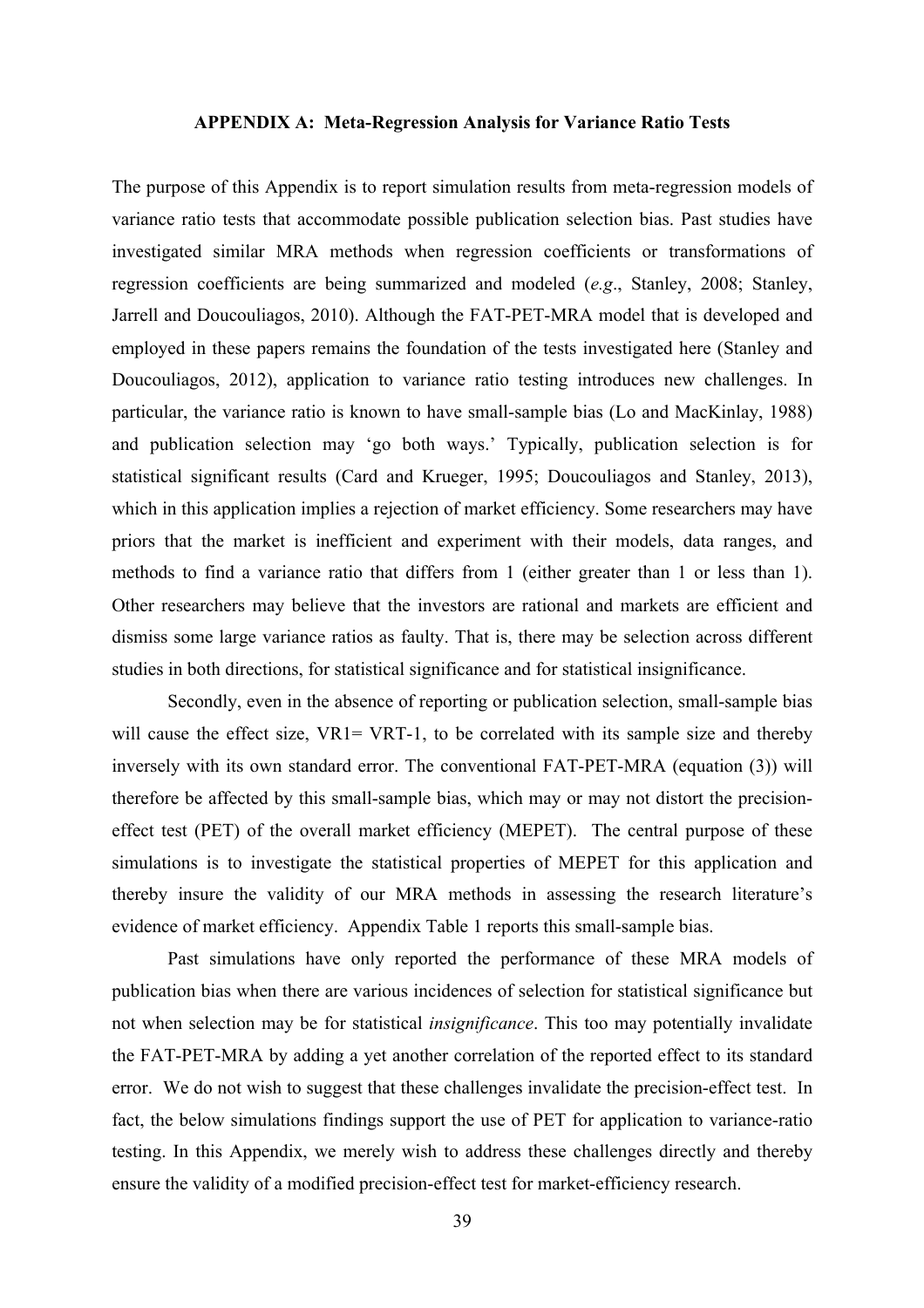These simulations are designed to be realistic and to follow the statistical properties that we observe in this particular research literature on market efficiency. First, returns are generated randomly assuming that prices follow a random walk,

$$
r_t = 0.035 + \varepsilon_t, \tag{A1}
$$

where  $\varepsilon_t$  is N(0, 0.035<sup>2</sup>). This allows us to gage the size and type I errors of MEPET.

Appendix Table 1 reports the average small-sample bias of the variance ratio over 10,000 replications. Appendix Table 1 merely corroborates the known small-sample bias of variance ratio testing. Although this bias is thought to be rather small (Lo and MacKinlay, 1988), it is of sufficient magnitude for our FAT-PET-MRAs to detect and be influenced by it.

| $\left[10,000\right]$ reprivations) |                            |  |  |  |  |
|-------------------------------------|----------------------------|--|--|--|--|
| VR1                                 | Bias of the Variance Ratio |  |  |  |  |
| Sample size                         |                            |  |  |  |  |
| 25                                  | $-0.077$                   |  |  |  |  |
| 50                                  | $-0.038$                   |  |  |  |  |
| 100                                 | $-0.019$                   |  |  |  |  |
| 200                                 | $-0.011$                   |  |  |  |  |
| 500                                 | $-0.0043$                  |  |  |  |  |
| 1000                                | $-0.0020$                  |  |  |  |  |

*Appendix Table 1: Small-Sample Bias of the Variance Ratio* (10,000 replications)

As a result of this small-sample bias, our precision-effect test  $(H_0: \beta_0 = 0)$  for equation (3) has inflated type I errors when conventional critical values are used—see Appendix Table 2. To investigate the power of PET, returns are generated randomly assuming that they are correlated to their past values, AR(1). Next, either 100, 200, 500, 800 or 1000 returns are used to calculate the Lo-MacKinlay variance ratio test statistics  $(q=2)$ . This process is repeated any number of times to represent the number of tests (MRA sample size) reported by a research literature.

Appendix Table 2 reports the observed size of MEPET (*i.e*., the frequency that market efficiency is rejected even though it is true) for various MRA samples sizes. The MRA sample size represents the number of tests reported in a given empirical literature. As Appendix Table 2 shows, the inflation of the type I error increases as PET has access to a larger number of reported tests. Therefore, if we do not modify PET to accommodate these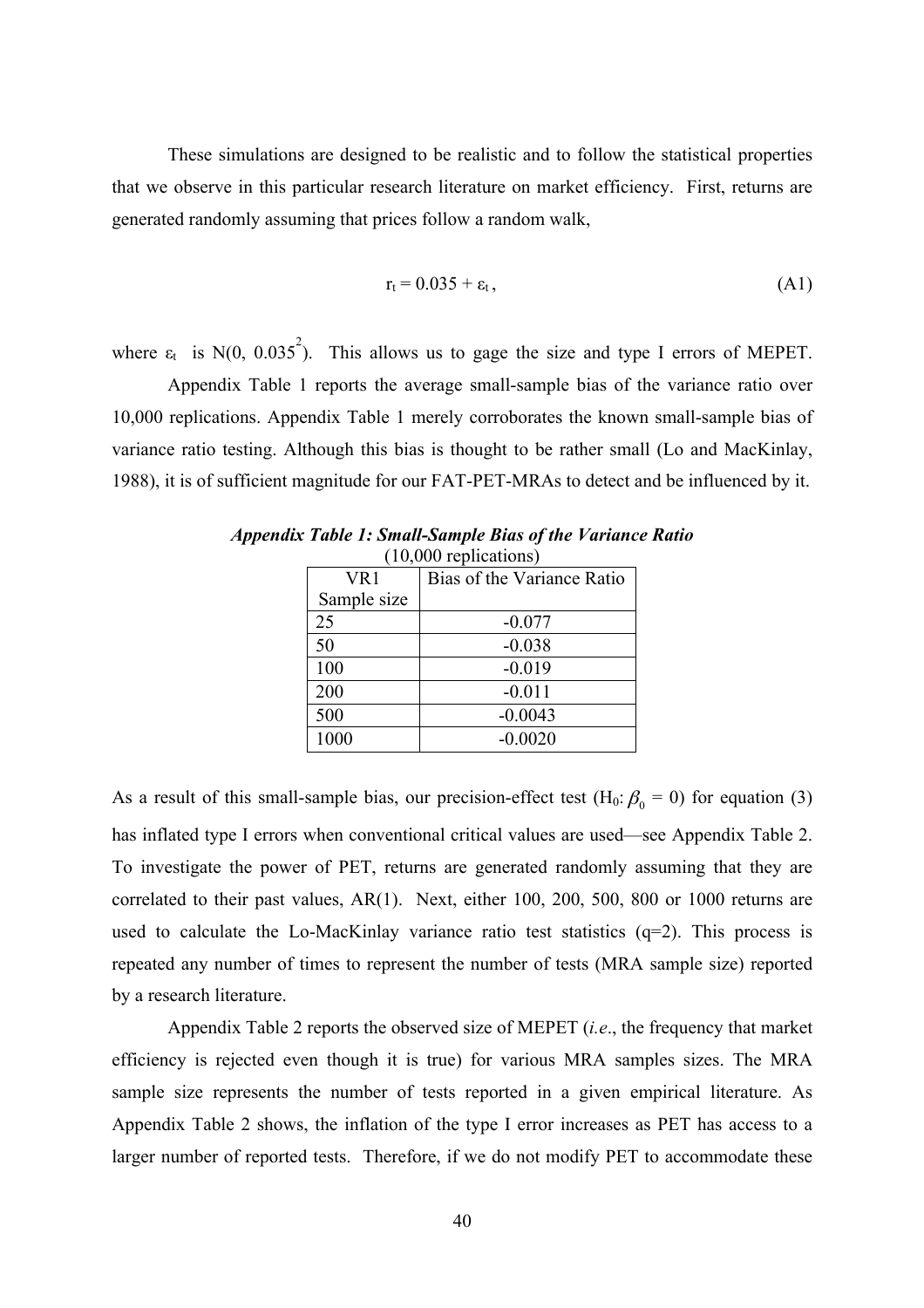inflated type I errors, it would be unreliable for this application. Rejecting H<sub>0</sub>:  $\beta_0 = 0$  might then imply either market inefficiency or a mistaken rejection of market efficiency. Thus, it is crucial that this type I error inflation be controlled if PET is to be used.

|             | $10,000$ Tephendrons           |                                |
|-------------|--------------------------------|--------------------------------|
| <b>MRA</b>  | H <sub>0</sub> : $\beta_0 = 0$ | H <sub>0</sub> : $\beta_0 = 0$ |
| sample size | Critical Value=1.96            | Critical Value=3.50            |
| 50          | 0.056                          | 0.002                          |
| 100         | 0.075                          | 0.002                          |
| 250         | 0.128                          | 0.004                          |
| 500         | 0.206                          | 0.010                          |
| 1000        | 0.351                          | 0.024                          |

*Appendix Table 2: Type I Errors of MEPET*  (10,000 replications)

The last column of Appendix Table 2 reports the observed size of MEPET when the critical value is 3.5. That is, we consider H<sub>0</sub>:  $\beta_0 = 0$  to be rejected only when its t-value is 3.5 or larger. Note how all observed type I errors are less than the nominal value (0.025) for the conventional critical value  $= 1.96$ . For this reason our modified market efficiency precisioneffect test (MEPET) uses a critical value of 3.5.

In practice, empirical research is likely to be more complex than what we have simulated thus far. As discussed above, some researchers might not report all of the test results that they obtain; thereby selecting what is reported. Appendix Table 3 displays the stimulations results when proportions of statistical significant and statistically insignificant VRTs are selected. In our meta-analysis of market efficiency, 38% of the reported findings are statistically significant. Thus, these simulations assume that 40% could be selected to be statistically significant, as a worse-case scenario. Likewise, we also allow 40% to be selected to be statistically insignificant. To encompass the range of possible selection we assume that either: 40/40/20%, 60/0/40%, 0/60/40% or 0/0/100% are selected to be statistically significant, insignificant or not selected, respectively. Although all returns are generated randomly, we control for selection by forcing the above percent of the VRs in our MRA sample to be statistically significant (or insignificant). In the 'no selection' condition, the first VR1 (significant or not) obtained is added to the MRA sample. In a second set of simulations, we allow returns to be correlated ( $\rho$ =.1 or  $\rho$ =.2).

Our simulations are made further realistic by using an MRA sample size of 1,000, which is approximately the number of VRTs found in our meta-analysis (1,339). Appendix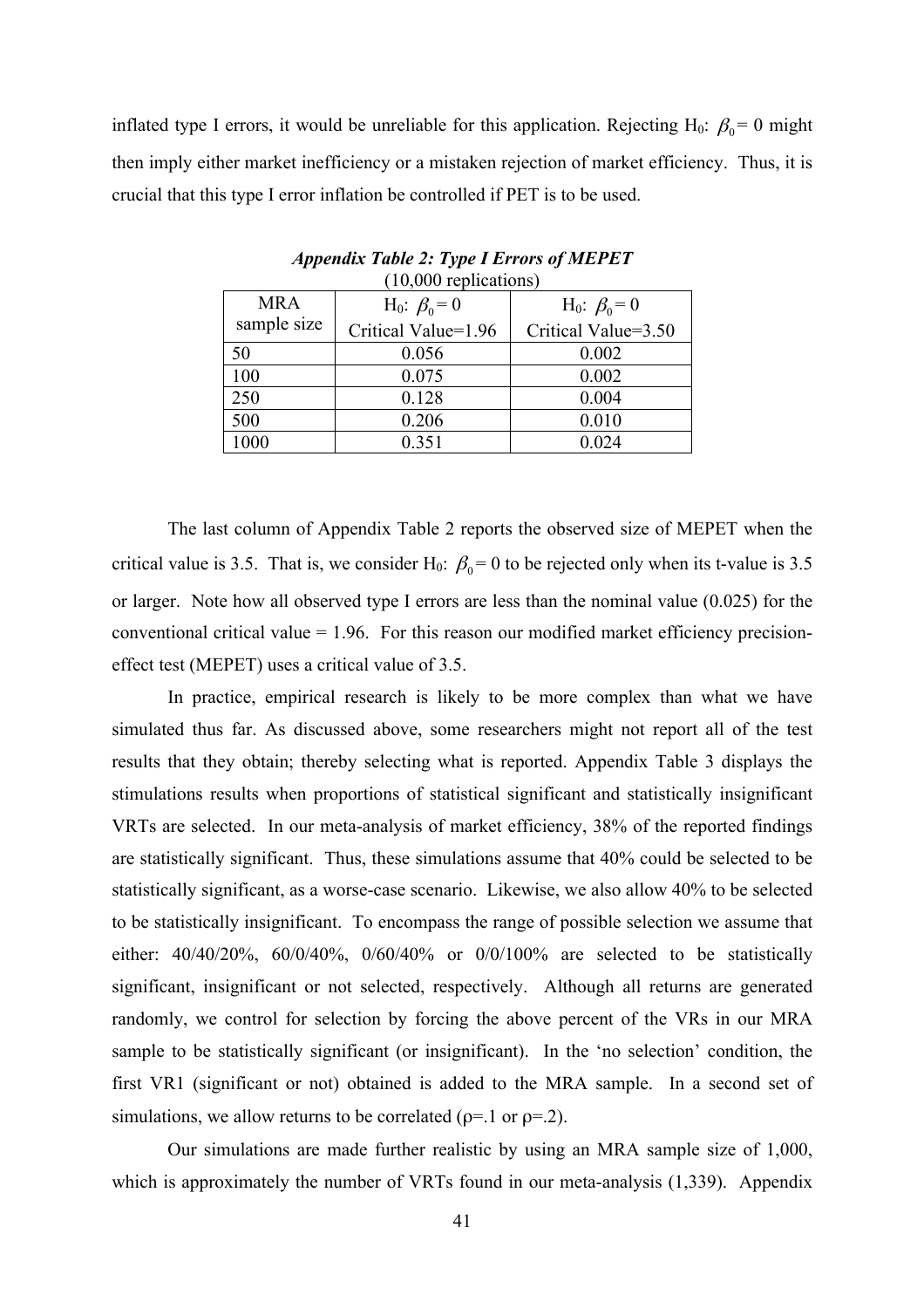Table 3 shows that there are acceptably small type I errors  $(0.024)$  when there is no heterogeneity or moderate heterogeneity  $(I^2=56\%)$  see column 1. Furthermore, in all these cases, MEPET is able to detect even small departures from a random walk  $(\rho = 1)$ —see column 2 of Appendix Table 3. When there is only moderate excess heterogeneity and 1,000 reported variance-ratio tests, MEPET is a nearly perfect test. Nonetheless, there remains one crucial research dimension that might reverse or qualify these results—large excess heterogeneity

| (MRA sample size $= 1,000$ with 1,000 replications) |                        |                       |                          |                       |
|-----------------------------------------------------|------------------------|-----------------------|--------------------------|-----------------------|
| Hetero-                                             | Incidence of           | 1:Random Walk         | 2: Correlated $(\rho=1)$ | 3: Correlated $(p=2)$ |
| geneity*                                            | Publication            | Level of MEPET        | Power of MEPET           | Power of MEPET        |
|                                                     | Selection <sup>†</sup> | Critical value= $3.5$ | Critical value= $3.5$    | Critical value= 3.5   |
|                                                     | No selection           | .024                  | 1.000                    | 1.000                 |
| None                                                | 0/40/60%               | .022                  | 1.000                    | 1.000                 |
|                                                     | 40/0/60%               | .000                  | 1.000                    | 1.000                 |
|                                                     | 40/40/20%              | .000                  | 1.000                    | 1.000                 |
|                                                     | No selection           | .007                  | 1.000                    | 1.000                 |
| $I^2 = 56\%$                                        | 0/40/60%               | .000                  | 1.000                    | 1.000                 |
|                                                     | $40/0/60\%$            | .004                  | 1.000                    | 1.000                 |
|                                                     | 40/40/20%              | .000                  | 1.000                    | 1.000                 |
|                                                     | No selection           | .000                  | .131                     | 1.000                 |
| $I^2 = 95\%$                                        | 0/40/60%               | .000                  | .000                     | .000                  |
|                                                     | 40/0/60%               | .085                  | .883                     | 1.000                 |
|                                                     | 40/40/20%              | .000                  | .000                     | .000                  |

*Appendix Table 3: Publication Selection, Type I Error and Power of MEPET* 

<sup>\*</sup> Heterogeneity is measured by  $I^2 = \sigma_h^2/(\sigma_h^2 + \sigma_c^2)$  (Higgins and Thompson, 2002)

 $\ddot{\phantom{a}^{\dagger}}$  The incidence of publication selection is reported as the percent that are selected to be statistically significant/insignificant/not selected.

Excess heterogeneity is found in all meta-analyses of economics research (Stanley and Doucouliagos, 2012). That is, the observed variation among reported estimates (or tests) is larger than what one could expect from the reported standard errors alone. Past simulations have found that such excess heterogeneity is the most important characteristic in a research literature (Stanley, 2008; Stanley et al., 2010). The simulations reported in Appendix Table 3 generate excess heterogeneity by adding a second random term to the equation that generates the returns—recall Appendix equation (1). To quantify this heterogeneity, we use Higgins and Thompson's (2002)  $I^2 = \sigma_h^2/(\sigma_h^2 + \sigma_c^2)$ ; where  $\sigma_h^2$  is the between-study heterogeneity variance and  $\sigma^2$  is the within-study sampling variance. I<sup>2</sup> measures the proportion of the total variation due to unexplained heterogeneity. Although the exact value of  $I^2$  varies for each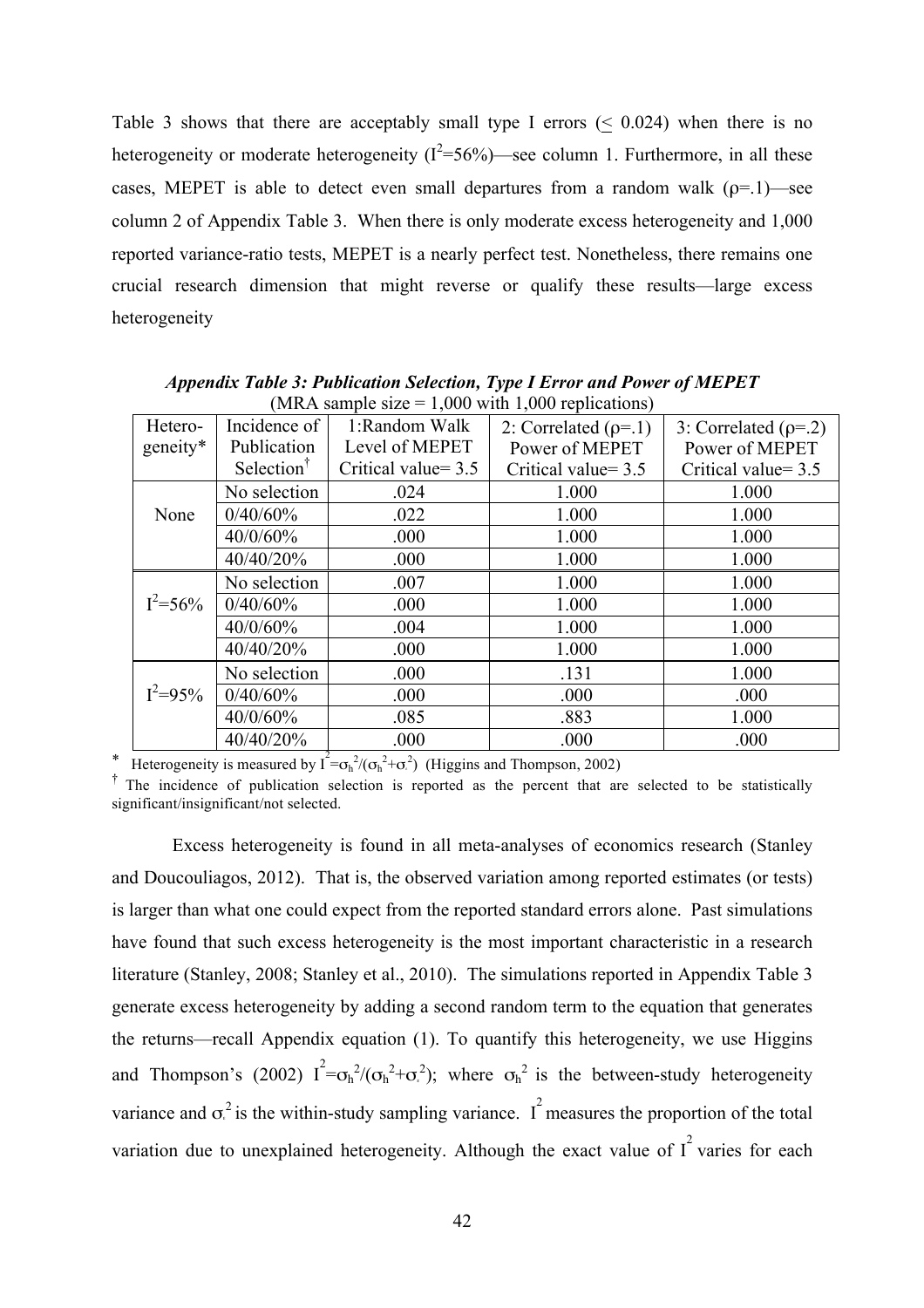random sample, Appendix Table 3 reports it average value when there is either no selection or balanced selection (40/40/20%).

Moderate excess heterogeneity ( $I^2$ =56%) causes no problem for MEPET. In fact, the Type I errors are smaller, and the power remains perfect—100%. However, extreme heterogeneity ( $I^2=95\%$ ) offers another challenge for MEPET. When there such large heterogeneity, power can fall precipitously and the Type I errors rises  $(8.5\%)$  if there is only selection for significant VRT findings—see column 1 of Appendix Table 3. Unfortunately, our meta-analysis finds an observed  $I^2$  of 94%. Because the Type I error can be larger than the conventional  $\alpha$ =.05 with such extreme heterogeneity, we believe that something further must be done to be absolutely sure that our findings imply that a rejection of market rationality.

Several remedies come to mind. First, we could increase the critical value and thereby drive all the observed type I errors to zero. Simulations show that a critical value of 10 is more than sufficient. Yet, our MEPET has a t-value much larger than 10, thereby ensuring that our evidence against market efficiency is not a type I error (recall Table 4).

The only remaining concern is the low power of MEPET for some incidences of publication selection when there is extreme heterogeneity. Given that large power is found for both versions of MEPET only when there is selection only for statistically significant VRTs (column 2 Appendix Table 3), our meta-analysis of this market efficiency seems to indicate that there is publication selection for the rejection of market efficiency. However, MEPET power would be expected to increase as the correlation among returns increase. Column 3 of Appendix Table 3 reports the power of MEPET when the first-order correlation among returns is .2. In this case, power for the no selection case increases to 100%. Thus, the exact incidence of selection is not clear from our meta-analysis. Although not reflected in these simulations, our findings are also consistent with smaller incidences of selection in both directions as long as the larger proportion is selected for statistical significance.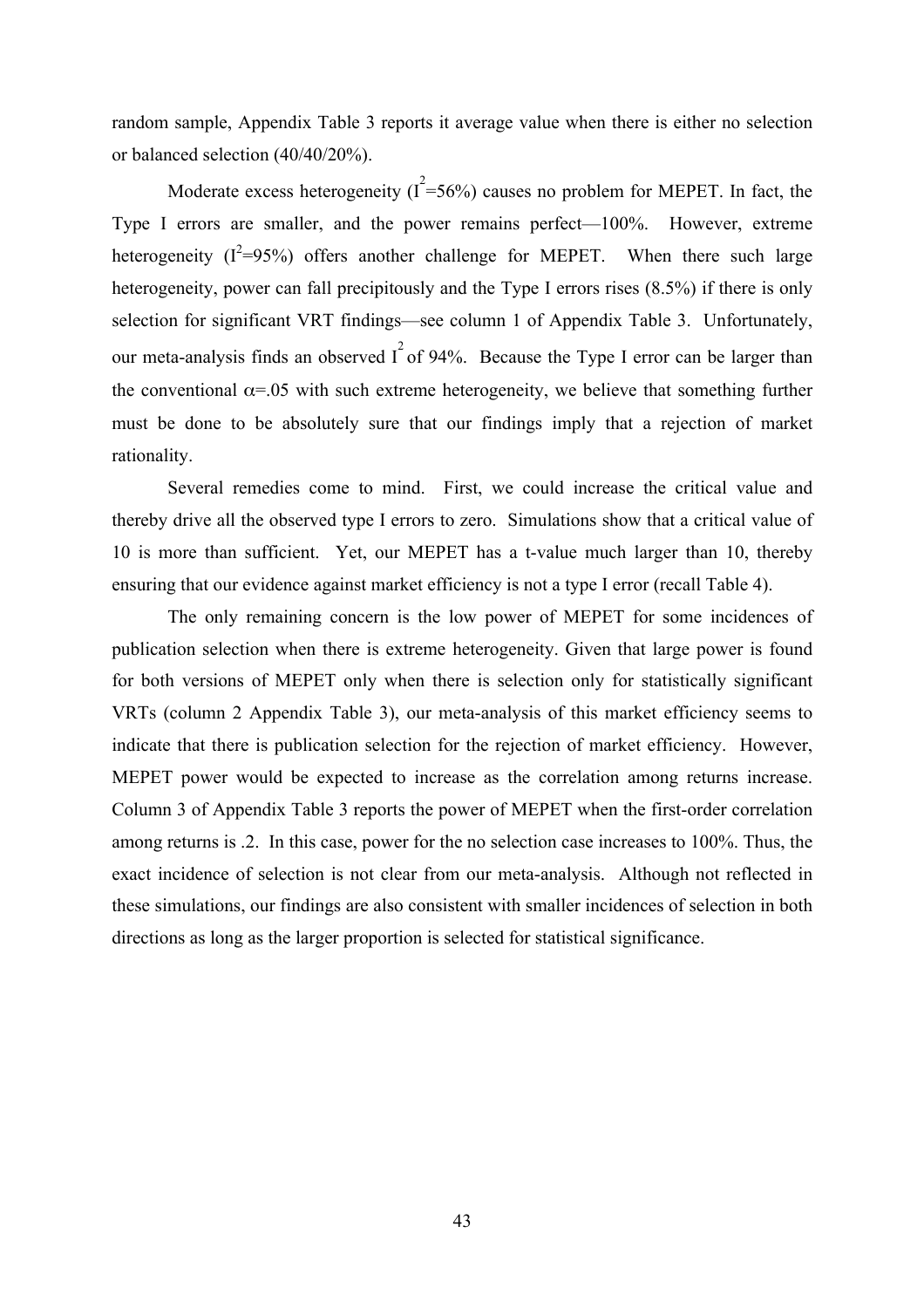#### **Appendix B – Studies included in the Meta-Analysis (n = number of estimates used from each study)**

- 1. Alam, M. I., Hasan, T. and Kadapakkam, P. J. (1999) An application of variance-ratio test to five Asian stock markets, *Review of Pacific Basin Financial Markets and Policies* **2**(3), 301-315.  $(n=40)$
- 2. Ayadi, O. F. and Pyun, C. S. (1994) An application of variance ratio test to the Korean securities market, *Journal of Banking and Finance* **18**, 643-658. (n=40)
- 3. Chakraborty, M. (2006) Market efficiency for the Pakistan stock market: evidence from the Karachi stock exchange, *South Asia Economic Journal* **7**, 67-81. (n=42)
- 4. Chang, K. P. and Ting, K-S. (2000) A Variance Ratio test of the random walk hypothesis for Taiwan's stock market, *Applied Financial Economics* **10**, 525-532.  $(n=87)$
- 5. Chen, F. and Jarrett, J. E. (2011) Financial crisis and the market efficiency in the Chinese equity markets, *Journal of the Asia Pacific Economy* **16**(3), 456-463. (n=32)
- 6. Cheung, K. G. and Coutts, J. A. (2001) A note on weak form market efficiency in security prices: evidence from the Hong Kong Stock Exchange, *Applied Economics Letters* **8**, 407-410. (n= 14)
- 7. Claessens, Dasgupta and Glen (1995) Stock return behavior in emerging stock markets*, The World Bank Economic Review* **9**, 131-151. (n=16)
- 8. Cohen, B. H. (1999) Derivatives, volatility and price discovery, *International Finance*  $2(2), 167-202.$  (n=12)
- 9. Darrat, A. F. and Zhong, M. (2000) On testing the random-walk hypothesis: a modelcomparison approach, *The Financial Review* **35**, 105-124. (n=20)
- 10. Fuss, R. (2005) Financial liberalization and stock price behaviour in Asian emerging markets, *Economic Change and Restructuring* 38, 37–62. (n = 112)
- 11. Groenewold, N. and Ariff, M. (1998) The effects of de-regulation on share-market efficiency in the Asia-Pacific, *International Economic Journal* **12**(4), 23-47. (n=36)
- 12. Guidi, F. and Gupta, (2013) Market efficiency in the ASEAN region: evidence from multivariate and cointegration tests, *Applied Financial Economics* **23**(4), 265-274.  $(n=40)$
- 13. Hassan, M. K. and Chowdhury, S. S. H. (2008) Efficiency of Bangladesh stock market: evidence from monthly index and individual firm data, *Applied Financial Economics* **18**,  $749-758.$  (n= 4)
- 14. Hiremath, G. S. and Kamaiah, B. (2010) Some further evidence on the behaviour of stock returns in India, *International Journal of Economics and Finance* **2**(2), 157-167.  $(n=8)$
- 15. Huang, B-N. (1995) Do Asian stock market prices follow random walks? evidence from the variance ratio test, *Applied Financial Economics* **5**, 251-256. (n=105)
- 16. Hung, J-C. (2009) Deregulation and liberalization of the Chinese stock market and the improvement of market efficiency, *The Quarterly Review of Economics and Finance* **49**, 843–857. (n=48)
- 17. Islam, A. and Khaled, M. (2005) Tests of weak-form efficiency of the Dhaka stock exchange, *Journal of Business, Finance and Accounting* **32**(7), 1613-1624. (n=18)
- 18. Karemera, D., Ojah, K. and Cole, J. A. (1999) Random walks and market efficiency tests: evidence from emerging equity markets. *Review of Quantitative Finance and Accounting* **13**, 171-188. (n=128)